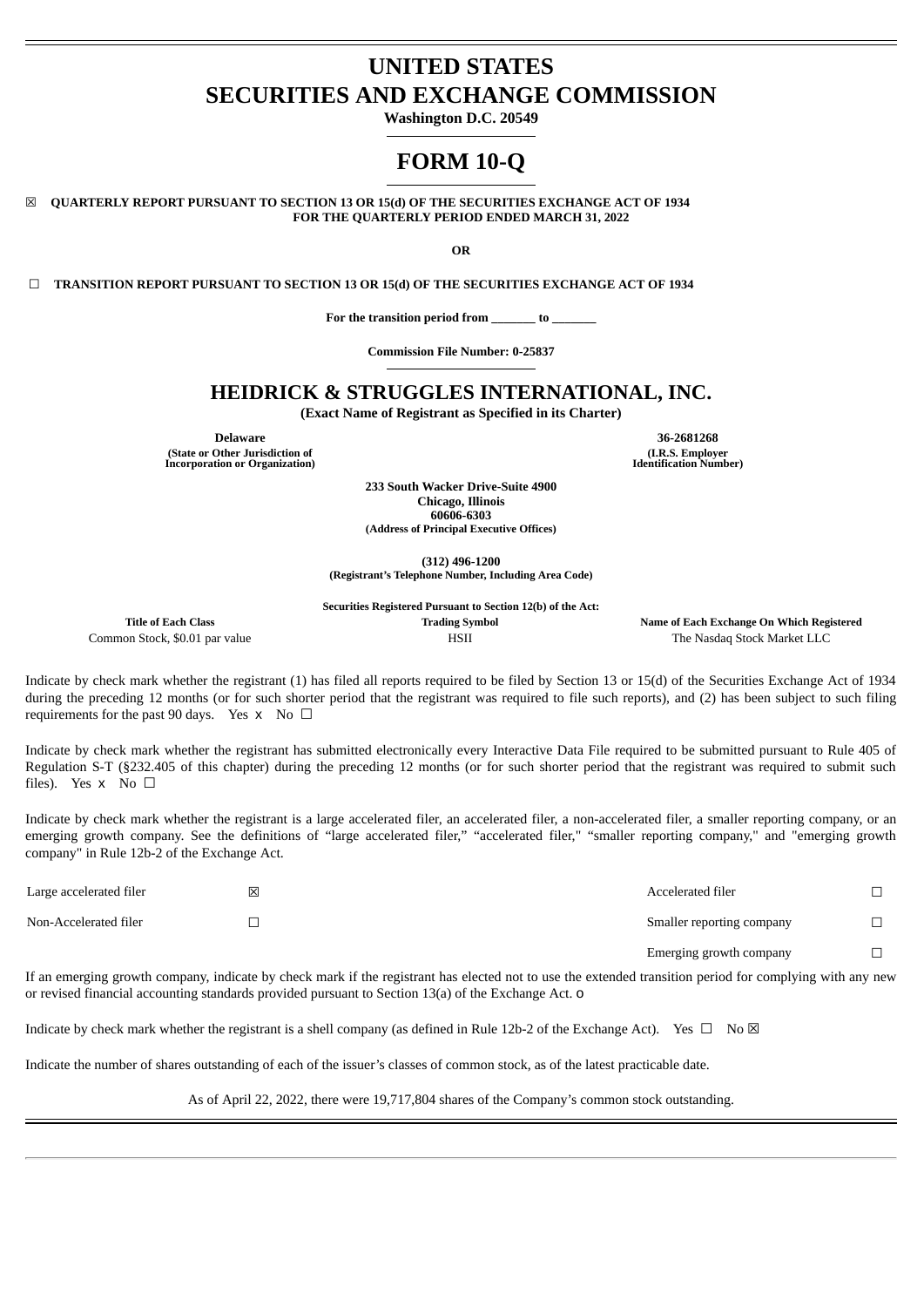### **HEIDRICK & STRUGGLES INTERNATIONAL, INC. AND SUBSIDIARIES INDEX**

<span id="page-1-0"></span>

|          |                                                                                                                                     | <b>PAGE</b>    |
|----------|-------------------------------------------------------------------------------------------------------------------------------------|----------------|
| PART I.  | <b>FINANCIAL INFORMATION</b>                                                                                                        |                |
| Item 1.  | <b>Condensed Consolidated Financial Statements</b>                                                                                  |                |
|          | Condensed Consolidated Balance Sheets as of March 31, 2022 (Unaudited) and December 31, 2021                                        |                |
|          | Unaudited Condensed Consolidated Statements of Comprehensive Income for the three months ended March 31, 2022 and 2021              | $\overline{2}$ |
|          | Unaudited Condensed Consolidated Statement of Changes in Stockholders' Equity for the three months ended March 31, 2022 and<br>2021 | 3              |
|          | Unaudited Condensed Consolidated Statements of Cash Flows for the three months ended March 31, 2022 and 2021                        | 4              |
|          | <b>Unaudited Notes to Condensed Consolidated Financial Statements</b>                                                               | 5              |
| Item 2.  | <b>Management's Discussion and Analysis of Financial Condition and Results of Operations</b>                                        | 20             |
| Item 3.  | <b>Quantitative and Qualitative Disclosures about Market Risk</b>                                                                   | 29             |
| Item 4.  | <b>Controls and Procedures</b>                                                                                                      | 29             |
| PART II. | <b>OTHER INFORMATION</b>                                                                                                            |                |
| Item 1.  | <b>Legal Proceedings</b>                                                                                                            | 30             |
| Item 1A. | <b>Risk Factors</b>                                                                                                                 | 30             |
| Item 6.  | <b>Exhibits</b>                                                                                                                     | 31             |
|          | <b>SIGNATURE</b>                                                                                                                    | 32             |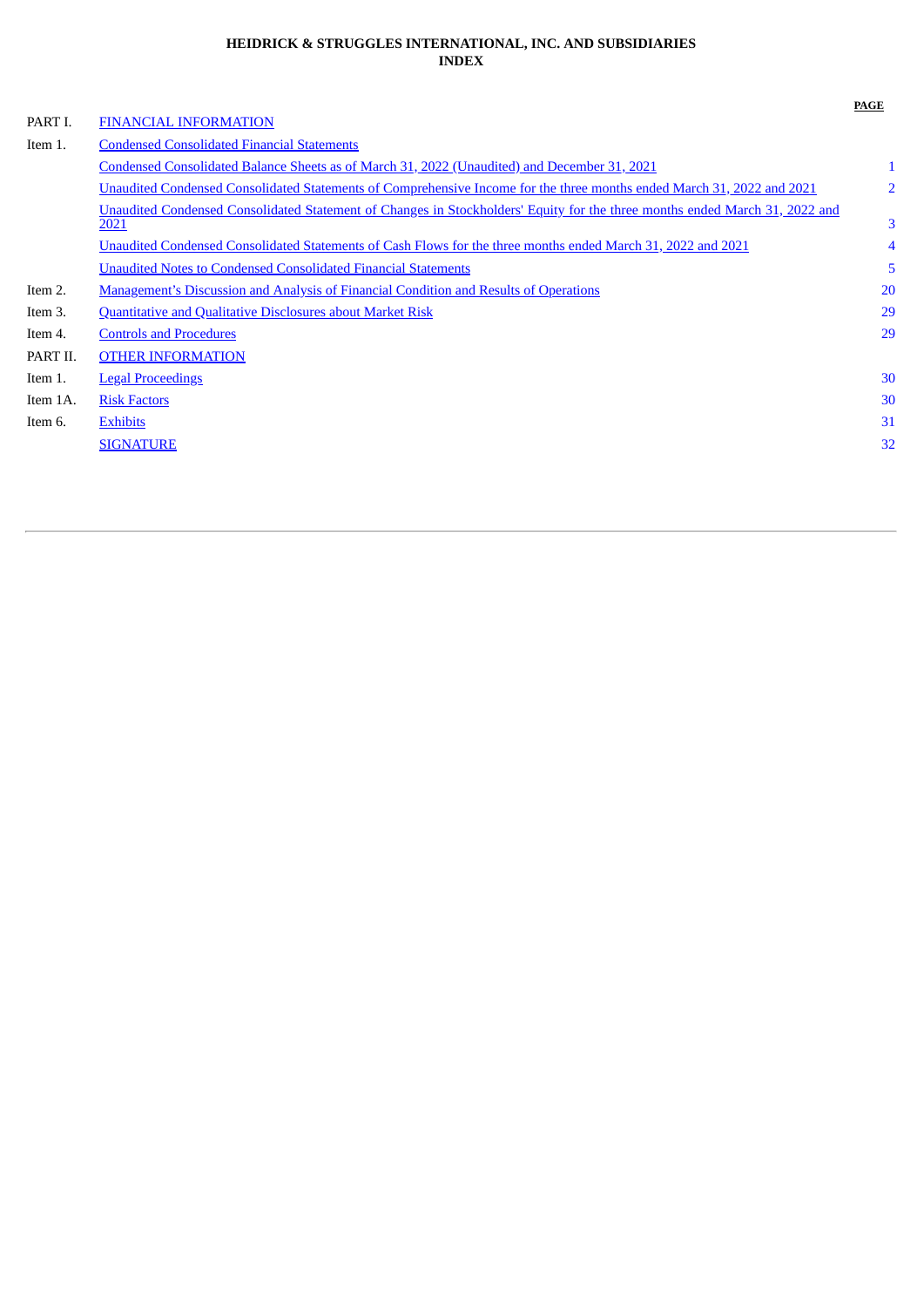### **HEIDRICK & STRUGGLES INTERNATIONAL, INC. AND SUBSIDIARIES CONDENSED CONSOLIDATED BALANCE SHEETS (In thousands, except share amounts)**

<span id="page-2-1"></span><span id="page-2-0"></span>

|                                                                                                                                                                                                               |                | March 31,<br>2022 |               | December 31,<br>2021 |  |  |
|---------------------------------------------------------------------------------------------------------------------------------------------------------------------------------------------------------------|----------------|-------------------|---------------|----------------------|--|--|
|                                                                                                                                                                                                               |                | (Unaudited)       |               |                      |  |  |
| <b>Current assets</b>                                                                                                                                                                                         |                |                   |               |                      |  |  |
| Cash and cash equivalents                                                                                                                                                                                     | \$             | 267,986           | \$            | 545,225              |  |  |
| Accounts receivable, net of allowances of \$6,278 and \$5,666, respectively                                                                                                                                   |                | 186,220           |               | 133,750              |  |  |
| Prepaid expenses                                                                                                                                                                                              |                | 30,681            |               | 21,754               |  |  |
| Other current assets                                                                                                                                                                                          |                | 47,146            |               | 41,449               |  |  |
| Income taxes recoverable                                                                                                                                                                                      |                | 3,569             |               | 3,210                |  |  |
| Total current assets                                                                                                                                                                                          |                | 535,602           |               | 745,388              |  |  |
| <b>Non-current assets</b>                                                                                                                                                                                     |                |                   |               |                      |  |  |
| Property and equipment, net                                                                                                                                                                                   |                | 27,162            |               | 27,085               |  |  |
| Operating lease right-of-use assets                                                                                                                                                                           |                | 69,344            |               | 72,320               |  |  |
| Assets designated for retirement and pension plans                                                                                                                                                            |                | 12,372            |               | 12,715               |  |  |
| Investments                                                                                                                                                                                                   |                | 38,006            |               | 36,051               |  |  |
| Other non-current assets                                                                                                                                                                                      |                | 23,448            |               | 23,377               |  |  |
| Goodwill                                                                                                                                                                                                      |                | 139,017           |               | 138,524              |  |  |
| Other intangible assets, net                                                                                                                                                                                  |                | 8,462             |               | 9,169                |  |  |
| Deferred income taxes                                                                                                                                                                                         |                | 42,159            |               | 42,169               |  |  |
| Total non-current assets                                                                                                                                                                                      |                | 359,970           |               | 361,410              |  |  |
| <b>Total assets</b>                                                                                                                                                                                           | \$             | 895,572           | \$            | 1,106,798            |  |  |
| <b>Current liabilities</b>                                                                                                                                                                                    |                |                   |               |                      |  |  |
| Accounts payable                                                                                                                                                                                              | \$             | 16,350            | \$            | 20,374               |  |  |
| Accrued salaries and benefits                                                                                                                                                                                 |                | 179,663           |               | 409,026              |  |  |
| Deferred revenue                                                                                                                                                                                              |                | 55,364            |               | 51,404               |  |  |
|                                                                                                                                                                                                               |                | 18,963            |               |                      |  |  |
| Operating lease liabilities<br>Other current liabilities                                                                                                                                                      |                | 53,982            |               | 19,332<br>24,554     |  |  |
|                                                                                                                                                                                                               |                |                   |               |                      |  |  |
| Income taxes payable<br>Total current liabilities                                                                                                                                                             |                | 15,397            |               | 10,004               |  |  |
|                                                                                                                                                                                                               |                | 339,719           |               | 534,694              |  |  |
| <b>Non-current liabilities</b>                                                                                                                                                                                |                |                   |               |                      |  |  |
| Accrued salaries and benefits                                                                                                                                                                                 |                | 71,235            |               | 73,779               |  |  |
| Retirement and pension plans                                                                                                                                                                                  |                | 57,076            |               | 55,593               |  |  |
| <b>Operating lease liabilities</b>                                                                                                                                                                            |                | 62,439            |               | 65,625               |  |  |
| Other non-current liabilities                                                                                                                                                                                 |                | 14,338            |               | 41,087               |  |  |
| Total non-current liabilities                                                                                                                                                                                 |                | 205,088           |               | 236,084              |  |  |
| <b>Total liabilities</b>                                                                                                                                                                                      |                | 544,807           |               | 770,778              |  |  |
| <b>Commitments and contingencies (Note 17)</b>                                                                                                                                                                |                |                   |               |                      |  |  |
| <b>Stockholders' equity</b>                                                                                                                                                                                   |                |                   |               |                      |  |  |
| Preferred stock, \$0.01 par value, 10,000,000 shares authorized, no shares issued at March 31, 2022 and December 31,<br>2021                                                                                  |                |                   |               |                      |  |  |
| Common stock, \$0.01 par value, 100,000,000 shares authorized, 19,722,884 and 19,596,607 shares issued, 19,717,804<br>and 19,591,527 shares outstanding at March 31, 2022 and December 31, 2021, respectively |                | 197               |               | 196                  |  |  |
| Treasury stock at cost, 5,080 shares at March 31, 2022 and December 31, 2021                                                                                                                                  |                | (191)             |               | (191)                |  |  |
| Additional paid in capital                                                                                                                                                                                    |                | 233,641           |               | 233,163              |  |  |
| Retained earnings                                                                                                                                                                                             |                | 116,525           |               | 101,177              |  |  |
| Accumulated other comprehensive income                                                                                                                                                                        |                | 593               |               | 1,675                |  |  |
| Total stockholders' equity                                                                                                                                                                                    |                | 350,765           |               | 336,020              |  |  |
| Total liabilities and stockholders' equity                                                                                                                                                                    | $\mathfrak{S}$ | 895,572           | $\sqrt[6]{3}$ | 1,106,798            |  |  |
|                                                                                                                                                                                                               |                |                   |               |                      |  |  |

<span id="page-2-2"></span>The accompanying Notes to Condensed Consolidated Financial Statements are an integral part of these statements.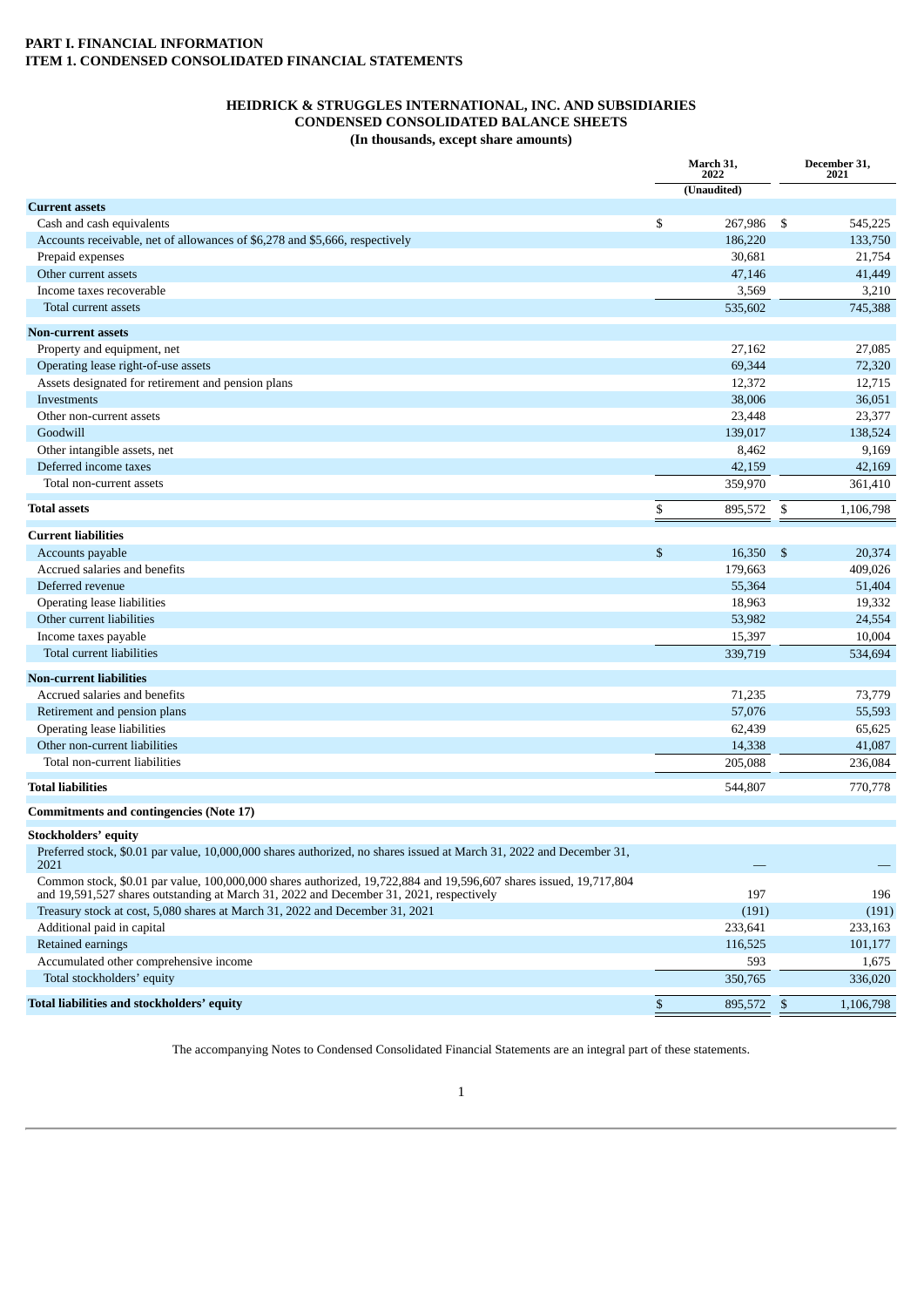### **HEIDRICK & STRUGGLES INTERNATIONAL, INC. AND SUBSIDIARIES CONDENSED CONSOLIDATED STATEMENTS OF COMPREHENSIVE INCOME (In thousands, except per share amounts) (Unaudited)**

|                                             |      | <b>Three Months Ended March 31,</b> |                |         |  |  |  |
|---------------------------------------------|------|-------------------------------------|----------------|---------|--|--|--|
|                                             |      | 2022                                |                | 2021    |  |  |  |
| <b>Revenue</b>                              |      |                                     |                |         |  |  |  |
| Revenue before reimbursements (net revenue) | \$   | 283,861                             | $\mathfrak s$  | 193,656 |  |  |  |
| Reimbursements                              |      | 1,676                               |                | 1,075   |  |  |  |
| Total revenue                               |      | 285,537                             |                | 194,731 |  |  |  |
| <b>Operating expenses</b>                   |      |                                     |                |         |  |  |  |
| Salaries and benefits                       |      | 201,445                             |                | 141,363 |  |  |  |
| General and administrative expenses         |      | 29,794                              |                | 27,368  |  |  |  |
| Cost of services                            |      | 17,988                              |                | 1,456   |  |  |  |
| Research and development                    |      |                                     |                |         |  |  |  |
|                                             |      | 4,402                               |                |         |  |  |  |
| Restructuring charges                       |      |                                     |                | 3,861   |  |  |  |
| Reimbursed expenses                         |      | 1,676                               |                | 1,075   |  |  |  |
| <b>Total operating expenses</b>             |      | 255,305                             |                | 175,123 |  |  |  |
| <b>Operating income</b>                     |      | 30,232                              |                | 19,608  |  |  |  |
| Non-operating income (expense)              |      |                                     |                |         |  |  |  |
| Interest, net                               |      | 110                                 |                | 82      |  |  |  |
| Other, net                                  |      | (2, 471)                            |                | 3,082   |  |  |  |
| Net non-operating income                    |      | (2, 361)                            |                | 3,164   |  |  |  |
| Income before income taxes                  |      | 27,871                              |                | 22,772  |  |  |  |
|                                             |      |                                     |                |         |  |  |  |
| Provision for income taxes                  |      | 9,404                               |                | 7,940   |  |  |  |
| <b>Net income</b>                           |      | 18,467                              |                | 14,832  |  |  |  |
|                                             |      |                                     |                |         |  |  |  |
| Other comprehensive loss, net of tax        |      |                                     |                |         |  |  |  |
| Foreign currency translation adjustment     |      | (1,082)                             |                | (693)   |  |  |  |
| Other comprehensive loss, net of tax        |      | (1,082)                             |                | (693)   |  |  |  |
|                                             |      |                                     |                |         |  |  |  |
| <b>Comprehensive income</b>                 | \$   | 17,385                              | \$             | 14,139  |  |  |  |
| Weighted-average common shares outstanding  |      |                                     |                |         |  |  |  |
| <b>Basic</b>                                |      | 19,624                              |                | 19,387  |  |  |  |
| Diluted                                     |      | 20,511                              |                | 20,171  |  |  |  |
|                                             |      |                                     |                |         |  |  |  |
| Earnings per common share                   |      |                                     |                |         |  |  |  |
| <b>Basic</b>                                | $\$$ | 0.94                                | $\mathfrak{s}$ | 0.77    |  |  |  |
| Diluted                                     | \$   | 0.90                                | $\mathfrak s$  | 0.74    |  |  |  |
| Cash dividends paid per share               | \$   | 0.15                                | \$             | 0.15    |  |  |  |

<span id="page-3-0"></span>The accompanying Notes to Condensed Consolidated Financial Statements are an integral part of these statements.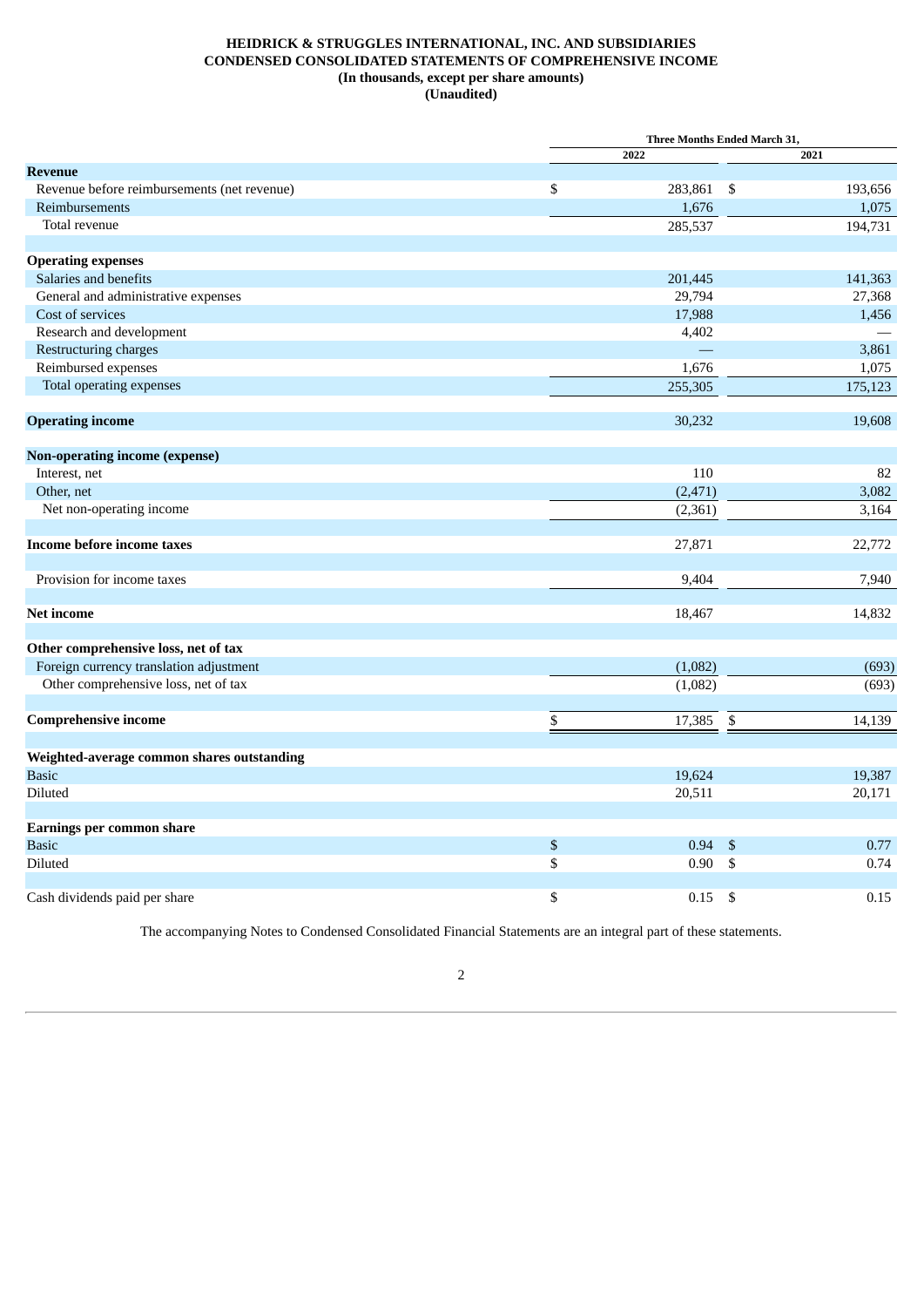### **HEIDRICK & STRUGGLES INTERNATIONAL, INC. AND SUBSIDIARIES CONDENSED CONSOLIDATED STATEMENTS OF CHANGES IN STOCKHOLDERS' EQUITY (In thousands, except per share amounts) (Unaudited)**

|                                                     | <b>Common Stock</b> | <b>Additional</b><br><b>Treasury Stock</b> |               |   |               | <b>Accumulated</b><br>Other |                    |                             |  |                         |   |         |
|-----------------------------------------------------|---------------------|--------------------------------------------|---------------|---|---------------|-----------------------------|--------------------|-----------------------------|--|-------------------------|---|---------|
|                                                     | <b>Shares</b>       | <b>Amount</b>                              | <b>Shares</b> |   | <b>Amount</b> |                             | Paid in<br>Capital | <b>Retained</b><br>Earnings |  | Comprehensive<br>Income |   | Total   |
| <b>Balance at December 31, 2021</b>                 | 19,597              | 196                                        | 5.            | S | (191)         | - \$                        | 233,163            | 101,177                     |  | 1,675                   | S | 336,020 |
| Net income                                          |                     |                                            |               |   |               |                             |                    | 18,467                      |  |                         |   | 18,467  |
| Other comprehensive loss, net of tax                |                     |                                            |               |   |               |                             |                    |                             |  | (1,082)                 |   | (1,082) |
| Common and treasury stock transactions:             |                     |                                            |               |   |               |                             |                    |                             |  |                         |   |         |
| Stock-based compensation                            |                     |                                            |               |   |               |                             | 3,698              |                             |  |                         |   | 3,698   |
| Vesting of equity awards, net of tax<br>withholding | 126                 |                                            |               |   |               |                             | (3,220)            |                             |  |                         |   | (3,219) |
| Cash dividends declared (\$0.15 per share)          |                     |                                            |               |   |               |                             |                    | (2,940)                     |  |                         |   | (2,940) |
| Dividend equivalents on restricted stock<br>units   |                     |                                            |               |   |               |                             |                    | (179)                       |  |                         |   | (179)   |
| <b>Balance at March 31, 2022</b>                    | 19.723              | 197                                        |               |   | (191)         |                             | 233,641            | 116,525                     |  | 593                     |   | 350,765 |

|                                                      | <b>Common Stock</b> |  |        |               | <b>Treasury Stock</b> |               |      | <b>Additional</b>  |   |                             | <b>Accumulated</b><br>Other |                         |     |         |
|------------------------------------------------------|---------------------|--|--------|---------------|-----------------------|---------------|------|--------------------|---|-----------------------------|-----------------------------|-------------------------|-----|---------|
|                                                      | <b>Shares</b>       |  | Amount | <b>Shares</b> |                       | <b>Amount</b> |      | Paid in<br>Capital |   | <b>Retained</b><br>Earnings |                             | Comprehensive<br>Income |     | Total   |
| <b>Balance at December 31, 2020</b>                  | 19,586              |  | 196    | 226           | <sup>S</sup>          | (8,041)       | - \$ | 231,048            | æ | 40,982                      |                             | 3,417                   | \$. | 267,602 |
| Net income                                           |                     |  |        |               |                       |               |      |                    |   | 14,832                      |                             |                         |     | 14,832  |
| Other comprehensive loss, net of tax                 |                     |  |        |               |                       |               |      |                    |   |                             |                             | (693)                   |     | (693)   |
| Common and treasury stock transactions:              |                     |  |        |               |                       |               |      |                    |   |                             |                             |                         |     |         |
| Stock-based compensation                             |                     |  |        |               |                       |               |      | 2,991              |   |                             |                             |                         |     | 2,991   |
| Vesting of equity awards, net of tax<br>withholdings |                     |  |        | (138)         |                       | 4,951         |      | (8,041)            |   |                             |                             |                         |     | (3,090) |
| Cash dividends declared (\$0.15 per share)           |                     |  |        |               |                       |               |      |                    |   | (2,905)                     |                             |                         |     | (2,905) |
| Dividend equivalents on restricted stock<br>units    |                     |  |        |               |                       |               |      |                    |   | (167)                       |                             |                         |     | (167)   |
| Balance at March 31, 2021                            | 19,586              |  | 196    | 88            |                       | (3,090)       |      | 225,998            |   | 52,742                      |                             | 2.724                   |     | 278,570 |

<span id="page-4-0"></span>The accompanying Notes to Condensed Consolidated Financial Statements are an integral part of these statements.

3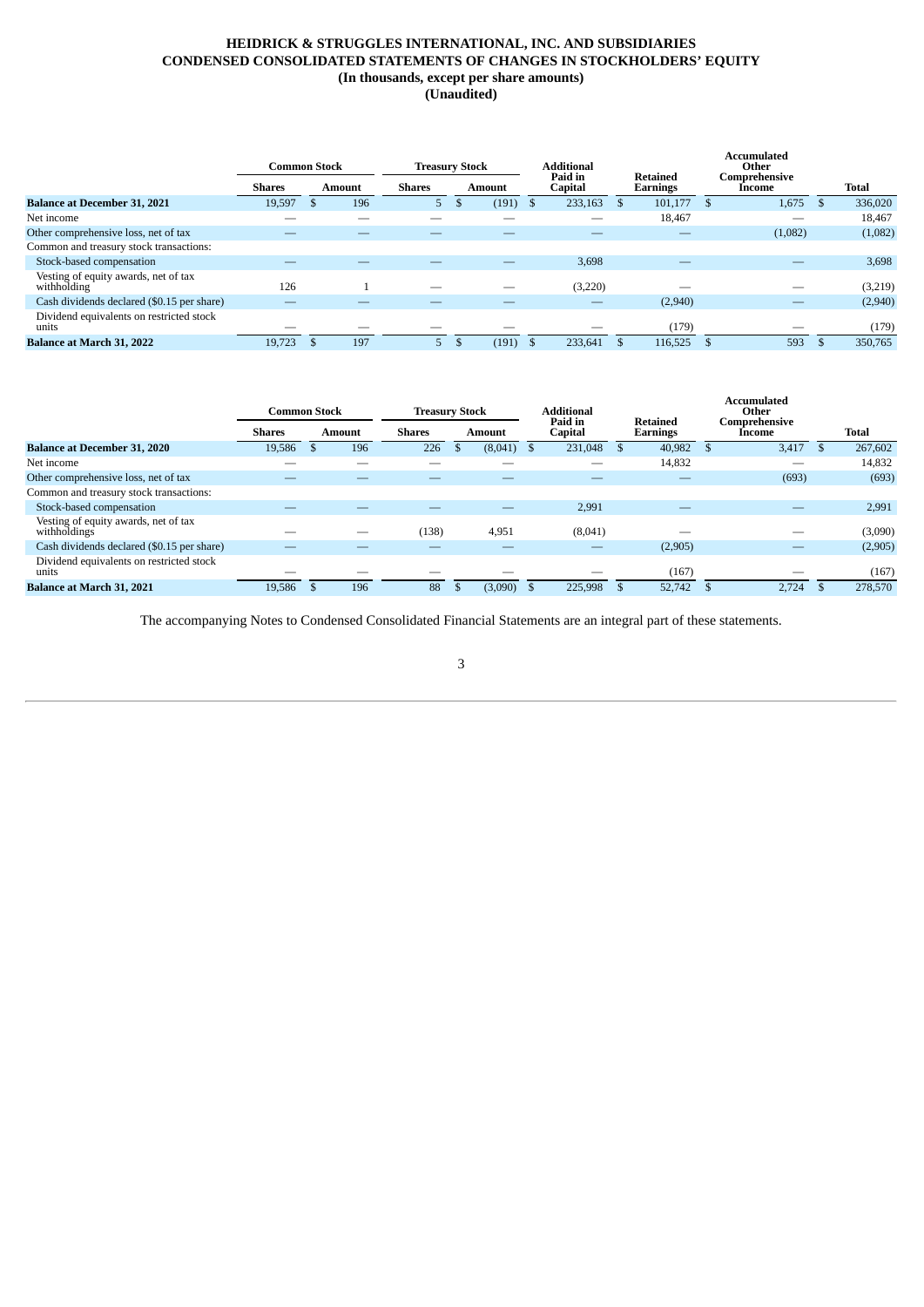### **HEIDRICK & STRUGGLES INTERNATIONAL, INC. AND SUBSIDIARIES CONDENSED CONSOLIDATED STATEMENTS OF CASH FLOWS (In thousands) (Unaudited)**

|                                                                                    | <b>Three Months ended</b><br>March 31, |                    |            |  |  |  |
|------------------------------------------------------------------------------------|----------------------------------------|--------------------|------------|--|--|--|
|                                                                                    | 2022                                   |                    | 2021       |  |  |  |
| <b>Cash flows - operating activities</b>                                           |                                        |                    |            |  |  |  |
| Net income                                                                         | \$<br>18,467 \$                        |                    | 14,832     |  |  |  |
| Adjustments to reconcile net income to net cash used in operating activities:      |                                        |                    |            |  |  |  |
| Depreciation and amortization                                                      | 2,620                                  |                    | 6,068      |  |  |  |
| Deferred income taxes                                                              | (477)                                  |                    | (495)      |  |  |  |
| Stock-based compensation expense                                                   | 3,698                                  |                    | 2,991      |  |  |  |
| Accretion expense related to earnout payments                                      | 271                                    |                    |            |  |  |  |
| Gain on marketable securities                                                      |                                        |                    | (1)        |  |  |  |
| Loss on disposal of property and equipment                                         | 167                                    |                    | 21         |  |  |  |
| Changes in assets and liabilities:                                                 |                                        |                    |            |  |  |  |
| Accounts receivable                                                                | (53, 142)                              |                    | (41,209)   |  |  |  |
| Accounts payable                                                                   | (4, 156)                               |                    | 1,365      |  |  |  |
| Accrued expenses                                                                   | (227, 424)                             |                    | (116, 327) |  |  |  |
| Restructuring accrual                                                              |                                        |                    | (2,902)    |  |  |  |
| Deferred revenue                                                                   | 4,137                                  |                    | 963        |  |  |  |
| Income taxes recoverable and payable, net                                          | 5,028                                  |                    | 6,819      |  |  |  |
| Retirement and pension plan assets and liabilities                                 | 3,497                                  |                    | 1,235      |  |  |  |
| Prepaid expenses                                                                   | (9,081)                                |                    | (7, 894)   |  |  |  |
| Other assets and liabilities, net                                                  | (5,801)                                |                    | (8,037)    |  |  |  |
| Net cash used in operating activities                                              | (262, 196)                             |                    | (142, 571) |  |  |  |
| <b>Cash flows - investing activities</b>                                           |                                        |                    |            |  |  |  |
| Capital expenditures                                                               | (1,804)                                |                    | (945)      |  |  |  |
| Purchases of marketable securities and investments                                 | (5,011)                                |                    | (1, 354)   |  |  |  |
| Proceeds from sales of marketable securities and investments                       | 763                                    |                    | 20,153     |  |  |  |
| Net cash provided by (used in) investing activities                                | (6,052)                                |                    | 17,854     |  |  |  |
|                                                                                    |                                        |                    |            |  |  |  |
| <b>Cash flows - financing activities</b>                                           |                                        |                    |            |  |  |  |
| Cash dividends paid                                                                | (3, 119)                               |                    | (3,072)    |  |  |  |
| Payment of employee tax withholdings on equity transactions                        | (3,219)                                |                    | (3,090)    |  |  |  |
| Net cash used in financing activities                                              | (6, 338)                               |                    | (6, 162)   |  |  |  |
| Effect of exchange rate fluctuations on cash, cash equivalents and restricted cash | (2,671)                                |                    | (1,539)    |  |  |  |
| Net decrease in cash, cash equivalents and restricted cash                         | (277, 257)                             |                    | (132, 418) |  |  |  |
| Cash, cash equivalents and restricted cash at beginning of period                  | 545,259                                |                    | 316,489    |  |  |  |
| Cash, cash equivalents and restricted cash at end of period                        | \$<br>268,002                          | $\mathbf{\hat{S}}$ | 184,071    |  |  |  |

<span id="page-5-0"></span>The accompanying Notes to Condensed Consolidated Financial Statements are an integral part of these statements.

4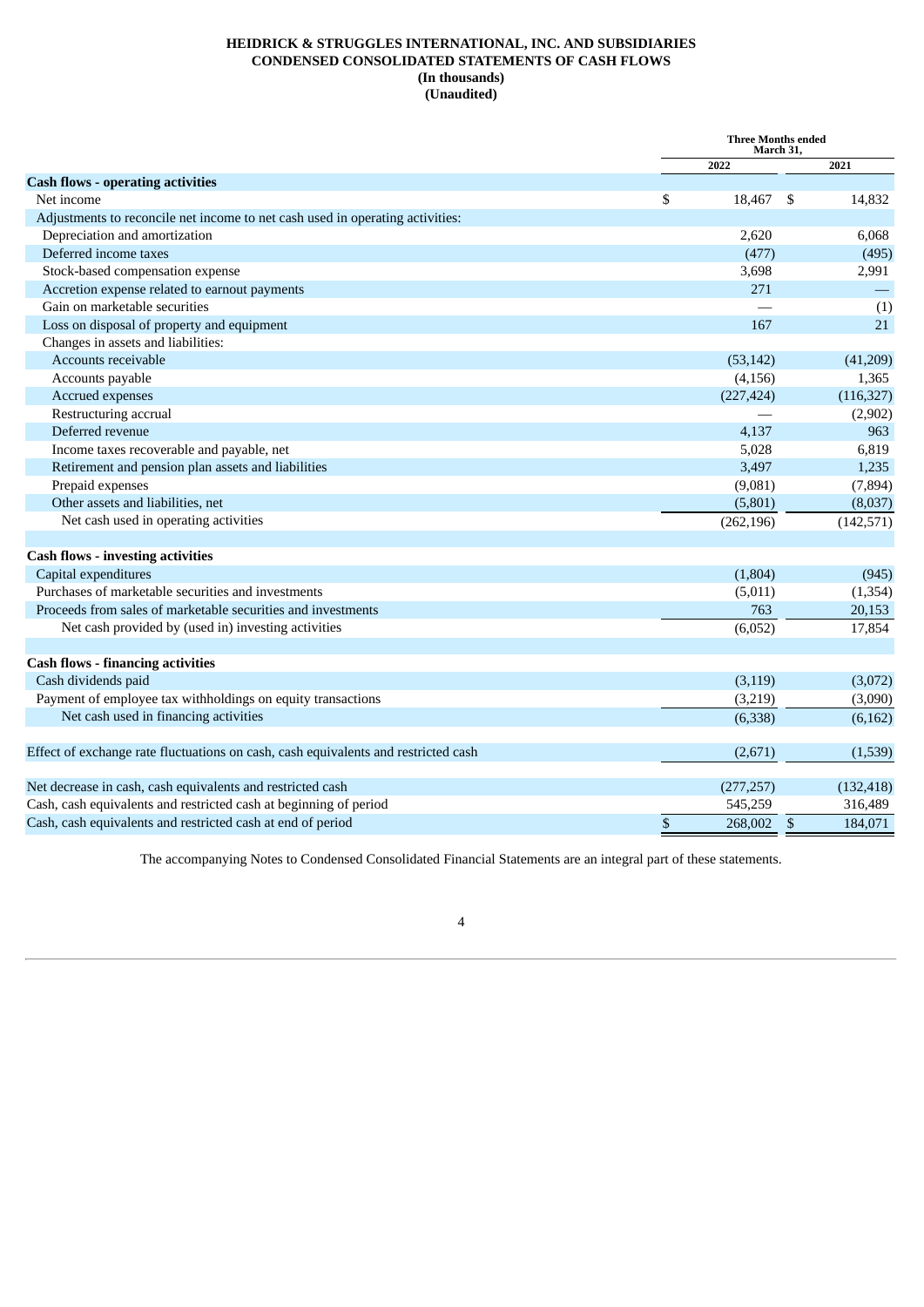### **HEIDRICK & STRUGGLES INTERNATIONAL, INC. AND SUBSIDIARIES NOTES TO CONDENSED CONSOLIDATED FINANCIAL STATEMENTS**

(All tables in thousands, except per share figures)

(Unaudited)

### **1. Basis of Presentation of Interim Financial Information**

The accompanying unaudited Condensed Consolidated Financial Statements of Heidrick & Struggles International, Inc. and subsidiaries (the "Company") have been prepared pursuant to the rules and regulations of the U.S. Securities and Exchange Commission ("SEC"). The preparation of financial statements in conformity with accounting principles generally accepted in the United States of America requires management to make estimates and assumptions that affect the reported amounts of assets, liabilities, revenue and expenses. Significant items subject to estimates and assumptions include revenue recognition, income taxes, interim effective tax rate and the assessment of goodwill, other intangible assets and long-lived assets for impairment. Estimates are subject to a degree of uncertainty and actual results could differ from these estimates. In the opinion of management, all adjustments necessary to fairly present the financial position of the Company at March 31, 2022 and December 31, 2021, the results of operations for the three months ended March 31, 2022 and 2021 and its cash flows for the three months ended March 31, 2022 and 2021 have been included and are of a normal, recurring nature except as otherwise disclosed. These financial statements and notes are to be read in conjunction with the Company's Consolidated Financial Statements and Notes thereto included in the Company's Annual Report on Form 10-K for the year ended December 31, 2021, as filed with the SEC on February 28, 2022.

### **2. Summary of Significant Accounting Policies**

A complete listing of the Company's significant accounting policies is discussed in Note 2, *Summary of Significant Accounting Policies*, in the Notes to Consolidated Financial Statements included in the Company's Annual Report on Form 10-K for the year ended December 31, 2021.

*Revenue Recognition*

See Note 3*, Revenue.*

*Cost of Services*

Cost of services consists of third-party contractor costs related to the delivery of various services in the Company's On-Demand Talent and Heidrick Consulting operating segments.

### *Research and development*

Research and development consists of payroll, employee benefits, stock-based compensation, other employee expenses and third-party professional fees associated with new product development.

### *Marketable Securities*

The Company's marketable securities consist of available-for-sale debt securities with original maturities exceeding three months.

#### *Restricted Cash*

The following table provides a reconciliation of the cash and cash equivalents between the Condensed Consolidated Balance Sheets and the Condensed Consolidated Statements of Cash Flows as of March 31, 2022 and 2021, and December 31, 2021 and 2020:

|                                                          | March 31. |         |  |         |  | December 31. |  |         |  |
|----------------------------------------------------------|-----------|---------|--|---------|--|--------------|--|---------|--|
|                                                          |           | 2022    |  | 2021    |  | 2021         |  | 2020    |  |
| Cash and cash equivalents                                |           | 267.986 |  | 184.055 |  | 545,225      |  | 316,473 |  |
| Restricted cash included within other non-current assets |           | 16      |  |         |  | 34           |  | 16      |  |
| Total cash, cash equivalents and restricted cash         |           | 268,002 |  | 184.071 |  | 545,259      |  | 316.489 |  |

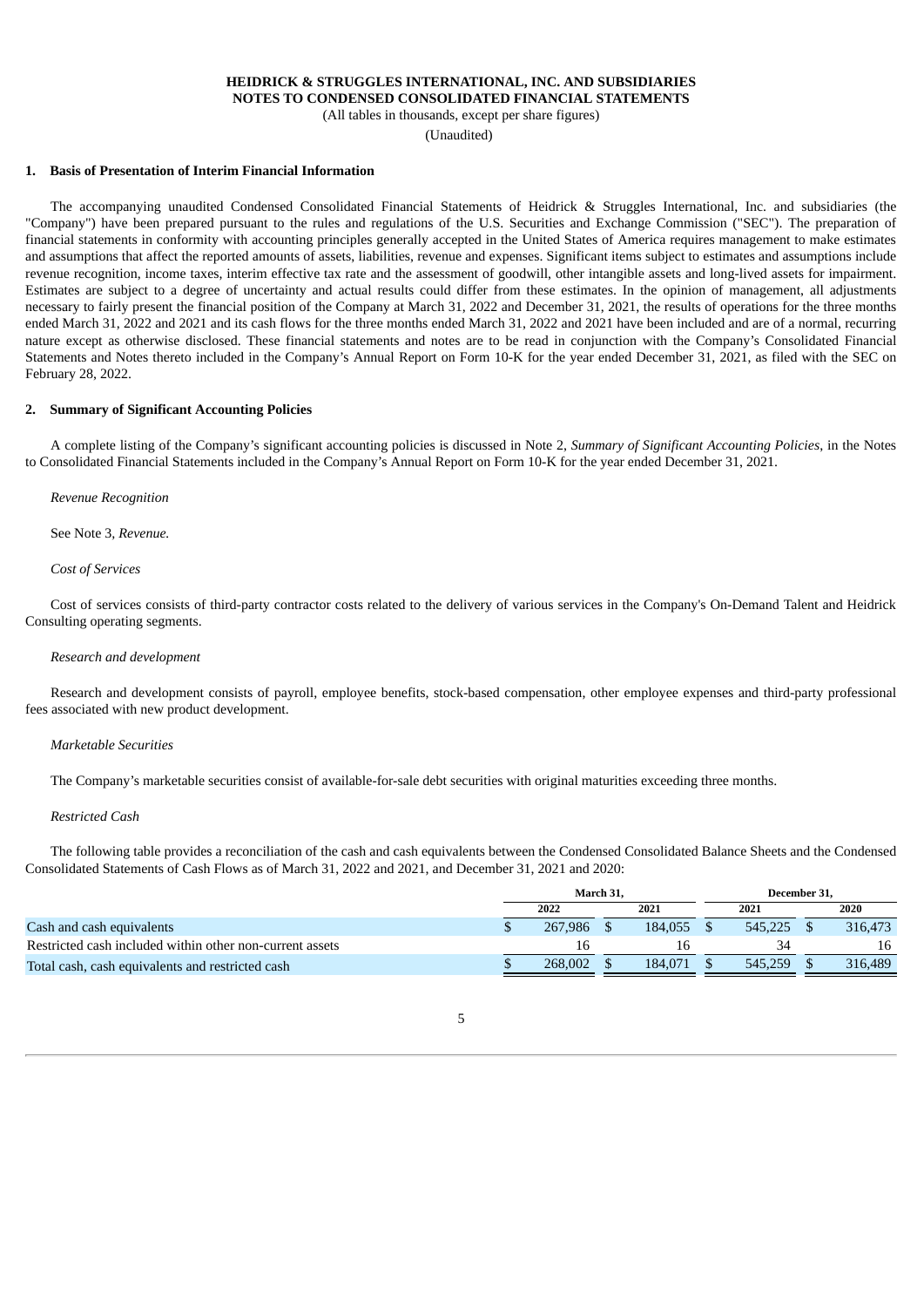#### *Earnings per Common Share*

Basic earnings per common share is computed by dividing net income by weighted average common shares outstanding for the period. Diluted earnings per share reflect the potential dilution that could occur if securities or other contracts to issue common stock were exercised or converted. Common equivalent shares are excluded from the determination of diluted earnings per share in periods in which they have an anti-dilutive effect.

The following table sets forth the computation of basic and diluted earnings per share:

|                                      | <b>Three Months Ended</b><br>March 31, |              |  |  |  |  |  |
|--------------------------------------|----------------------------------------|--------------|--|--|--|--|--|
|                                      | 2022                                   |              |  |  |  |  |  |
| Net income                           | 18,467                                 | 14,832<br>-S |  |  |  |  |  |
| Weighted average shares outstanding: |                                        |              |  |  |  |  |  |
| <b>Basic</b>                         | 19,624                                 | 19,387       |  |  |  |  |  |
| Effect of dilutive securities:       |                                        |              |  |  |  |  |  |
| Restricted stock units               | 650                                    | 589          |  |  |  |  |  |
| Performance stock units              | 237                                    | 195          |  |  |  |  |  |
| <b>Diluted</b>                       | 20,511                                 | 20,171       |  |  |  |  |  |
| Basic earnings per share             | 0.94                                   | 0.77<br>-S   |  |  |  |  |  |
| Diluted earnings per share           | 0.90                                   | 0.74         |  |  |  |  |  |

### *Reclassifications*

Certain prior year amounts have been recast as a result of the Company's presentation of *Cost of services* in the Condensed Consolidated Statements of Comprehensive Income. The reclassifications had no impact on net income, net cash flows or stockholders' equity.

#### *Leases*

The Company determines if an arrangement is a lease at inception. Operating leases are included in *Operating Lease Right-of-Use Assets*, *Operating Lease Liabilities - Current* and *Operating Lease Liabilities - Non-Current* in our Condensed Consolidated Balance Sheets. The Company does not have any leases that meet the finance lease criteria.

Right-of-use assets represent the Company's right to use an underlying asset for the lease term and lease liabilities represent the Company's obligation to make lease payments arising from the lease. Operating lease right-of-use assets and liabilities are recognized on the commencement date based on the present value of lease payments over the lease term. As most of the Company's leases do not provide an implicit rate, an incremental borrowing rate based on the information available at the commencement date is used in determining the present value of lease payments. The operating lease right-of-use asset also includes any lease payments made in advance and any accrued rent expense balances. Lease terms may include options to extend or terminate the lease when it is reasonably certain that the option will be exercised. Lease expense for lease payments is recognized on a straight-line basis over the lease term.

The Company has lease agreements with lease and non-lease components. For office leases, the Company accounts for the lease and non-lease components as a single lease component. For equipment leases, such as vehicles and office equipment, the Company accounts for the lease and non-lease components separately.

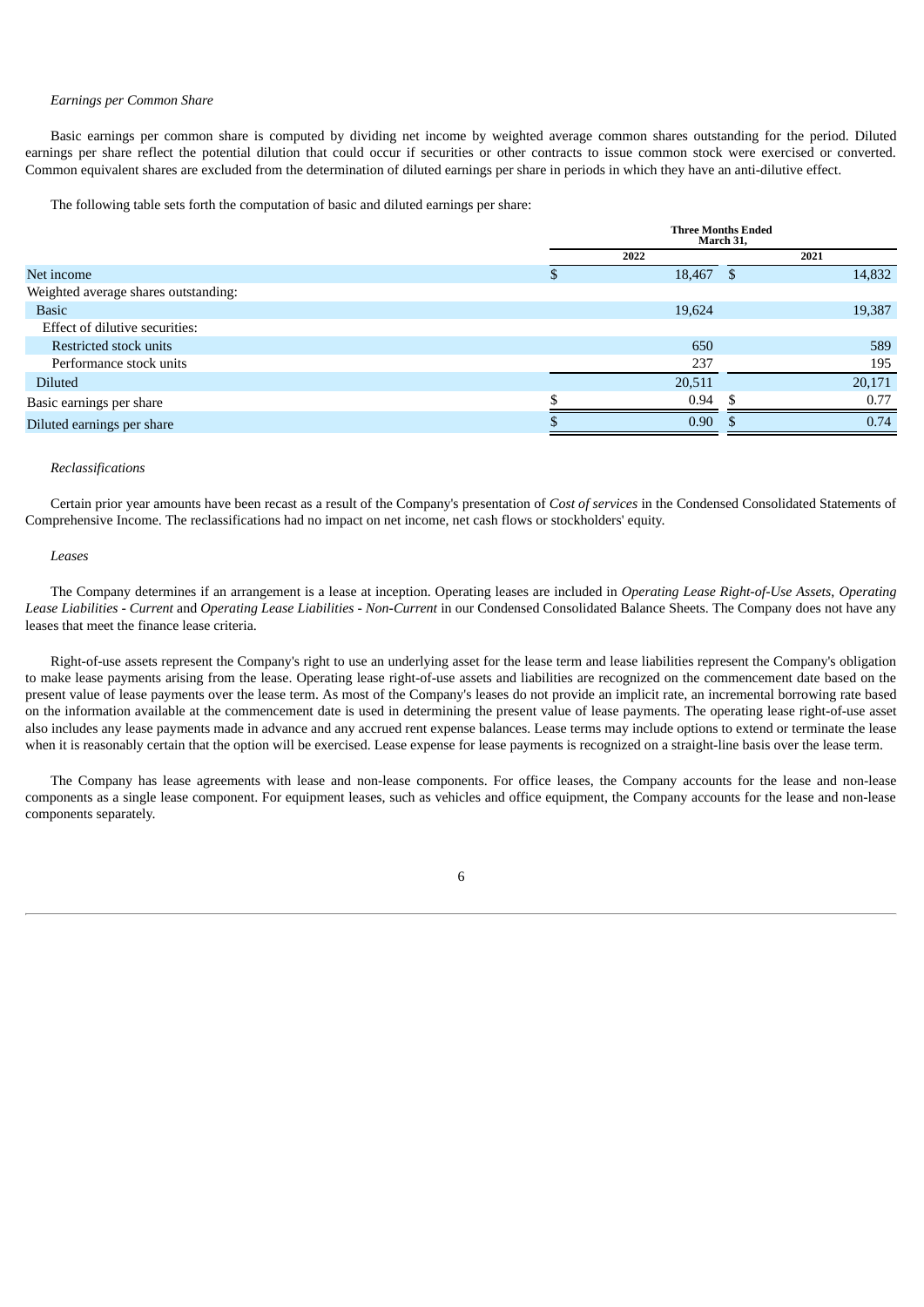### *Recently Issued Financial Accounting Standards*

In March 2020, the Financial Accounting Standards Board issued Accounting Standards Update ("ASU") No. 2020-04, Facilitation of the Effects of Reference Rate Reform on Financial Reporting. The guidance is intended to provide temporary optional expedients and exceptions to the guidance on contract modifications and hedge accounting to ease the financial reporting burdens related to the expected market transition from the London Interbank Offered Rate (LIBOR) and other interbank offered rates to alternative reference rates. This guidance is effective March 12, 2020, and the Company may elect to apply the amendments prospectively through December 31, 2022. The Company is currently evaluating the impact of this accounting guidance. The effect is not known or reasonably estimable at this time.

### **3. Revenue**

#### *Executive Search*

Revenue is recognized as performance obligations are satisfied by transferring a good or service to a client. Generally, each executive search contract contains one performance obligation which is the process of identifying potentially qualified candidates for a specific client position. In most contracts, the transaction price includes both fixed and variable consideration. Fixed compensation is comprised of a retainer, equal to approximately one-third of the estimated first year compensation for the position to be filled, and indirect expenses, equal to a specified percentage of the retainer, as defined in the contract. The Company generally bills clients for the retainer and indirect expenses in one-third increments over a three-month period commencing in the month of a client's acceptance of the contract. If actual compensation of a placed candidate exceeds the original compensation estimate, the Company is often authorized to bill the client for one-third of the excess compensation. The Company refers to this additional billing as uptick revenue. In most contracts, variable consideration is comprised of uptick revenue and direct expenses. The Company bills its clients for uptick revenue upon completion of the executive search, and direct expenses are billed as incurred.

The Company estimates uptick revenue at contract inception, based on a portfolio approach, utilizing the expected value method based on a historical analysis of uptick revenue realized in the Company's geographic regions and industry practices, and initially records a contract's uptick revenue in an amount that is probable not to result in a significant reversal of cumulative revenue recognized when the actual amount of uptick revenue for the contract is known. Differences between the estimated and actual amounts of variable consideration are recorded when known. The Company does not estimate revenue for direct expenses as it is not materially different than recognizing revenue as direct expenses are incurred.

Revenue from executive search engagement performance obligations is recognized over time as clients simultaneously receive and consume the benefits provided by the Company's performance. Revenue from executive search engagements is recognized over the expected average period of performance, in proportion to the estimated personnel time incurred to fulfill the obligations under the executive search contract. Revenue is generally recognized over a period of approximately six months.

The Company's executive search contracts contain a replacement guarantee which provides for an additional search to be completed, free of charge except for expense reimbursements, should the candidate presented by the Company be hired by the client and subsequently terminated by the client for performance reasons within a specified period of time. The replacement guarantee is an assurance warranty, which is not a performance obligation under the terms of the executive search contract, as the Company does not provide any services under the terms of the guarantee that transfer benefits to the client in excess of assuring that the identified candidate complies with the agreed-upon specifications. The Company accounts for the replacement guarantee under the relevant warranty guidance in Accounting Standards Codification 460 - Guarantees.

#### *On-Demand Talent*

The Company enters into contracts with clients that outline the general terms and conditions of the assignment to provide on-demand consultants for various types of consulting projects, which consultants may be independent contractors or temporary employees. The consideration the Company expects to receive under each contract is dependent on the time-based fees specified in the contract. Revenue from on-demand engagement performance obligations is recognized over time as clients simultaneously receive and consume the benefits provided by the Company's performance. The Company has applied the practical expedient to recognize revenue for these services in the amount to which the Company has a right to invoice the client, as this amount corresponds directly with the value provided to the client for the performance completed to date. For transactions where a third-party contractor is involved in providing the services to the client, the Company reports the revenue and the related direct costs on a gross basis as it has determined that it is the principal in the transaction. The Company is primarily

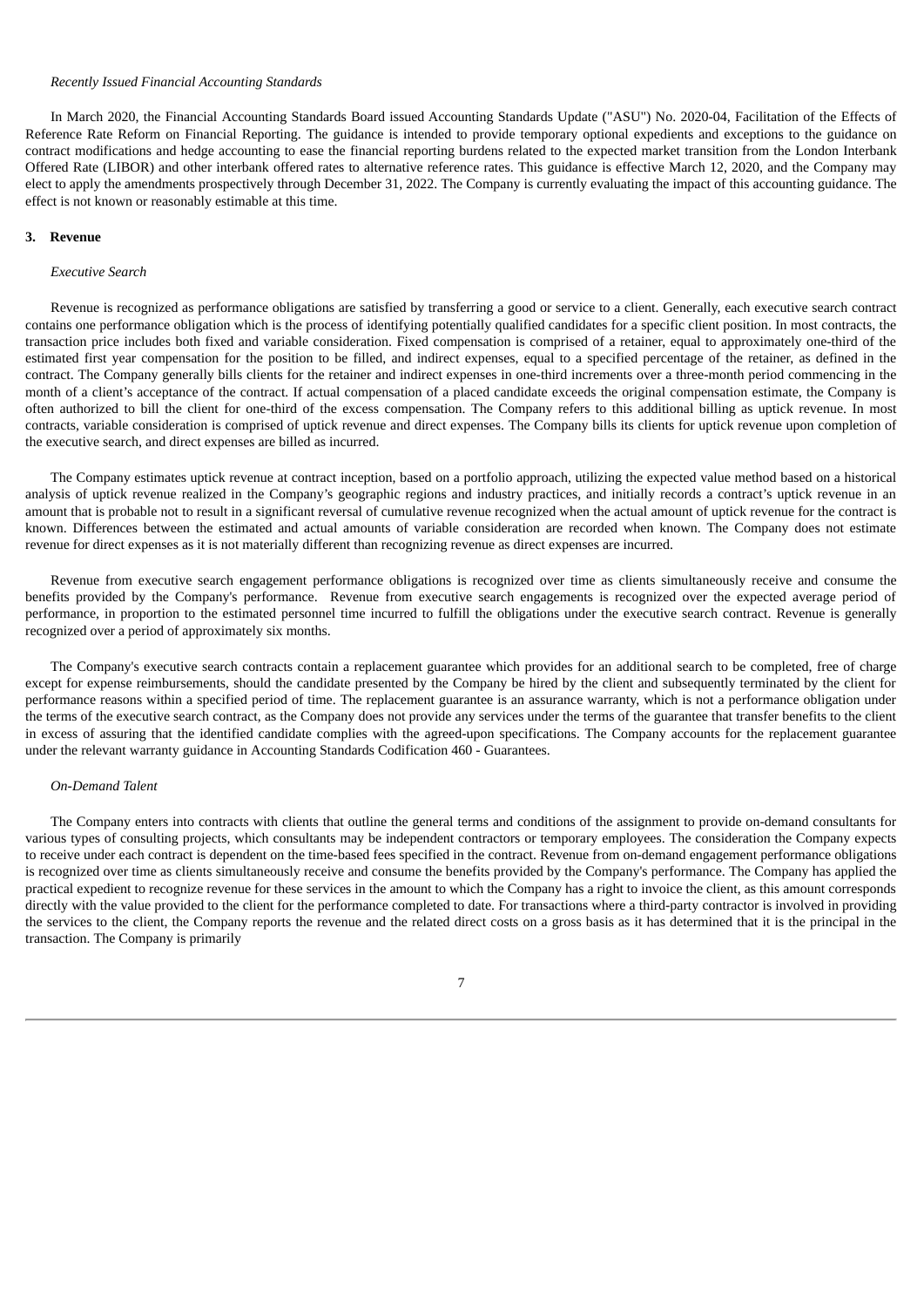responsible for fulfilling the promise to provide consulting services to its clients and the Company has discretion in establishing the prices charged to clients for the consulting services and is able to contractually obligate the independent service provider to deliver services and deliverables that the Company has agreed to provide to its clients.

### *Heidrick Consulting*

Revenue is recognized as performance obligations are satisfied by transferring a good or service to a client. Heidrick Consulting enters into contracts with clients that outline the general terms and conditions of the assignment to provide succession planning, executive assessment, top team and board effectiveness and culture shaping programs. The consideration the Company expects to receive under each contract is generally fixed. Most of the Company's consulting contracts contain one performance obligation, which is the overall process of providing the consulting service requested by the client. The majority of our consulting revenue is recognized over time utilizing both input and output methods. Contracts that contain coaching sessions, training sessions or the completion of assessments are recognized using the output method as each session or assessment is delivered to the client. Contracts that contain general consulting work are recognized using the input method utilizing a measure of progress that is based on time incurred on the project.

The Company enters into enterprise agreements with clients to provide a license for online access, via the Company's Culture Connect platform, to training and other proprietary material related to the Company's culture shaping programs. The consideration the Company expects to receive under the terms of an enterprise agreement is comprised of a single fixed fee. The enterprise agreements contain multiple performance obligations, the delivery of materials via Culture Connect and material rights related to options to renew enterprise agreements at a significant discount. The Company allocates the transaction price to the performance obligations in the contract on a stand-alone selling price basis. The stand-alone selling price for the initial term of the enterprise agreement is outlined in the contract and is equal to the price paid by the client for the agreement over the initial term of the contract. The standalone selling price for the options to renew, or material right, are not directly observable and must be estimated. This estimate is required to reflect the discount the client would obtain when exercising the option to renew, adjusted for the likelihood that the option will be exercised. The Company estimates the likelihood of renewal using a historical analysis of client renewals. Access to Culture Connect represents a right to access the Company's intellectual property that the client simultaneously receives and consumes as the Company performs under the agreement, and therefore the Company recognizes revenue over time. Given the continuous nature of this commitment, the Company utilizes straight-line ratable revenue recognition over the estimated subscription period as the Company's clients will receive and consume the benefits from Culture Connect equally throughout the contract period. Revenue related to client renewals of enterprise agreements is recognized over the term of the renewal, which is generally twelve months. Enterprise agreements do not comprise a significant portion of the Company's revenue.

### *Contract Balances*

Contract assets and liabilities are reported in a net position on a contract-by-contract basis at the end of each reporting period. Contract assets and liabilities are classified as current due to the nature of the Company's contracts, which are completed within one year. Contract assets are included within *Other Current Assets* on the Condensed Consolidated Balance Sheets.

*Unbilled receivables:* Unbilled revenue represents contract assets from revenue recognized over time in excess of the amount billed to the client and the amount billed to the client is solely dependent upon the passage of time. This amount includes revenue recognized in excess of billed executive search retainers, Heidrick Consulting fees, and On-Demand Talent fees.

*Contract assets:* Contract assets represent revenue recognized over time in excess of the amount billed to the client and the amount billed to the client is not solely subject to the passage of time. This amount primarily includes revenue recognized for upticks and contingent placement fees in executive search contracts.

*Deferred revenue:* Contract liabilities consist of deferred revenue, which is equal to billings in excess of revenue recognized.

The following table outlines the changes in the contract asset and liability balances from December 31, 2021 to March 31,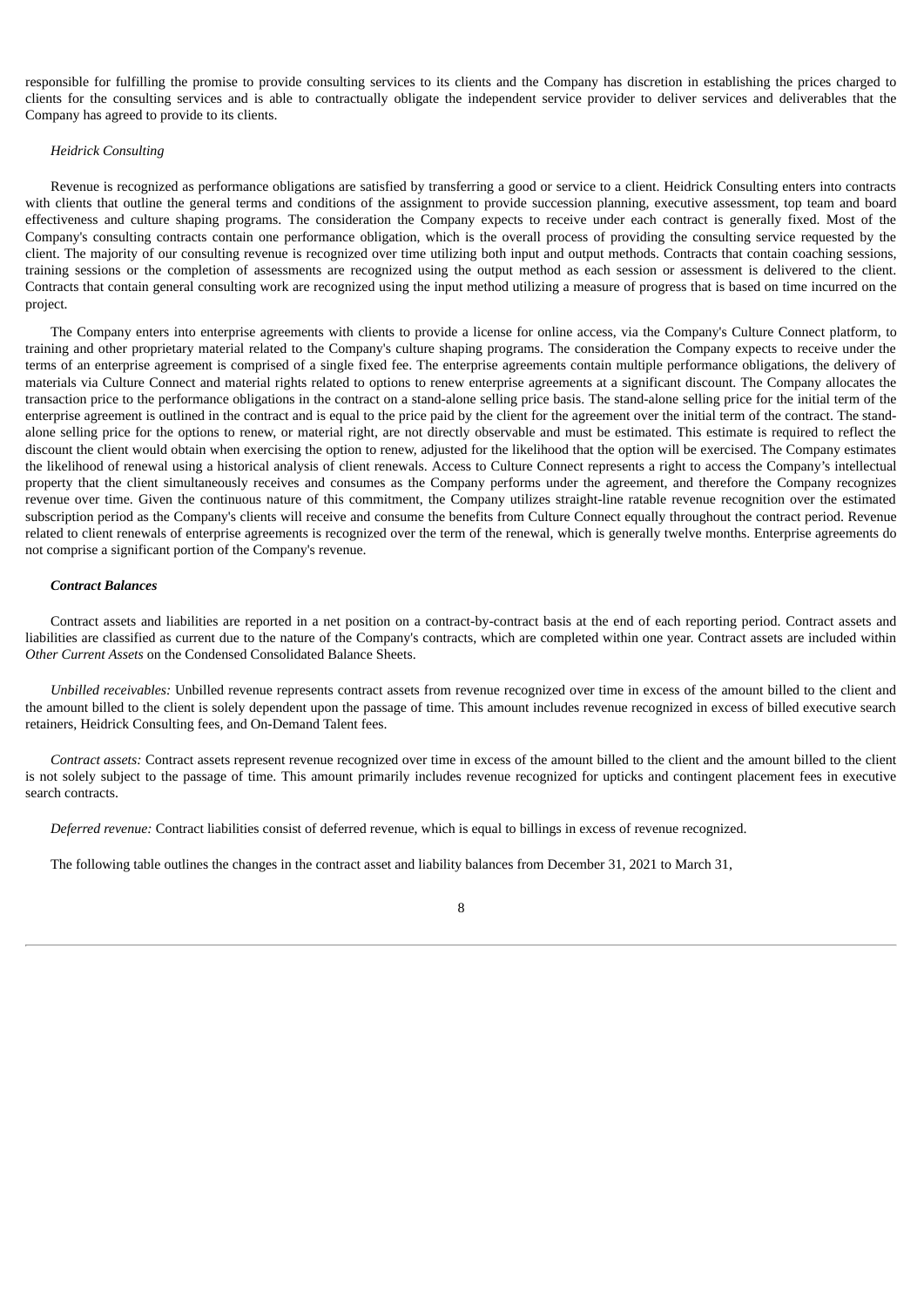$2022$ 

|                             | March 31,<br>2022 |        | December 31,<br>2021 | <b>Change</b> |
|-----------------------------|-------------------|--------|----------------------|---------------|
| <b>Contract assets</b>      |                   |        |                      |               |
| Unbilled receivables, net   |                   | 19,348 | 17,947 \$            | 1,401         |
| Contract assets             |                   | 21,725 | 18,995               | 2,730         |
| Total contract assets       |                   | 41,073 | 36,942               | 4,131         |
|                             |                   |        |                      |               |
| <b>Contract liabilities</b> |                   |        |                      |               |
| Deferred revenue            |                   | 55,364 | 51,404               | 3,960         |

During the three months ended March 31, 2022, the Company recognized revenue of \$51.1 million that was included in the contract liabilities balance at the beginning of the period. The amount of revenue recognized during the three months ended March 31, 2022, from performance obligations partially satisfied in previous periods as a result of changes in the estimates of variable consideration was \$8.3 million.

Each of the Company's contracts has an expected duration of one year or less. Accordingly, the Company has elected to utilize the available practical expedient related to the disclosure of the transaction price allocated to the remaining performance obligations under its contracts. The Company has also elected the available practical expedients related to adjusting for the effects of a significant financing component and the capitalization of contract acquisition costs. The Company charges and collects from its clients sales tax and value added taxes as required by certain jurisdictions. The Company has made an accounting policy election to exclude these items from the transaction price in its contracts.

### **4. Credit Losses**

The Company is exposed to credit losses primarily through the provision of its executive search, consulting, and on-demand talent services. The Company's expected credit loss allowance methodology for accounts receivable is developed using historical collection experience, current and future economic and market conditions and a review of the current status of clients' trade accounts receivables. Due to the short-term nature of such receivables, the estimate of amount of accounts receivable that may not be collected is primarily based on historical loss-rate experience. When required, the Company adjusts the loss-rate methodology to account for current conditions and reasonable and supportable expectations of future economic and market conditions. The Company generally assesses future economic conditions for a period of sixty to ninety days, which corresponds with the contractual life of its accounts receivables. Additionally, specific allowance amounts are established to record the appropriate provision for clients that have a higher probability of default. The Company's monitoring activities include timely account reconciliation, dispute resolution, payment confirmation, consideration of clients' financial condition and macroeconomic conditions. Balances are written off when determined to be uncollectible. The Company considered the current and expected future economic and market conditions surrounding the COVID-19 pandemic and determined that the estimate of credit losses was not significantly impacted.

The activity in the allowance for credit losses on the Company's trade receivables is as follows:

| <b>Balance at December 31, 2021</b> | 5,666   |
|-------------------------------------|---------|
| Provision for credit losses         | 2,154   |
| Write-offs                          | (1,534) |
| Foreign currency translation        | (8)     |
| <b>Balance at March 31, 2022</b>    | 6.278   |

The fair value and unrealized losses on available for sale debt securities, aggregated by investment category and the length of time the security has been in an unrealized loss position, are as follows:

|                                  | Less Than 12 Months |                   |                 |  |                                     |        | <b>Balance Sheet Classification</b> |  |  |  |
|----------------------------------|---------------------|-------------------|-----------------|--|-------------------------------------|--------|-------------------------------------|--|--|--|
| <b>Balance at March 31, 2022</b> |                     | <b>Fair Value</b> | Unrealized Loss |  | Cash and Cash<br><b>Equivalents</b> |        | Marketable<br><b>Securities</b>     |  |  |  |
| U.S. Treasury securities         |                     | 51.984            |                 |  |                                     | 51.984 |                                     |  |  |  |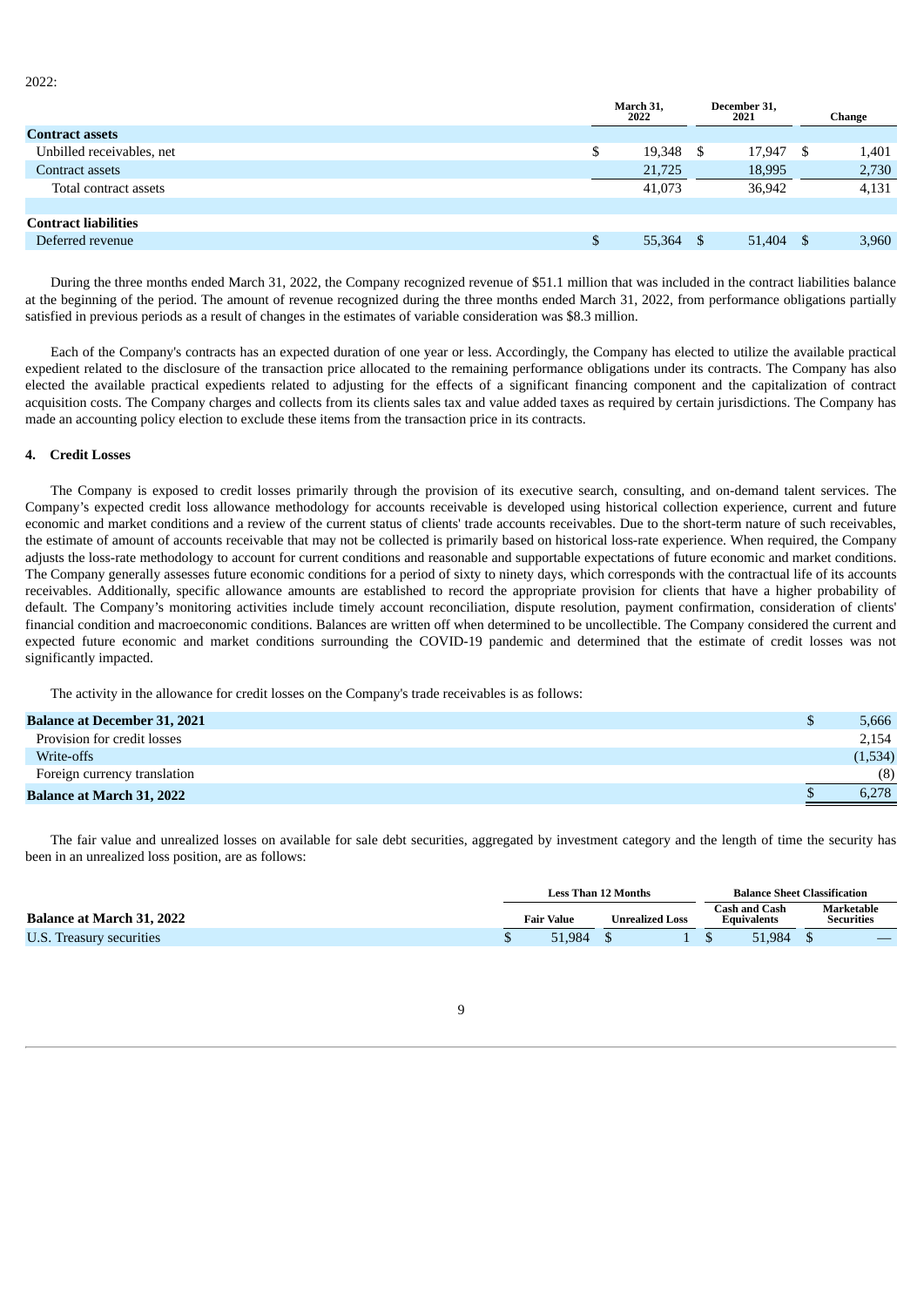There were no investments with unrealized losses at December 31, 2021.

### **5. Property and Equipment, net**

The components of the Company's property and equipment are as follows:

| 41,510<br>Leasehold improvements<br>Office furniture, fixtures and equipment<br>14,515<br>Computer equipment and software<br>25,640<br>Property and equipment, gross<br>81,665<br>Accumulated depreciation<br>(54, 503)<br>27,162<br>Property and equipment, net | March 31,<br>2022 |  | December 31,<br>2021 |
|------------------------------------------------------------------------------------------------------------------------------------------------------------------------------------------------------------------------------------------------------------------|-------------------|--|----------------------|
|                                                                                                                                                                                                                                                                  |                   |  | 42,252               |
|                                                                                                                                                                                                                                                                  |                   |  | 14,933               |
|                                                                                                                                                                                                                                                                  |                   |  | 24,293               |
|                                                                                                                                                                                                                                                                  |                   |  | 81,478               |
|                                                                                                                                                                                                                                                                  |                   |  | (54, 393)            |
|                                                                                                                                                                                                                                                                  |                   |  | 27,085               |

Depreciation expense for each of the three months ended March 31, 2022 and 2021 was \$1.8 million.

### **6. Leases**

The Company's lease portfolio is comprised of operating leases for office space and equipment. The majority of the Company's leases include both lease and non-lease components, which the Company accounts for differently depending on the underlying class of asset. Certain of the Company's leases include one or more options to renew or terminate the lease at the Company's discretion. Generally, the renewal and termination options are not included in the right-of-use assets and lease liabilities as they are not reasonably certain of exercise. The Company regularly evaluates the renewal and termination options and when they are reasonably certain of exercise, includes the renewal or termination option in the lease term.

As most of the Company's leases do not provide an implicit interest rate, the Company utilizes an incremental borrowing rate based on the information available at the commencement date in determining the present value of lease payments. The Company has a centrally managed treasury function and therefore, a portfolio approach is applied in determining the incremental borrowing rate. The incremental borrowing rate is the rate of interest that the Company would have to pay to borrow on a fully collateralized basis over a similar term in an amount equal to the total lease payments in a similar economic environment.

Office leases have remaining lease terms that range from less than one year to 11.3 years, some of which also include options to extend or terminate the lease. Most office leases contain both fixed and variable lease payments. Variable lease costs consist primarily of rent escalations based on an established index or rate and taxes, insurance, and common area or other maintenance costs, which are paid based on actual costs incurred by the lessor. The Company has elected to utilize the available practical expedient to not separate lease and non-lease components for office leases.

As part of the Company's restructuring plan, a lease component related to one of the Company's offices was abandoned and the useful life of the associated right-of-use asset was shortened to correspond with the cease-use date. As a result of the change in the useful life, approximately \$4.0 million of right-of-use asset amortization was accelerated and recorded in *Restructuring charges* in the Condensed Consolidated Statements of Comprehensive Income and *Depreciation and amortization* in the Condensed Consolidated Statements of Cash Flows during the three months ended March 31, 2021.

Equipment leases, which are comprised of vehicle and office equipment leases, have remaining terms that range from less than one year to 4.7 years, some of which also include options to extend or terminate the lease. The Company's equipment leases do not contain variable lease payments. The Company separates the lease and non-lease components for its equipment leases. Equipment leases do not comprise a significant portion of the Company's lease portfolio.

10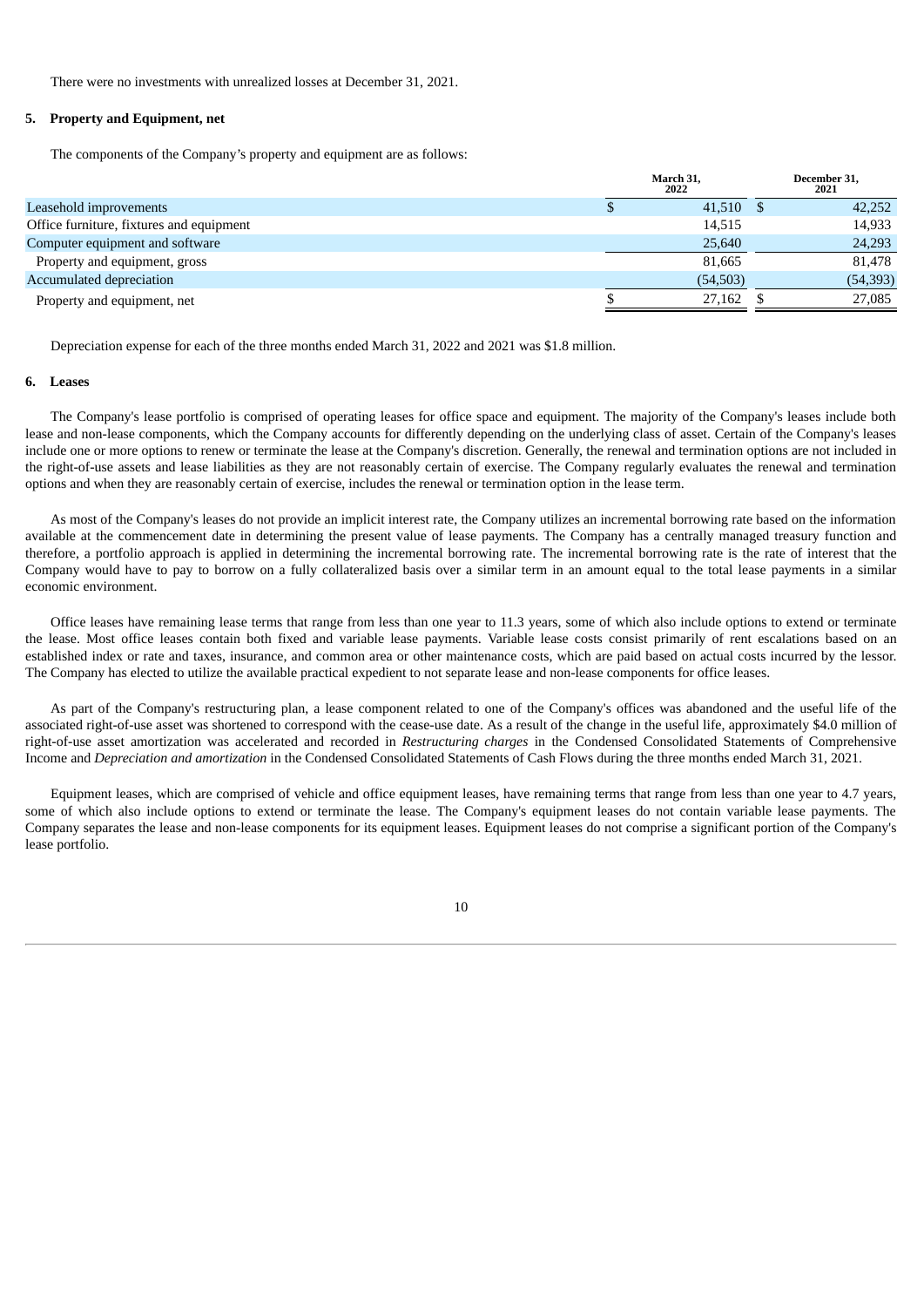Lease cost components included within *General and Administrative Expenses* in our Condensed Consolidated Statements of Comprehensive Income were as follows:

|                      | Three Months Ended March 31, |       |      |       |  |  |  |
|----------------------|------------------------------|-------|------|-------|--|--|--|
|                      | 2022                         |       | 2021 |       |  |  |  |
| Operating lease cost |                              | 4,358 |      | 4,867 |  |  |  |
| Variable lease cost  |                              | 1,161 |      | 1,228 |  |  |  |
| Total lease cost     |                              | 5,519 |      | 6,095 |  |  |  |

Supplemental cash flow information related to the Company's operating leases is as follows for the three months ended March 31:

|                                                                         | 2022  | 2021  |
|-------------------------------------------------------------------------|-------|-------|
| Cash paid for amounts included in the measurement of lease liabilities: |       |       |
| Operating cash flows from operating leases                              | 5.044 | 7.566 |
| Right-of-use assets obtained in exchange for lease obligations:         |       |       |
| Operating leases                                                        | 281   | 791   |

The weighted average remaining lease term and weighted average discount rate for operating leases as of March 31, are as follows:

|                                       | 2022      | 2021      |
|---------------------------------------|-----------|-----------|
| Weighted Average Remaining Lease Term |           |           |
| <b>Operating leases</b>               | 6.3 years | 5.9 years |
| Weighted Average Discount Rate        |           |           |
| <b>Operating leases</b>               | $3.25\%$  | 3.44%     |

The future maturities of the Company's operating lease liabilities as of March 31, 2022, for the years ended December 31 are as follows:

|                                    | <b>Operating Lease Maturity</b> |
|------------------------------------|---------------------------------|
| 2022                               | 13,339                          |
| 2023                               | 18,688                          |
| 2024                               | 16,649                          |
| 2025                               | 8,764                           |
| 2026                               | 7,377                           |
| Thereafter                         | 25,484                          |
| Total lease payments               | 90,301                          |
| Less: Interest                     | (8,899)                         |
| Present value of lease liabilities | 81,402                          |

### **7. Financial Instruments and Fair Value**

### *Cash, Cash Equivalents and Marketable Securities*

The Company's investments in marketable debt securities, which consist of U.S. Treasury bills, are classified and accounted for as available-for-sale. The Company classifies its marketable debt securities as either short-term or long-term based on each instrument's underlying contractual maturity date. Unrealized gains and losses on marketable debt securities classified as available-for-sale are recognized in *Accumulated other comprehensive income* in the Condensed Consolidated Balance Sheets until realized.

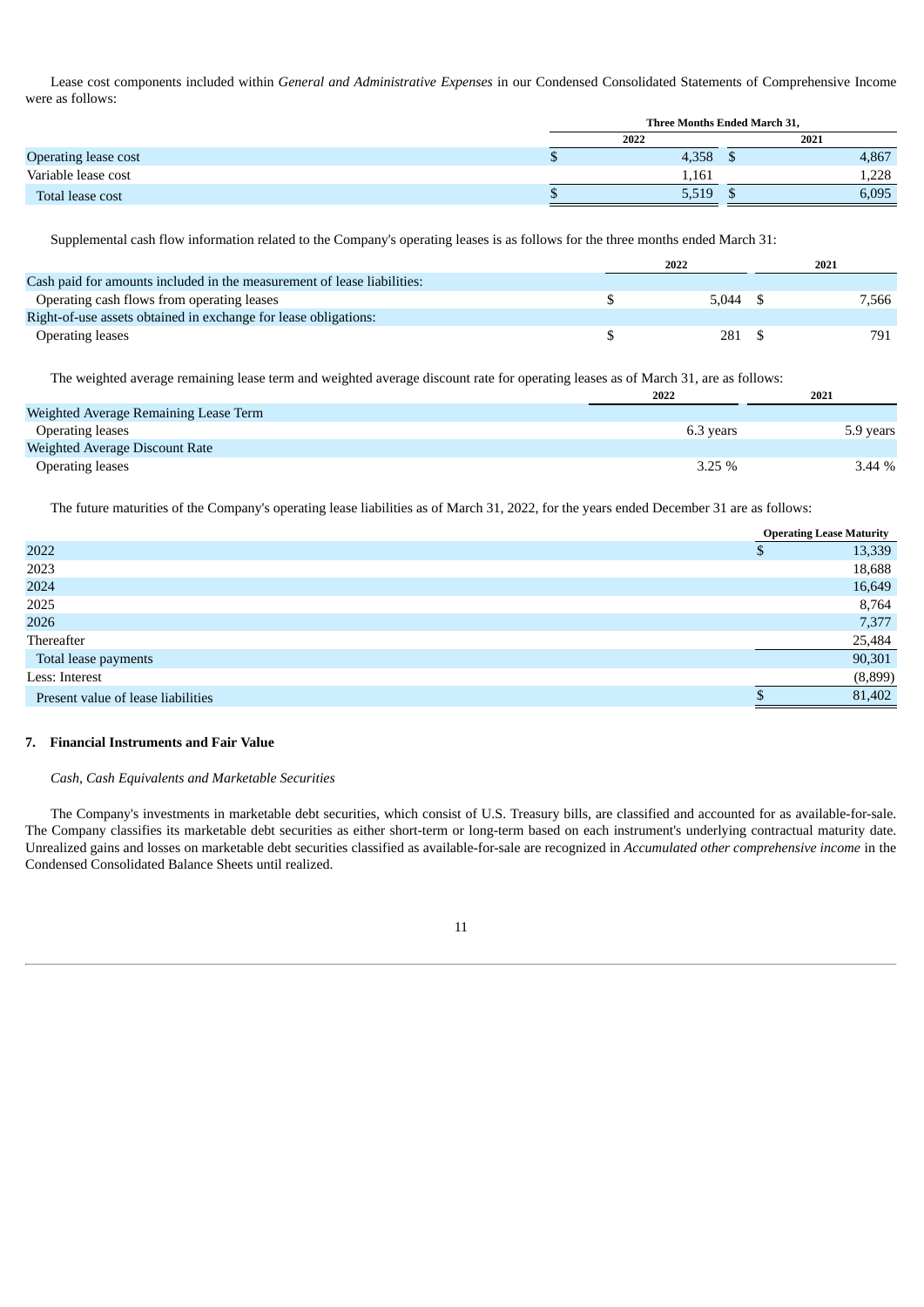The Company's cash, cash equivalents, and marketable securities by significant investment category are as follows:

|                                     | <b>Cash and Cash</b><br><b>Equivalents</b> |
|-------------------------------------|--------------------------------------------|
| <b>Balance at March 31, 2022</b>    |                                            |
| Cash                                | 145,982<br>\$                              |
|                                     |                                            |
| Level $1^{(1)}$ :                   |                                            |
| Money market funds                  | 28,026                                     |
| U.S. Treasury securities            | 93,978                                     |
| Total Level 1                       | 122,004                                    |
|                                     |                                            |
| Total                               | 267,986<br>$\mathbb{S}$                    |
|                                     |                                            |
|                                     | <b>Cash and Cash</b><br><b>Equivalents</b> |
| <b>Balance at December 31, 2021</b> |                                            |
| Cash                                | \$<br>265,233                              |
|                                     |                                            |
| Level $1^{(1)}$ :                   |                                            |
| Money market funds                  | 80,798                                     |
| U.S. Treasury securities            | 199,194                                    |
| Total Level 1                       | 279,992                                    |
|                                     |                                            |
|                                     |                                            |
| <b>Total</b>                        | 545,225<br>\$                              |

(1) Level 1 – Quoted prices in active markets for identical assets and liabilities.

### *Investments, Assets Designated for Retirement and Pension Plans and Associated Liabilities*

The Company has a U.S. non-qualified deferred compensation plan that consists primarily of U.S. marketable securities and mutual funds. The aggregate cost basis for these investments was \$27.5 million and \$22.9 million as of March 31, 2022 and December 31, 2021, respectively.

The Company also maintains a pension plan for certain current and former employees in Germany. The pensions are individually fixed Euro amounts that vary depending on the function and the eligible years of service of the employee. The Company's investment strategy is to support its pension obligations through reinsurance contracts. The BaFin—German Federal Financial Supervisory Authority—supervises the insurance companies and the reinsurance contracts. The BaFin requires each reinsurance contract to guarantee a fixed minimum return. The Company's pension benefits are fully reinsured by group insurance contracts with ERGO Lebensversicherung AG, and the group insurance contracts are measured in accordance with BaFin guidelines (including mortality tables and discount rates) which are considered Level 2 inputs.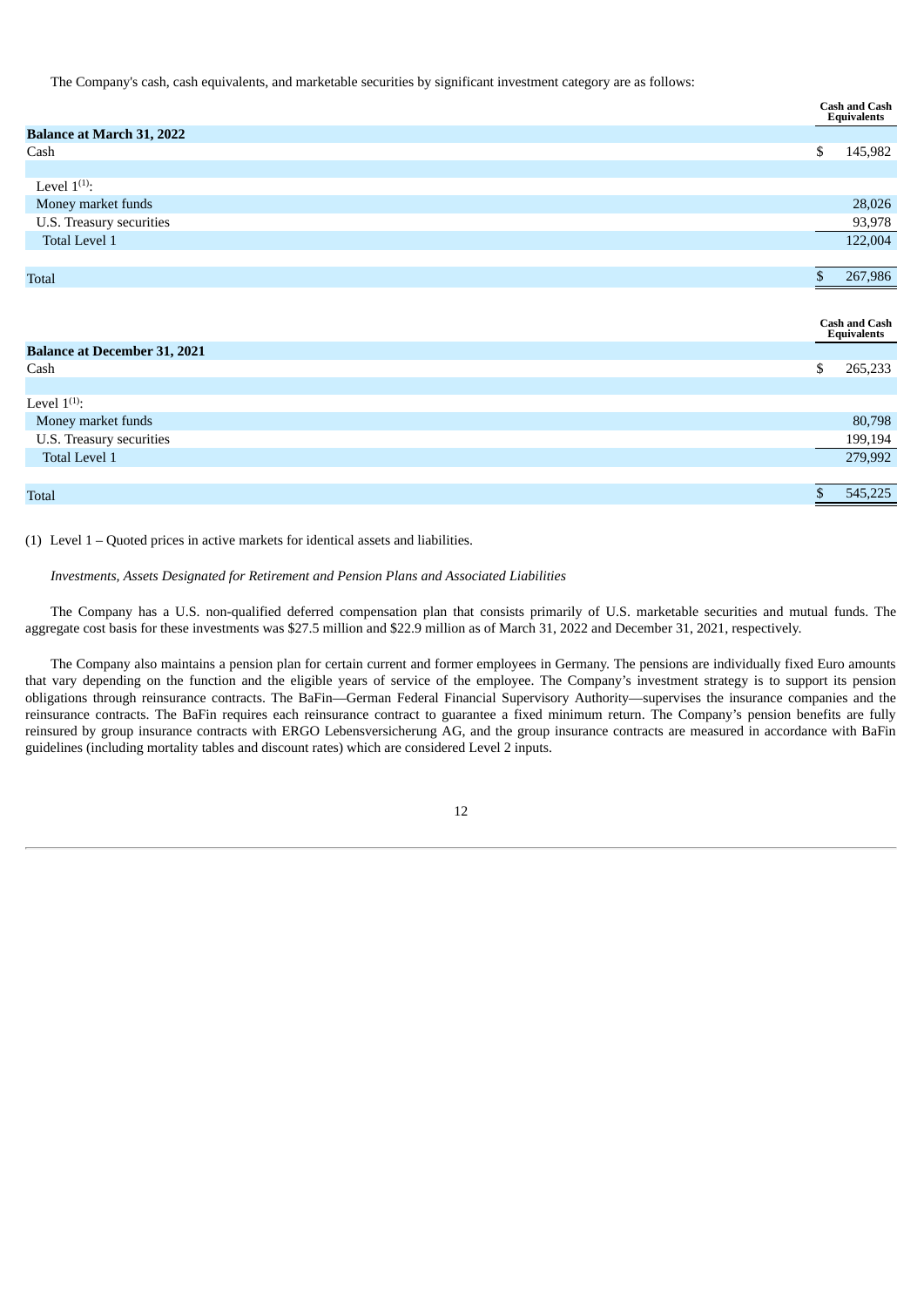The following tables provide a summary of the fair value measurements for each major category of investments, assets designated for retirement and pension plans and associated liabilities measured at fair value:

|                                                  |                   | <b>Balance Sheet Classification</b>                                                                                       |        |             |                          |                                            |           |  |                                               |    |          |
|--------------------------------------------------|-------------------|---------------------------------------------------------------------------------------------------------------------------|--------|-------------|--------------------------|--------------------------------------------|-----------|--|-----------------------------------------------|----|----------|
|                                                  | <b>Fair Value</b> | <b>Assets</b><br><b>Designated for</b><br><b>Other Current</b><br><b>Retirement and</b><br><b>Pension Plans</b><br>Assets |        | Investments |                          | <b>Other Current</b><br><b>Liabilities</b> |           |  | <b>Retirement and</b><br><b>Pension Plans</b> |    |          |
| <b>Balance at March 31, 2022</b>                 |                   |                                                                                                                           |        |             |                          |                                            |           |  |                                               |    |          |
|                                                  |                   |                                                                                                                           |        |             |                          |                                            |           |  |                                               |    |          |
| Measured on a recurring basis:                   |                   |                                                                                                                           |        |             |                          |                                            |           |  |                                               |    |          |
| Level $1^{(1)}$ :                                |                   |                                                                                                                           |        |             |                          |                                            |           |  |                                               |    |          |
| U.S. non-qualified deferred<br>compensation plan | \$<br>38,006      | - \$                                                                                                                      | $-$ \$ |             | $\overline{\phantom{0}}$ | \$                                         | 38,006 \$ |  |                                               | \$ |          |
|                                                  |                   |                                                                                                                           |        |             |                          |                                            |           |  |                                               |    |          |
| Level $2^{(2)}$ :                                |                   |                                                                                                                           |        |             |                          |                                            |           |  |                                               |    |          |
| Retirement and pension plan assets               | 13,669            |                                                                                                                           | 1,297  |             | 12,372                   |                                            |           |  |                                               |    |          |
| Pension benefit obligation                       | (19,066)          |                                                                                                                           |        |             |                          |                                            |           |  | (1,297)                                       |    | (17,769) |
| Total Level 2                                    | (5, 397)          |                                                                                                                           | 1,297  |             | 12,372                   |                                            |           |  | (1,297)                                       |    | (17,769) |
|                                                  |                   |                                                                                                                           |        |             |                          |                                            |           |  |                                               |    |          |
| Total                                            | 32,609            |                                                                                                                           | 1,297  | \$.         | 12,372                   |                                            | 38,006    |  | (1,297)                                       |    | (17,769) |

|                                                  |                   | <b>Balance Sheet Classification</b> |                                |     |                                                                                         |   |             |     |                                     |    |                                               |
|--------------------------------------------------|-------------------|-------------------------------------|--------------------------------|-----|-----------------------------------------------------------------------------------------|---|-------------|-----|-------------------------------------|----|-----------------------------------------------|
|                                                  | <b>Fair Value</b> |                                     | <b>Other Current</b><br>Assets |     | <b>Assets</b><br><b>Designated for</b><br><b>Retirement and</b><br><b>Pension Plans</b> |   | Investments |     | <b>Other Current</b><br>Liabilities |    | <b>Retirement and</b><br><b>Pension Plans</b> |
| <b>Balance at December 31, 2021</b>              |                   |                                     |                                |     |                                                                                         |   |             |     |                                     |    |                                               |
|                                                  |                   |                                     |                                |     |                                                                                         |   |             |     |                                     |    |                                               |
| Measured on a recurring basis:                   |                   |                                     |                                |     |                                                                                         |   |             |     |                                     |    |                                               |
| Level $1^{(1)}$ :                                |                   |                                     |                                |     |                                                                                         |   |             |     |                                     |    |                                               |
| U.S. non-qualified deferred<br>compensation plan | \$<br>$36,051$ \$ |                                     | $-$ \$                         |     | $-$ \$                                                                                  |   | $36,051$ \$ |     |                                     | \$ |                                               |
|                                                  |                   |                                     |                                |     |                                                                                         |   |             |     |                                     |    |                                               |
| Level $2^{(2)}$ :                                |                   |                                     |                                |     |                                                                                         |   |             |     |                                     |    |                                               |
| Retirement and pension plan assets               | 14,048            |                                     | 1,333                          |     | 12,715                                                                                  |   |             |     |                                     |    |                                               |
| Pension benefit obligation                       | (19,594)          |                                     |                                |     |                                                                                         |   |             |     | (1,333)                             |    | (18, 261)                                     |
| Total Level 2                                    | (5, 546)          |                                     | 1,333                          |     | 12,715                                                                                  |   |             |     | (1, 333)                            |    | (18,261)                                      |
|                                                  |                   |                                     |                                |     |                                                                                         |   |             |     |                                     |    |                                               |
| Total                                            | 30,505            |                                     | 1,333                          | \$. | 12,715                                                                                  | S | 36,051      | \$. | (1, 333)                            | Ж  | (18,261)                                      |

(1) Level 1 – Quoted prices in active markets for identical assets and liabilities.

(2) Level 2 – Quoted prices in active markets for similar assets and liabilities, or other inputs that are observable for the asset or liability, either directly or indirectly, for substantially the full term of the financial instrument.

*Contingent Consideration and Compensation*

The former owners of the Company's acquired businesses are eligible to receive additional cash compensation based on the attainment of certain operating metrics in the periods subsequent to acquisition. Contingent consideration and compensation are valued using significant inputs that are not observable in the market, which are defined as Level 3 inputs pursuant to fair value measurement accounting. The Company determines the fair value of contingent consideration and compensation using discounted cash flow models.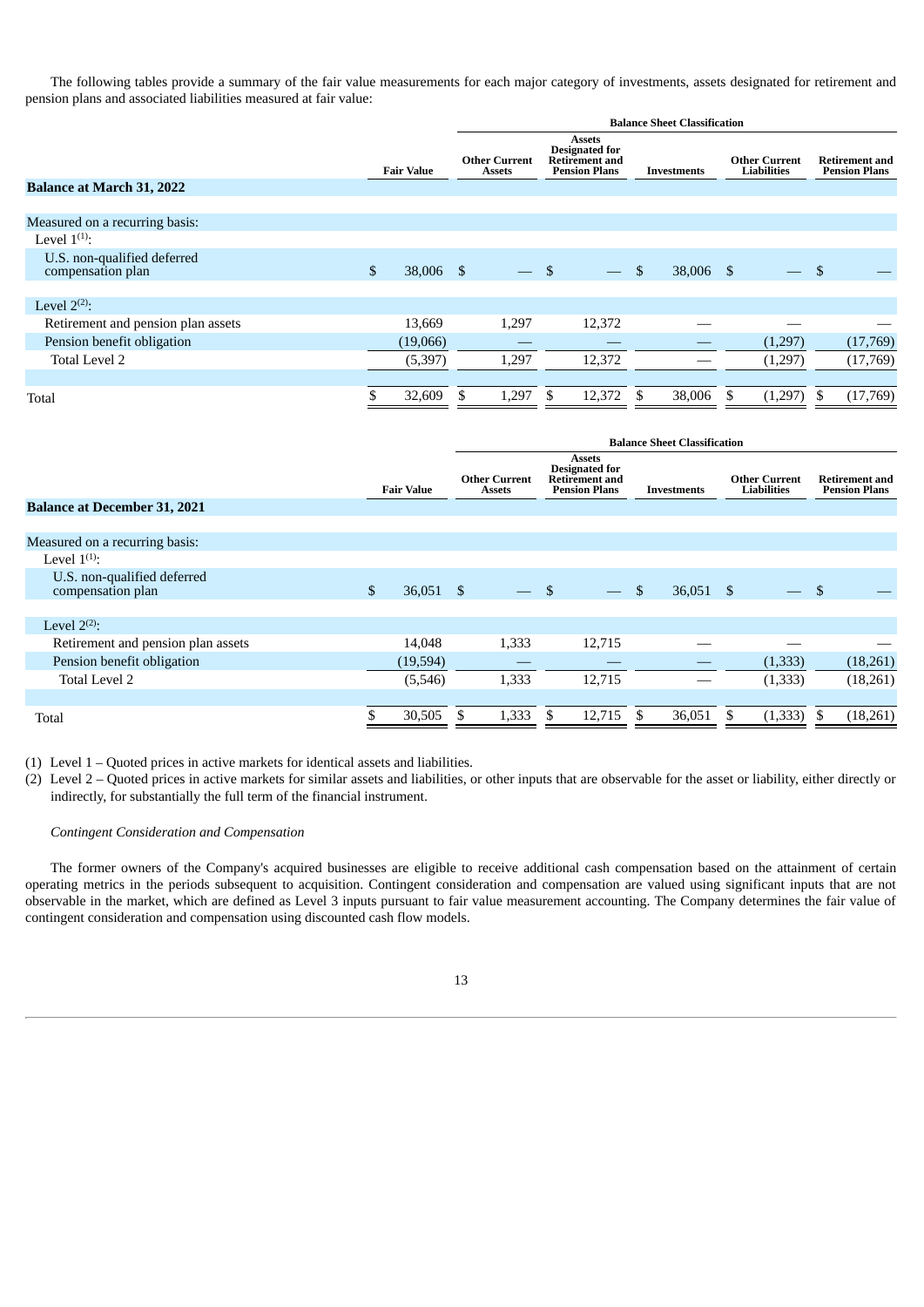The following table provides a reconciliation of the beginning and ending balance of Level 3 liabilities for the three months ended March 31, 2022:

|                                     | Earnout   | Contingent<br>Compensation |
|-------------------------------------|-----------|----------------------------|
| <b>Balance at December 31, 2021</b> | (35,654)  | (4, 141)                   |
| Earnout accretion                   | (271)     |                            |
| Compensation expense                |           | (1,089)                    |
| Foreign currency translation        |           | (760)                      |
| <b>Balance at March 31, 2022</b>    | (35, 925) | (5,990)                    |

Earnout accruals of \$26.9 million and zero were recorded within *Other current liabilities* as of March 31, 2022 and December 31, 2021, respectively, and earnout accruals of \$9.0 million and \$35.7 million were recorded within *Other non-current liabilities* as of March 31, 2022 and December 31, 2021, respectively. The contingent compensation accruals are recorded within non-current *Accrued salaries and benefits* at both March 31, 2022 and December 31, 2021.

### **8. Goodwill and Other Intangible Assets**

### *Goodwill*

The Company's goodwill by segment is as follows:

|                               |   | March 31,<br>2022 |      | December 31,<br>2021 |
|-------------------------------|---|-------------------|------|----------------------|
| <b>Executive Search</b>       |   |                   |      |                      |
| Americas                      | C | 91.989            | - \$ | 91,463               |
| Europe                        |   | 1,499             |      | 1,532                |
| <b>Total Executive Search</b> |   | 93,488            |      | 92,995               |
| <b>On-Demand Talent</b>       |   | 45,529            |      | 45,529               |
| Total goodwill                |   | 139,017           |      | 138,524              |

Changes in the carrying amount of goodwill by segment for the three months ended March 31, 2022, are as follows:

|                                     | <b>Executive Search</b>          |        |                     |                                   |   |                          |   |        |    |           |
|-------------------------------------|----------------------------------|--------|---------------------|-----------------------------------|---|--------------------------|---|--------|----|-----------|
|                                     | <b>Americas</b><br><b>Europe</b> |        | <b>Asia Pacific</b> | <b>On-Demand</b><br><b>Talent</b> |   | Total                    |   |        |    |           |
| Goodwill                            | D                                | 91,463 | S                   | 26,007                            | S | 8,495                    | S | 45,529 | S  | 171,494   |
| Accumulated impairment losses       |                                  |        |                     | (24, 475)                         |   | (8, 495)                 |   |        |    | (32, 970) |
| <b>Balance at December 31, 2021</b> |                                  | 91,463 |                     | 1,532                             |   |                          |   | 45,529 |    | 138,524   |
|                                     |                                  |        |                     |                                   |   |                          |   |        |    |           |
| Foreign currency translation        |                                  | 526    |                     | (33)                              |   |                          |   |        |    | 493       |
|                                     |                                  |        |                     |                                   |   |                          |   |        |    |           |
| Goodwill                            |                                  | 91.989 |                     | 25,974                            |   | 8.495                    |   | 45,529 |    | 171,987   |
| Accumulated impairment losses       |                                  |        |                     | (24, 475)                         |   | (8, 495)                 |   |        |    | (32, 970) |
| <b>Balance at March 31, 2022</b>    |                                  | 91,989 |                     | 1,499                             |   | $\overline{\phantom{m}}$ |   | 45,529 | -S | 139,017   |
|                                     |                                  |        |                     |                                   |   |                          |   |        |    |           |

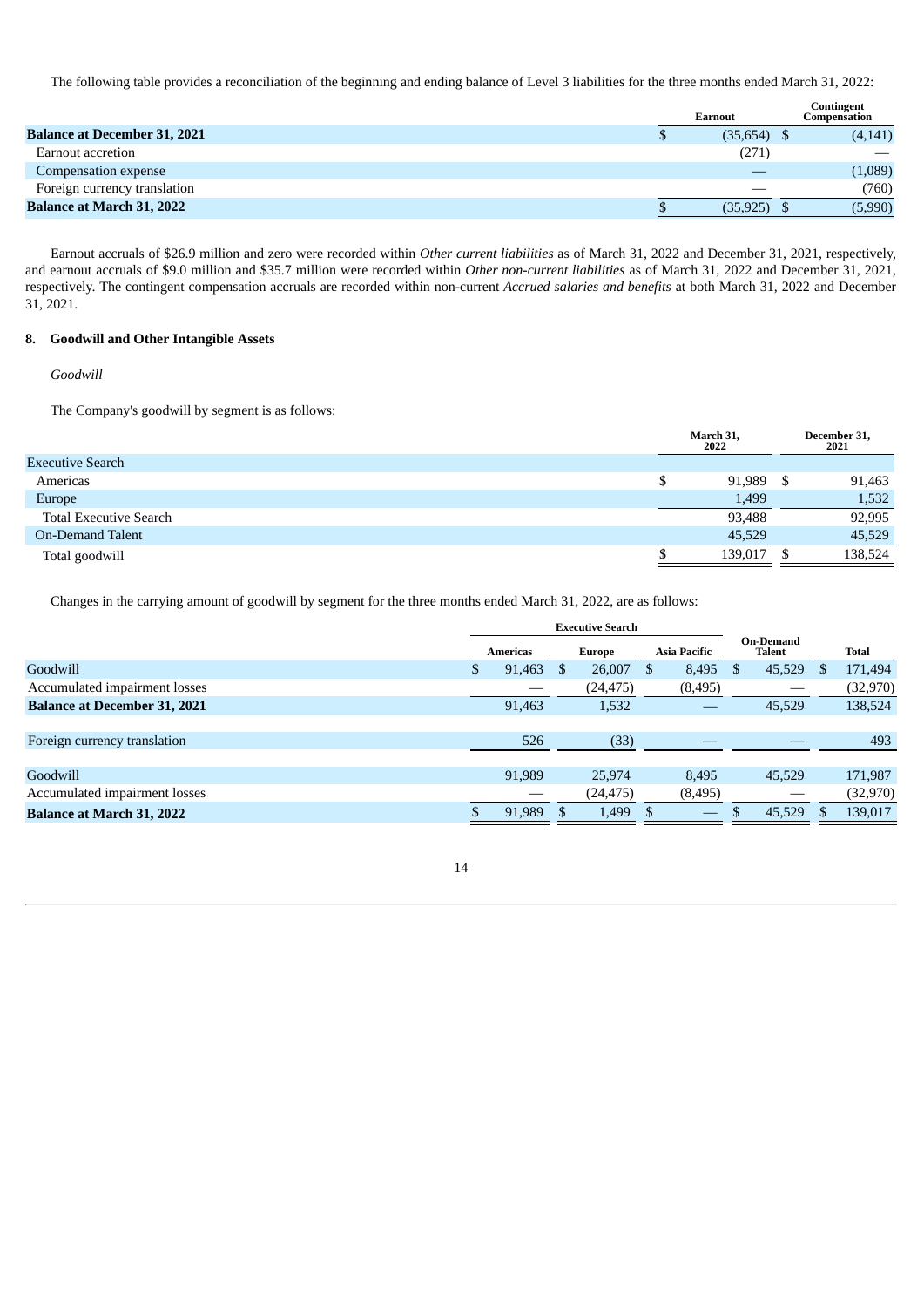### *Other Intangible Assets, net*

The Company's other intangible assets, net by segment, are as follows:

|                                    | March 31,<br>2022 |     | December 31,<br>2021 |
|------------------------------------|-------------------|-----|----------------------|
| <b>Executive Search</b>            |                   |     |                      |
| Americas                           | 103               | - S | 103                  |
| Europe                             | 389               |     | 463                  |
| Asia Pacific                       | 30                |     | 33                   |
| <b>Total Executive Search</b>      | 522               |     | 599                  |
| <b>On-Demand Talent</b>            | 7.940             |     | 8,570                |
| Total other intangible assets, net | 8.462             |     | 9,169                |
|                                    |                   |     |                      |

The carrying amount of amortizable intangible assets and the related accumulated amortization are as follows:

|                         |                                     | <b>March 31, 2022</b> |                                 |  |                             |  |                               | <b>December 31, 2021</b> |                                 |  |                             |  |                               |  |
|-------------------------|-------------------------------------|-----------------------|---------------------------------|--|-----------------------------|--|-------------------------------|--------------------------|---------------------------------|--|-----------------------------|--|-------------------------------|--|
|                         | Weighted<br>Average<br>Life (Years) |                       | <b>Gross Carrying</b><br>Amount |  | Accumulated<br>Amortization |  | <b>Net Carrying</b><br>Amount |                          | <b>Gross Carrying</b><br>Amount |  | Accumulated<br>Amortization |  | <b>Net Carrying</b><br>Amount |  |
| Client relationships    | 10.6                                |                       | 22,052                          |  | (16, 691)                   |  | 5,361                         |                          | 22,127                          |  | (16, 495)                   |  | 5,632                         |  |
| Trade name              | 3.1                                 |                       | 2.474                           |  | (1, 446)                    |  | 1,028                         |                          | 2,441                           |  | (1,237)                     |  | 1,204                         |  |
| Software                | 3.0                                 |                       | 3,110                           |  | (1,037)                     |  | 2,073                         |                          | 3,110                           |  | (777)                       |  | 2,333                         |  |
| Total intangible assets | 7.8                                 |                       | 27,636                          |  | (19, 174)                   |  | 8,462                         |                          | 27,678                          |  | (18, 509)                   |  | 9,169                         |  |

Intangible asset amortization expense for the three months ended March 31, 2022 and 2021 was \$0.8 million and \$0.2 million, respectively.

The Company's estimated future amortization expense related to intangible assets as of March 31, 2022, for the years ended December 31 is as follows:

| 2022         | ٠Đ | 2,113 |
|--------------|----|-------|
| 2023         |    | 2,735 |
| 2024         |    | 1,155 |
| 2025         |    | 764   |
| 2026         |    | 527   |
| Thereafter   |    | 1,168 |
| <b>Total</b> |    | 8,462 |
|              |    |       |

### **9. Other Current Assets and Liabilities**

The components of other current assets are as follows:

|                            | March 31,<br>2022 | December 31,<br>2021 |
|----------------------------|-------------------|----------------------|
| Contract assets            | 41,073            | 36,942               |
| Other                      | $6.07^{\circ}$    | 4,507                |
| Total other current assets | 47.146            | 41,449               |

The components of other current liabilities are as follows:

|                                 | March 31,<br>2022 | December 31,<br>2021     |
|---------------------------------|-------------------|--------------------------|
| <b>Earnout liability</b>        | 26,949            | $\overline{\phantom{a}}$ |
| Other                           | 27,033            | 24,554                   |
| Total other current liabilities | 53,982            | 24,554                   |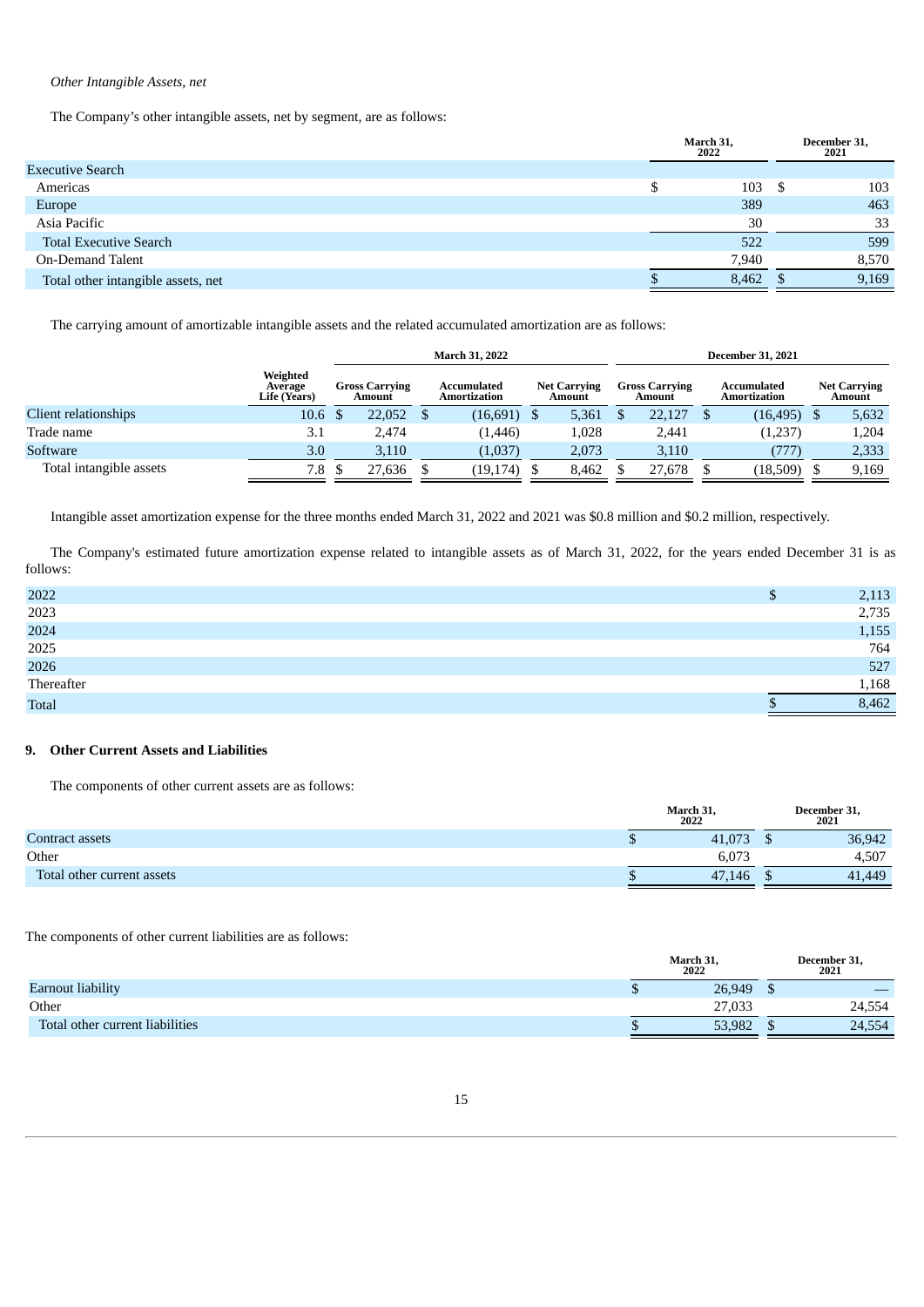#### **10. Line of Credit**

On July 13, 2021, the Company entered into a First Amendment to the 2018 Credit Agreement (the "Amendment"). The Amendment provides the Company with a committed unsecured revolving credit facility in an aggregate amount of \$200 million, increased from \$175 million as set forth in the 2018 Credit Agreement, which includes a sublimit of \$25 million for letters of credit and a sublimit of \$10 million for swingline loans, with a \$75 million expansion feature. The Amendment matures on July 13, 2026, extended from October 26, 2023 as set forth in the 2018 Credit Agreement.

Borrowings under the Amendment may be used for working capital, capital expenditures, permitted acquisitions, restricted payments and for other general corporate purposes of the Company and its subsidiaries. The obligations under the Amendment are guaranteed by certain of the Company's subsidiaries.

As of March 31, 2022 and December 31, 2021, the Company had no outstanding borrowings. The Company was in compliance with the financial and other covenants under the Amendment and no event of default existed.

#### **11. Stock-Based Compensation**

The Company's Third Amended and Restated 2012 Heidrick & Struggles GlobalShare Program (the "Third A&R Program") provides for grants of stock options, stock appreciation rights, and other stock-based compensation awards that are valued based upon the grant date fair value of shares. These awards may be granted to directors, selected employees and independent contractors.

As of March 31, 2022, 3,650,461 awards have been issued under the Third A&R Program, including 748,407 forfeited awards, and 447,946 shares remain available for future awards. The Third A&R Program provides that no awards can be granted after May 28, 2028.

The Company measures its stock-based compensation costs based on the grant date fair value of the awards and recognizes these costs over the requisite service period.

A summary of information with respect to stock-based compensation is as follows:

|                                                                               | <b>Three Months Ended</b><br>March 31. |       |
|-------------------------------------------------------------------------------|----------------------------------------|-------|
|                                                                               | 2022                                   | 2021  |
| Salaries and benefits (1)                                                     | 2.904                                  | 5,461 |
| Income tax benefit related to stock-based compensation included in net income | 790                                    | 1.453 |

(1) Includes \$0.8 million of income and \$2.5 million of expense related to cash settled restricted stock units for the three months ended March 31, 2022 and 2021, respectively.

### *Restricted Stock Units*

Restricted stock units are subject to ratable vesting over a three-year or four-year period dependent upon the terms of the individual grant. Compensation expense related to service-based restricted stock units is recognized on a straight-line basis over the vesting period.

Restricted stock unit activity for the three months ended March 31, 2022 is as follows:

|                                         | Number of<br>Restricted<br><b>Stock Units</b> | Weighted-<br>Average<br>Grant-Date<br><b>Fair Value</b> |
|-----------------------------------------|-----------------------------------------------|---------------------------------------------------------|
| <b>Outstanding on December 31, 2021</b> | 727,651                                       | 31.32                                                   |
| Granted                                 | 180,429                                       | 38.24                                                   |
| Vested and converted to common stock    | (141, 627)                                    | 32.26                                                   |
| Forfeited                               | (3,530)                                       | 37.26                                                   |
| <b>Outstanding on March 31, 2022</b>    | 762,923                                       | 32.76                                                   |

As of March 31, 2022, there was \$12.3 million of pre-tax unrecognized compensation expense related to unvested restricted stock units, which is expected to be recognized over a weighted average of 2.6 years.

#### *Performance Stock Units*

The Company grants performance stock units to certain of its senior executives. The performance stock units are generally subject to a cliff vesting at the end of a three-year period. The vesting will vary between 0% and 200% based on the attainment of certain performance and market conditions over the three-year vesting period. Half of the award is based on the achievement of operating margin thresholds and half of the award is based on the Company's total shareholder return, relative to a peer group. The fair value of the awards subject to total shareholder return metrics is determined using the Monte-Carlo simulation model. A Monte Carlo simulation model uses stock price volatility and other variables to estimate the probability of satisfying the performance conditions and the resulting fair value of the award. The performance stock units are expensed on a straight-line basis over the three-year vesting period.

Performance stock unit activity for the three months ended March 31, 2022 is as follows: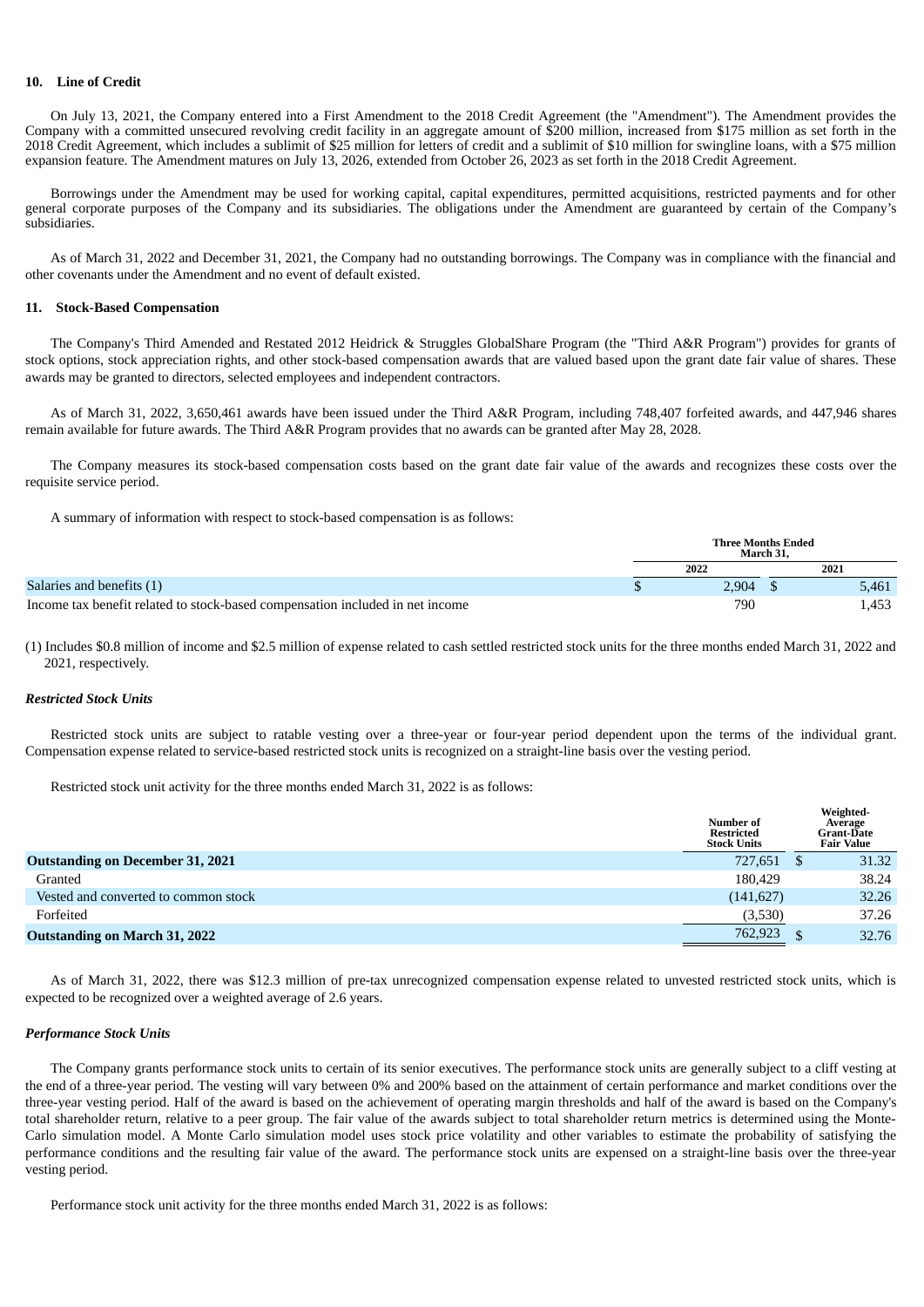|                                         | Number of<br>Performance<br><b>Stock Units</b> | Weighted-<br>Average<br><b>Grant-Date</b><br><b>Fair Value</b> |
|-----------------------------------------|------------------------------------------------|----------------------------------------------------------------|
| <b>Outstanding on December 31, 2021</b> | 232,857                                        | 32.29                                                          |
| Granted                                 | 97.379                                         | 38.75                                                          |
| Vested and converted to common stock    | (69, 784)                                      | 40.77                                                          |
| Forfeited                               |                                                |                                                                |
| <b>Outstanding on March 31, 2022</b>    | 260,452                                        | 32.43                                                          |

As of March 31, 2022, there was \$7.5 million of pre-tax unrecognized compensation expense related to unvested performance stock units, which is expected to be recognized over a weighted average of 2.1 years.

### *Phantom Stock Units*

Phantom stock units are grants of phantom stock with respect to shares of the Company's common stock that are settled in cash and are subject to various restrictions, including restrictions on transferability, vesting and forfeiture provisions. Shares of phantom stock that do not vest for any reason will be forfeited by the recipient and will revert to the Company.

Phantom stock units are subject to vesting over a period of four years and certain other conditions, including continued service to the Company. As a result of the cash-settlement feature of the awards, the Company classifies the awards as liability awards, which are measured at fair value at each reporting date and the vested portion of the award is recognized as a liability to the extent that the service condition is deemed probable. The fair value of the phantom stock awards on the balance sheet date is determined using the closing share price of the Company's common stock on that date.

The Company recorded phantom stock-based compensation income of \$0.8 million and expense of \$2.5 million during the three months ended March 31, 2022 and 2021, respectively.

Phantom stock unit activity for the three months ended March 31, 2022 is as follows:

|                                         | Number of<br>Phantom<br><b>Stock Units</b> |
|-----------------------------------------|--------------------------------------------|
| <b>Outstanding on December 31, 2021</b> | 348,863                                    |
| Granted                                 |                                            |
| <b>Vested</b>                           |                                            |
| Forfeited                               |                                            |
| <b>Outstanding on March 31, 2022</b>    | 348,863                                    |

As of March 31, 2022, there was \$3.1 million of pre-tax unrecognized compensation expense related to unvested phantom stock units, which is expected to be recognized over a weighted average of 2.5 years.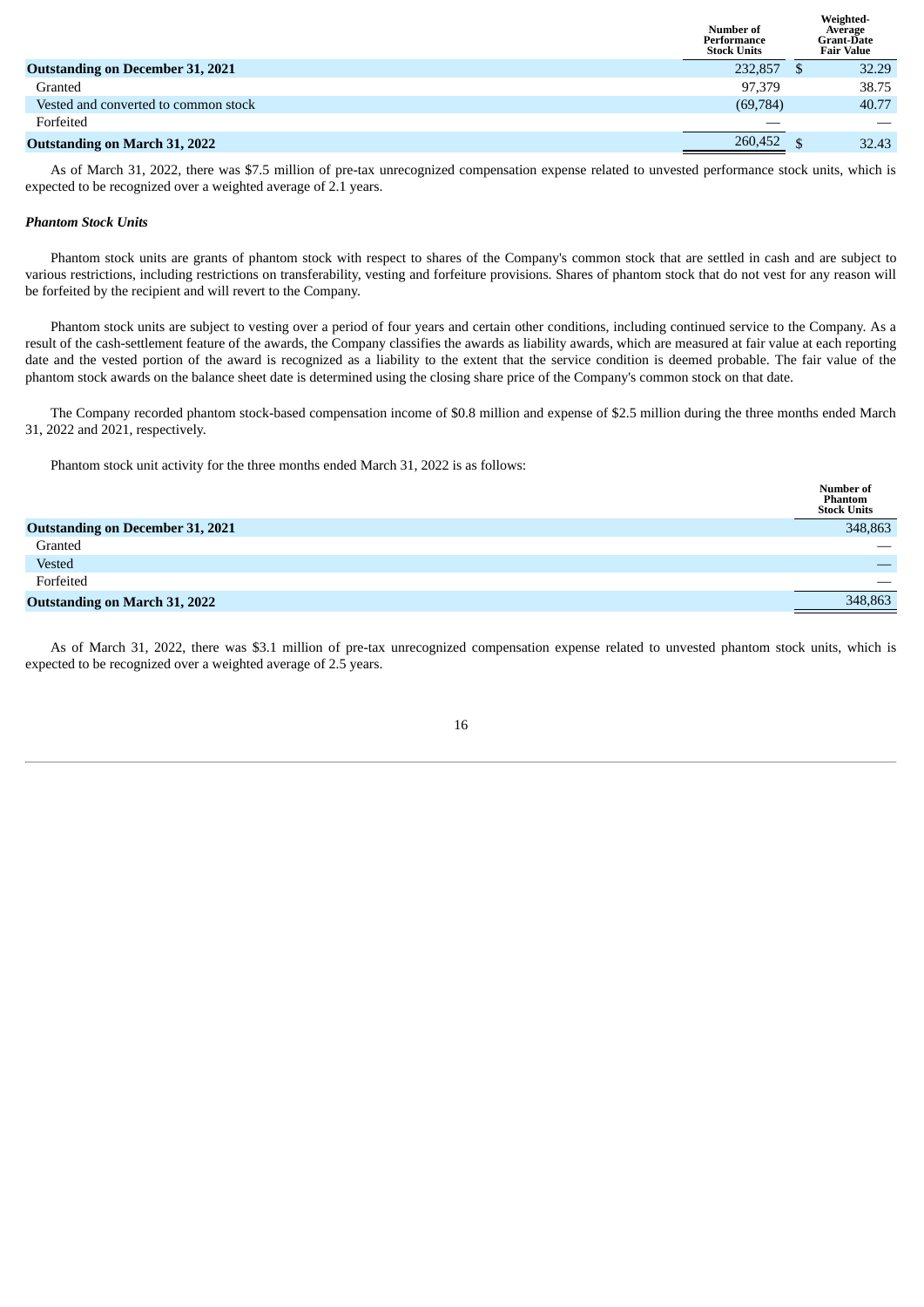### **12**. **Restructuring**

During the year ended December 31, 2020, the Company implemented a restructuring plan (the "2020 Plan") to optimize future growth and profitability. The primary components of the 2020 Plan included a workforce reduction, a reduction of the Company's real estate expenses and professional fees, and the elimination of certain deferred compensation programs. The Company continued to incur charges related to the 2020 Plan during the year ended December 31, 2021, which primarily related to finalizing a reduction of the Company's real estate footprint.

The Company did not incur any charges during the three months ended March 31, 2022 and does not anticipate incurring any future charges under the 2020 Plan.

Restructuring charges (reversals) for the three months ended March 31, 2021 by type of charge (reversal) and operating segment are as follows: **Executive Search**

| Americas | Europe | <b>Asia Pacific</b> | Heidrick<br><b>Consulting</b> | Support        |                          | Total |
|----------|--------|---------------------|-------------------------------|----------------|--------------------------|-------|
| 19       | (52)   | (124)               | (44)                          | $\overline{ }$ |                          | (194) |
| 3,676    |        |                     | 366                           |                |                          | 4,042 |
|          | _      |                     |                               | 10             |                          | 13    |
| 3,698    | (52)   | (124)               | 322                           | 17             |                          | 3,861 |
|          |        |                     |                               |                | <b>Global Operations</b> |       |

Restructuring charges incurred to date under the 2020 Plan, which are solely comprised of prior period charges, by type of charge and reportable segment are as follows:

|                  |          | <b>Executive Search</b> |              |                        |                                     |        |
|------------------|----------|-------------------------|--------------|------------------------|-------------------------------------|--------|
|                  | Americas | <b>Europe</b>           | Asia Pacific | Heidrick<br>Consulting | <b>Global Operations</b><br>Support | Total  |
| Employee related | 16,226   | 8,256                   | 4,110        | 2,589                  | 1,416                               | 32,597 |
| Office related   | 18,101   | 226                     | 374          | 2,352                  | 1,819                               | 22,872 |
| Other            | 34       | 24                      |              | 71                     | 560                                 | 695    |
| Total            | 34,361   | 8,506                   | 4,490        | 5,012                  | 3,795                               | 56,164 |

As part of the Company's reduction in real estate expenses under the 2020 Plan, a lease component related to one of the Company's offices was abandoned. In September 2021, the Company entered into a termination and surrender agreement for this lease component. Under the terms of the agreement, the Company made a one-time payment of \$11.7 million to release the Company from all remaining obligations under the lease. At the time of payment, the Company had accrued approximately \$17.4 million of lease liabilities related to future payments under the remaining lease term. Upon making the one-time payment, the lease liabilities were relieved, resulting in a gain on termination of approximately \$5.7 million, which is recorded in *Restructuring charges* in the Consolidated Statements of Comprehensive Income (Loss) for the year ended December 31, 2021.

Changes in the restructuring accrual for the three months ended March 31, 2022 were as follows:

|                                          | <b>Employee Related</b> | Office Related           | Other | Total    |
|------------------------------------------|-------------------------|--------------------------|-------|----------|
| Accrual balance at December 31, 2021     | 8,394                   |                          |       | 8,394    |
| Cash payments                            | (4, 843)                | $\overline{\phantom{a}}$ |       | (4, 843) |
| Non-cash write-offs                      | (34)                    |                          |       | (34)     |
| <b>Exchange rate fluctuations</b>        | (18)                    | $\overline{\phantom{a}}$ |       | (18)     |
| <b>Accrual balance at March 31, 2022</b> | 3.499                   | __                       |       | 3,499    |

Restructuring accruals are recorded within current *Accrued salaries and benefits* as of March 31, 2022.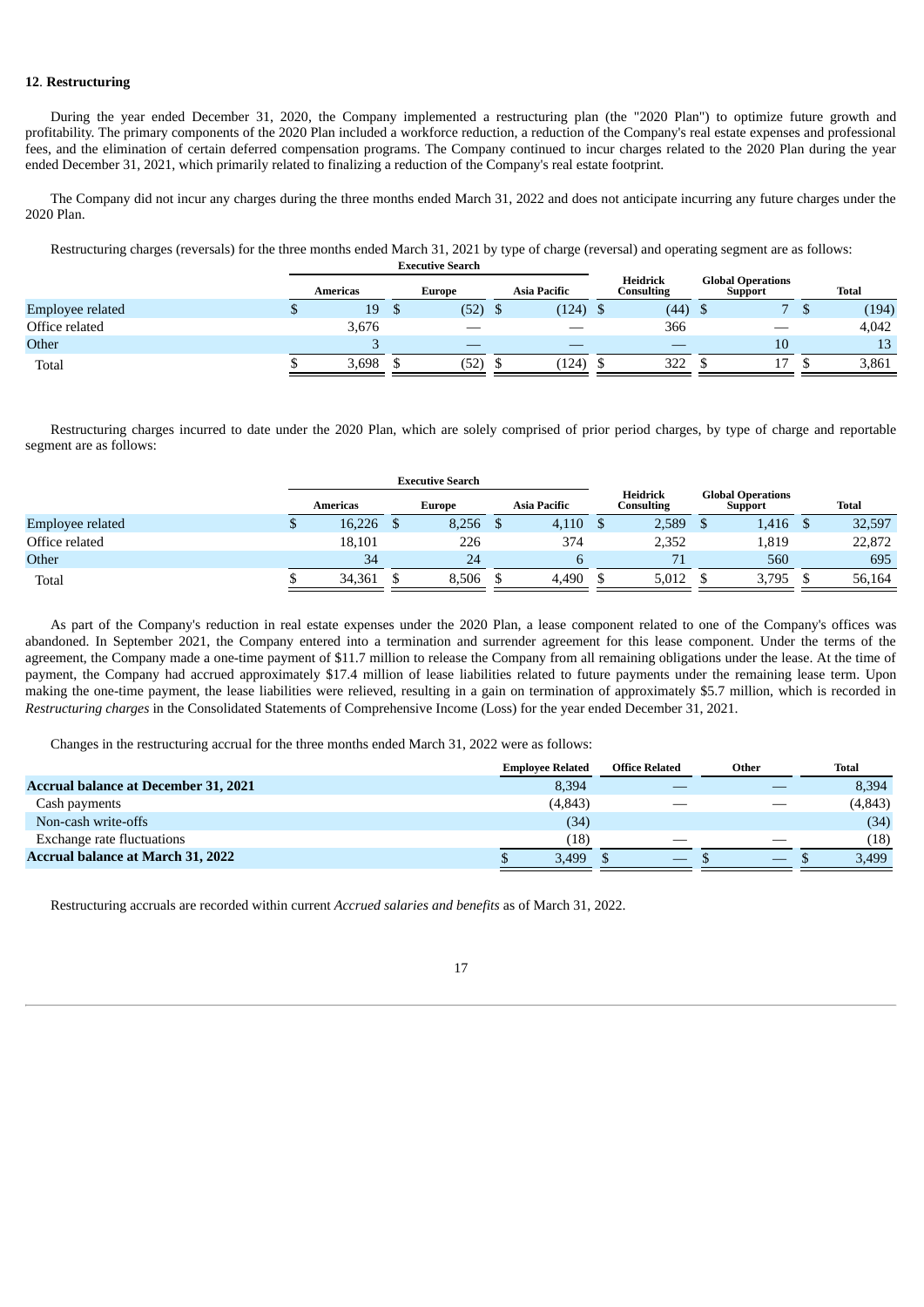### **13. Income Taxes**

The Company reported income before taxes of \$27.9 million and an income tax provision of \$9.4 million for the three months ended March 31, 2022. The Company reported income before taxes of \$22.8 million and an income tax provision of \$7.9 million for the three months ended March 31, 2021. The effective tax rates for the three months ended March 31, 2022 and 2021, were 33.7% and 34.9%, respectively. The effective tax rates for the three months ended March 31, 2022 and 2021 were each impacted by one-time items and the mix of income.

### **14. Changes in Accumulated Other Comprehensive Income**

The changes in *Accumulated other comprehensive income* ("AOCI") by component for the three months ended March 31, 2022 are as follows:

|                                                            | Foreign<br>Currency<br>Translation | Pension | <b>AOCI</b> |
|------------------------------------------------------------|------------------------------------|---------|-------------|
| <b>Balance at December 31, 2021</b>                        | 4.294                              | (2,619) | 1,675       |
| Other comprehensive loss before classification, net of tax | 1,082                              |         | (1,082)     |
| <b>Balance at March 31, 2022</b>                           | 3.212                              | (2,619) | 593         |

### **15. Segment Information**

The Company has five operating segments. The executive search business operates in the Americas, Europe (which includes Africa) and Asia Pacific (which includes the Middle East), and the Heidrick Consulting and On-Demand Talent businesses operate globally.

For segment purposes, reimbursements of out-of-pocket expenses classified as revenue and other operating income are reported separately and, therefore, are not included in the results of each segment. The Company believes that analyzing trends in revenue before reimbursements (net revenue), analyzing operating expenses as a percentage of net revenue, and analyzing operating income, more appropriately reflect its core operations.

Revenue and operating income by segment are as follows:

| <b>Three Months Ended March 31.</b> |  |            |
|-------------------------------------|--|------------|
| 2022                                |  | 2021       |
|                                     |  |            |
|                                     |  |            |
| \$                                  |  | 116,506    |
| 49,745                              |  | 37,643     |
| 30,251                              |  | 25,469     |
| 242,549                             |  | 179,618    |
| 23,381                              |  |            |
| 17,931                              |  | 14,038     |
| 283,861                             |  | 193,656    |
| 1,676                               |  | 1,075      |
| 285,537                             |  | 194,731    |
|                                     |  | 162,553 \$ |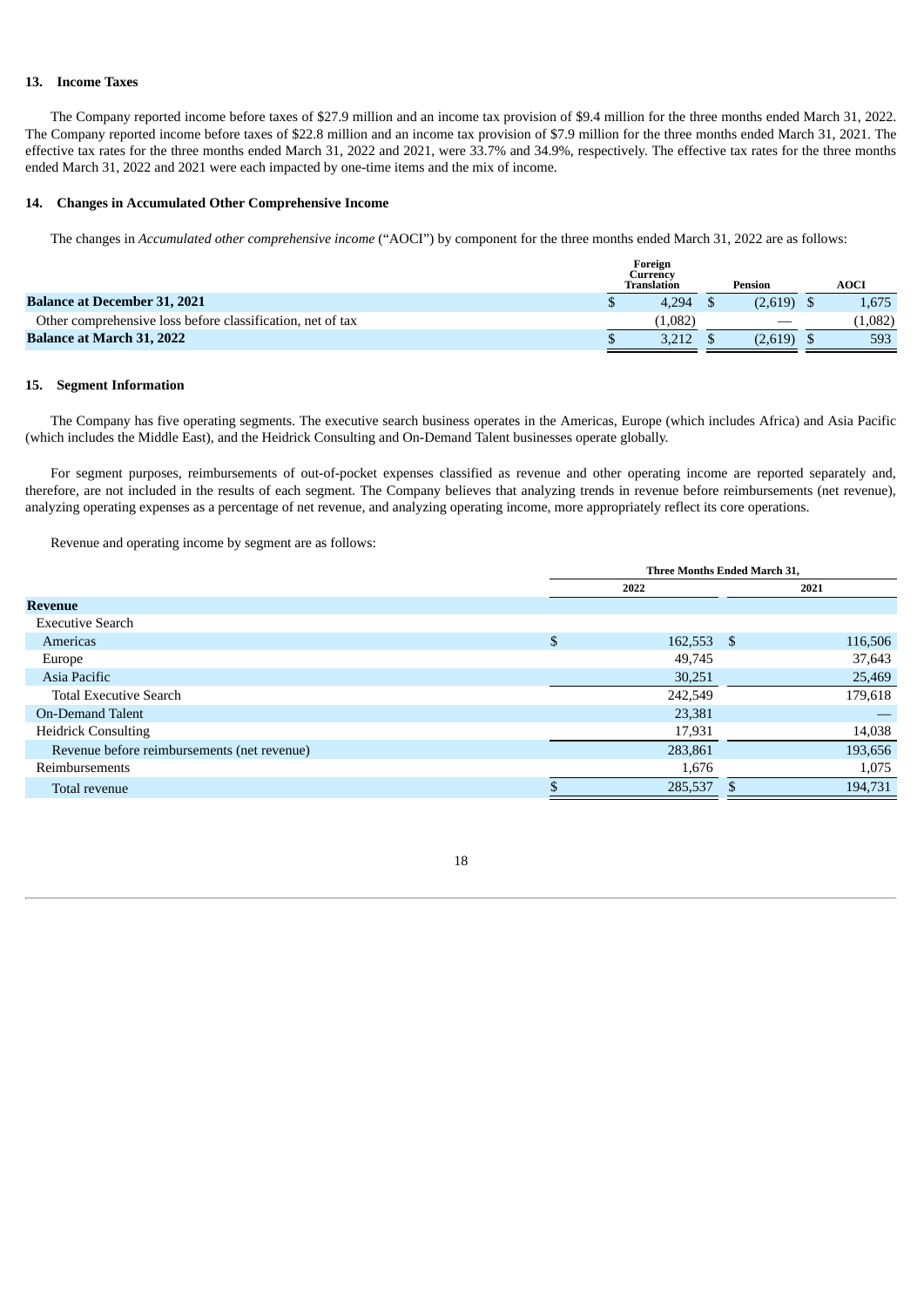|                                | <b>Three Months Ended March 31,</b> |           |  |           |
|--------------------------------|-------------------------------------|-----------|--|-----------|
|                                |                                     | 2022      |  | 2021      |
| <b>Operating income</b>        |                                     |           |  |           |
| <b>Executive Search</b>        |                                     |           |  |           |
| Americas (1)                   | \$                                  | 39,851 \$ |  | 26,256    |
| Europe (2)                     |                                     | 5,403     |  | 4,540     |
| Asia Pacific (3)               |                                     | 5,054     |  | 4,144     |
| <b>Total Executive Search</b>  |                                     | 50,308    |  | 34,940    |
| <b>On-Demand Talent</b>        |                                     | (582)     |  |           |
| Heidrick Consulting (4)        |                                     | (2,084)   |  | (4,710)   |
| Total segment operating income |                                     | 47,642    |  | 30,230    |
| Research and Development       |                                     | (4, 402)  |  |           |
| Global Operations Support (5)  |                                     | (13,008)  |  | (10, 622) |
| Total operating income         |                                     | 30,232    |  | 19,608    |

(1) Includes restructuring charges of \$3.7 million for the three months ended March 31, 2021.

(2) Includes restructuring reversals of \$0.1 million for the three months ended March 31, 2021.

(3) Includes restructuring reversals of \$0.1 million for the three months ended March 31, 2021.

(4) Includes restructuring charges of \$0.3 million for the three months ended March 31, 2021.

(5) Includes restructuring charges of less than \$0.1 million for the three months ended March 31, 2021.

### **16. Guarantees**

The Company has utilized letters of credit to support certain obligations, primarily for its office lease agreements. The letters of credit were made to secure the respective agreements and are for the terms of the agreements, which extend through 2033. For each letter of credit issued, the Company would have to use cash to fulfill the obligation if there is a default on a payment. The maximum amount of undiscounted payments the Company would be required to make in the event of default on all outstanding letters of credit is approximately \$4.4 million as of March 31, 2022. The Company has not accrued for these arrangements as no event of default exists or is expected to exist.

### **17. Commitments and Contingencies**

#### *Litigation*

<span id="page-21-0"></span>The Company has contingent liabilities from various pending claims and litigation matters arising in the ordinary course of the Company's business, some of which involve claims for damages that are substantial in amount. Some of these matters are covered by insurance. Based upon information currently available, the Company believes the ultimate resolution of such claims and litigation will not have a material adverse effect on its financial condition, results of operations or liquidity.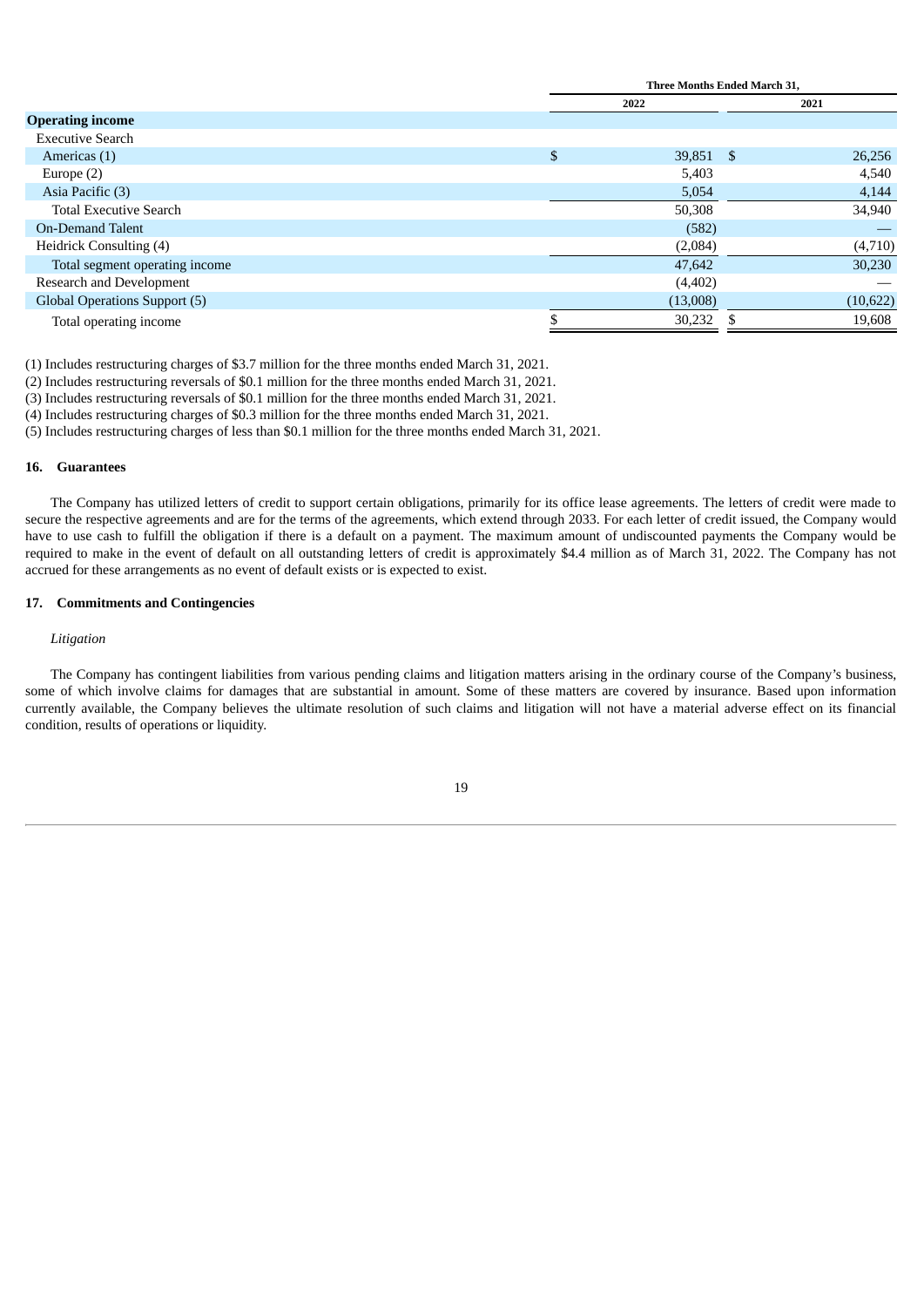### **ITEM 2. MANAGEMENT'S DISCUSSION AND ANALYSIS OF FINANCIAL CONDITION AND RESULTS OF OPERATIONS**

Management's Discussion and Analysis of Financial Condition and Results of Operations as well as other sections of this quarterly report on Form 10-Q contain forward-looking statements. The Private Securities Litigation Reform Act of 1995 provides a safe harbor for forward-looking statements. Forward-looking statements are not historical facts, but instead represent only our beliefs, assumptions, expectations, estimates, forecasts and projections regarding future events, many of which, by their nature, are inherently uncertain and outside our control. . Forward-looking statements may be identified by the use of words such as "expects," "anticipates," "intends," "plans," "believes," "seeks," "estimates," "outlook," "projects," "forecasts," and similar expressions. Forward-looking statements may be identified by the use of words such as "expects," "anticipates," "intends," "plans," "believes," "seeks," "estimates," "outlook," "projects," "forecasts," and similar expressions. These statements include statements other than historical information or statements of current condition and may relate to our future plans and objectives and results. By identifying these statements for you in this manner, we are alerting you to the possibility that our actual results and financial condition may differ, possibly materially, from the anticipated results and financial *condition indicated in these forward-looking statements.*

Factors that may cause actual outcomes and results to differ materially from what is expressed, forecasted or implied in the forward-looking statements include, among other things, the impacts, direct and indirect, of the COVID-19 pandemic (including the emergence of variant strains) on our business, our consultants and employees, and the overall economy; the impact on global or regional economies due to the outbreak or escalation of hostilities or war; leadership changes, our ability to attract, integrate, develop, manage and retain qualified consultants and senior leaders; our ability to prevent our consultants from taking our clients with them to another firm; our ability to maintain our professional reputation and brand name; the fact that our net revenue may be affected by adverse economic conditions; our clients' ability to restrict us from recruiting their employees; the aggressive competition we face; our heavy reliance on information management systems; the fact that we face the risk of liability in the services we perform; the fact that data security, data privacy and data protection laws and other evolving regulations and cross-border data transfer restrictions may limit the use of our services and adversely affect our business; social, political, requlatory and legal risks in markets where we operate; any challenges to the classification of our on-demand talent as independent contractors; the impact of foreign currency exchange rate fluctuations; the fact that we may not be able to align our cost structure with net revenue; unfavorable tax law changes and tax authority rulings; our ability to realize our tax losses; the timing of the establishment or reversal of valuation allowance on deferred tax assets; any impairment of our goodwill, other intangible assets and other long-lived assets; our ability to execute and integrate future acquisitions; the fact that we have anti-takeover provisions that make an acquisition of us difficult and expensive; our ability to access additional credit; and the increased cybersecurity requirements, vulnerabilities, threats and more sophisticated and targeted cyber-related attacks that could pose a risk to our systems, networks, solutions, services and data. For more information on the factors that could affect the outcome of forward-looking statements, refer to our Annual Report on Form 10-K for the year ended December 31, 2021, under the heading "Risk Factors" in Item 1A, and other filings with the Securities and Exchange Commission ("SEC"). We caution the reader that the list of factors may not be exhaustive. We undertake no obligation to update publicly any forward-looking statements, whether as a result of new information, future events or otherwise.

#### **Executive Overview**

*Our Business.* Heidrick & Struggles International, Inc. (the "Company," "we," "us," or "our") is a human capital leadership advisory firm providing executive search, consulting and on-demand talent services to businesses and business leaders worldwide by helping them to improve the effectiveness of their leadership teams. We provide our services to a broad range of clients through the expertise of over 460 consultants located in major cities around the world. The Company and its predecessors have been leadership advisors for more than 60 years.

### Our service offerings include the following:

*Executive Search.* We partner with our clients - respected organizations across the globe - to help them build and sustain the best leadership teams in the world, with a specialized focus on the placement of top-level senior executives. Through our unique relationship-based, data-driven approach, we help our clients find the right leaders, set them up for success, and accelerate their and their team's performance.

We believe focusing on top-level senior executives provides the opportunity for several competitive advantages including access to and influence with key decision makers, increased potential for recurring search and consulting engagements, higher fees per search, enhanced brand visibility, and a leveraged global footprint. Working at the top of client organizations also facilitates the attraction and retention of high-caliber consultants who desire to serve top industry executives and their leadership needs. Our executive search services derive revenue through the fees generated for each search engagement, which

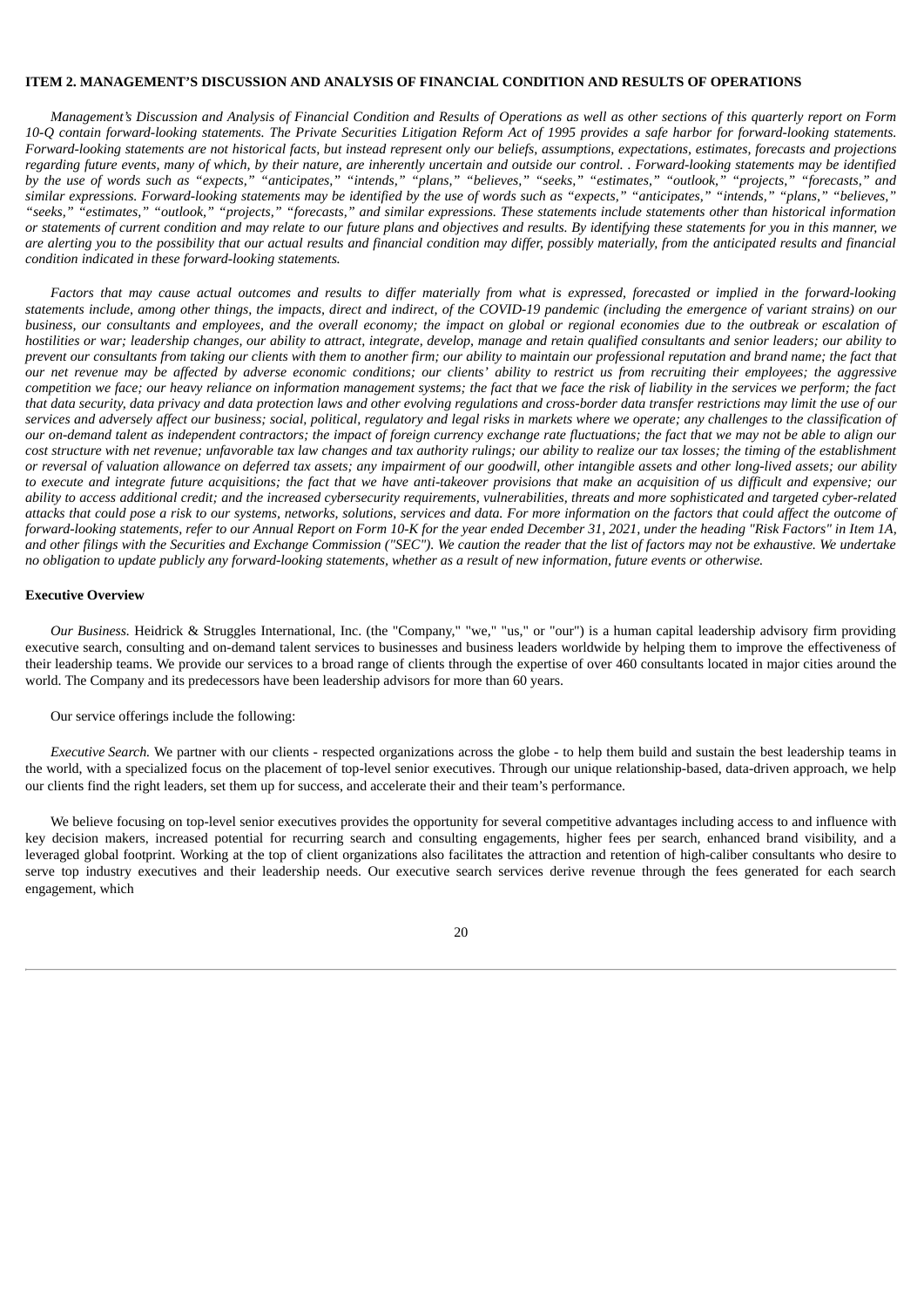generally are based on the annual compensation for the placed executive. We provide our executive search services primarily on a retained basis.

We employ a global approach to executive search built on better insights, more data and faster decision making facilitated by the use of our Infinity Framework and Heidrick Connect. Our Infinity Framework allows clients to holistically evaluate a candidate's pivotal experience and expertise, leadership capabilities, agility and potential, and culture fit and impact, thereby allowing our clients to find the right person for the role. We supplement our Infinity Framework through a series of additional online tools including our Leadership Accelerator, Leadership Signature and Culture Signature assessments. Heidrick Connect, a completely digital, always available client experience portal allows our clients to access talent insights for each engagement, including the Infinity Framework and other internally developed assessment tools. In response to working remotely, our Executive Search teams employed Heidrick Connect to operate effectively and efficiently while engaging virtually with our clients. Additionally, we have introduced upgrades to Heidrick Connect, resulting in greater flexibility, increased productivity and the ability to deliver more insights to our clients.

The executive search industry consists of several thousand executive search firms worldwide. Executive search firms are generally separated into two broad categories: retained search and contingency search. Retained executive search firms fulfill their clients' senior leadership needs by identifying potentially qualified candidates and assisting clients in evaluating and assessing these candidates. Retained executive search firms generally are compensated for their services regardless of whether the client employs a candidate identified by the search firm and are generally retained on an exclusive basis. Typically, retained executive search firms are paid a retainer for their services equal to approximately one-third of the estimated first year compensation for the position to be filled. In addition, if the actual compensation of a placed candidate exceeds the estimated compensation, executive search firms often are authorized to bill the client for one-third of the excess. In contrast, contingency search firms are compensated only upon successfully placing a recommended candidate.

We are a retained executive search firm. Our search process typically consists of the following steps:

- Analyzing the client's business needs in order to understand its organizational structure, relationships and culture, advising the client as to the required set of skills and experiences for the position, and identifying with the client the other characteristics desired of the successful candidate;
- Selecting, contacting, interviewing and evaluating candidates on the basis of experience and potential cultural fit with the client organization;
- Presenting confidential written reports on the candidates who potentially fit the position specification;
- Scheduling a mutually convenient meeting between the client and each candidate;
- Completing reference checks on the final candidate selected by the client; and
- Assisting the client in structuring compensation packages and supporting the successful candidate's integration into the client team.

*On-Demand Talent*. Our on-demand services provide clients seamless on-demand access to top independent talent, including professionals with deep industry and functional expertise for interim leadership roles and critical, project-based initiatives. Our unique model delivers the right independent talent on demand by blending proprietary data and technology with a dedicated Talent Solutions team.

*Heidrick Consulting.* As a complement and extension of our search services, we partner with organizations through Heidrick Consulting to unlock the power of their people. Our tools and experts use data and technology to bring science to the art of human capital development and organizational design. Our services allow our clients to accelerate their strategies and the effectiveness of individual leaders, teams and organizations as a whole.

Heidrick Consulting offers our clients groundbreaking approaches to human capital development through a myriad of solutions, ranging from leadership assessment and development, team and organization acceleration, digital acceleration and innovation, diversity and inclusion advisory services, and culture shaping. Applying our deep understanding of the behaviors and attributes of leaders across many of the world's premier companies, we guide our clients as they build a thriving culture of future-ready leadership. These premium services and offerings, which complement our Executive Search expertise, significantly contribute to our ability to deliver a full-service human capital consulting solution to our clients.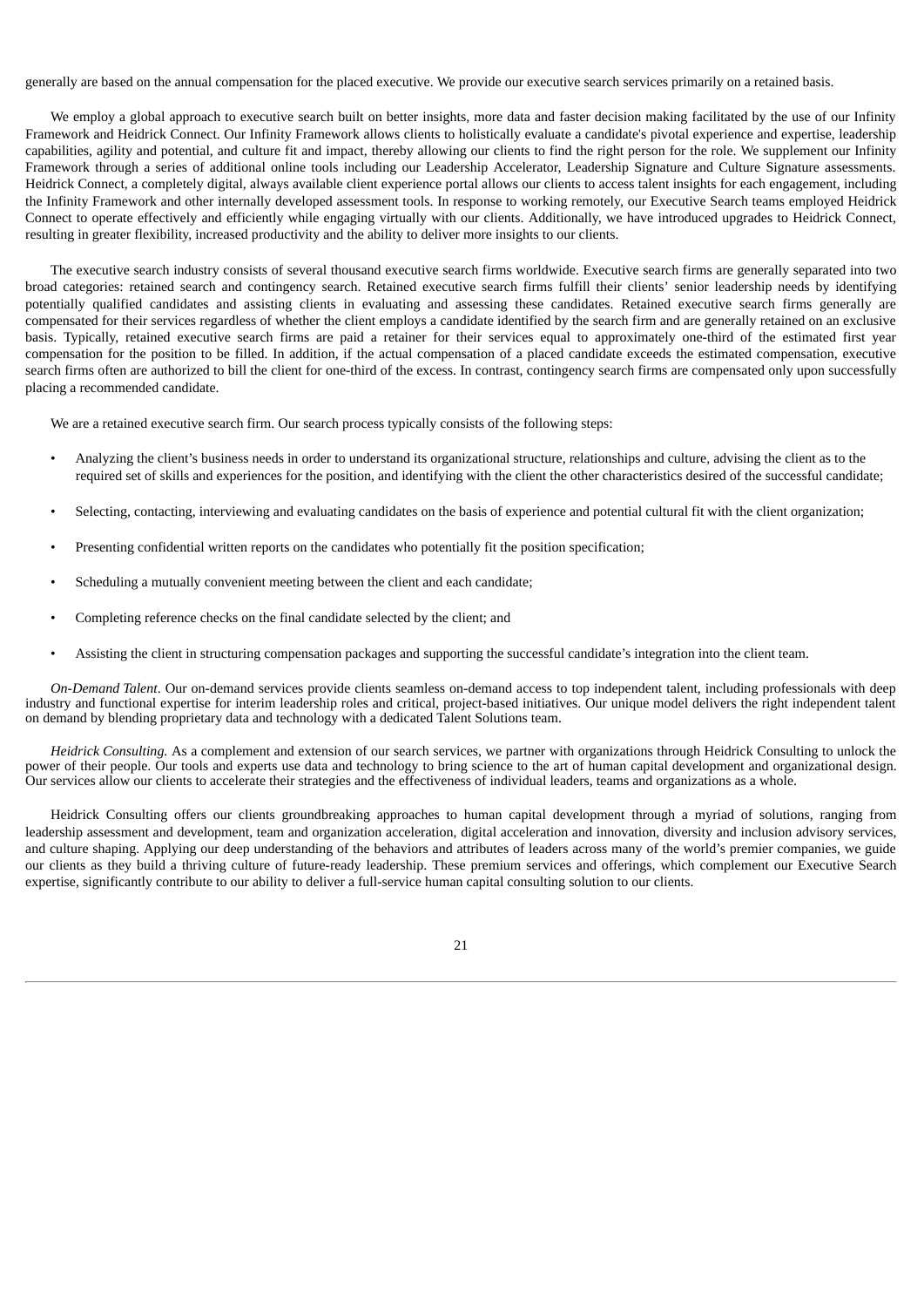We continue to focus on increasing the scale and impact of our Heidrick Consulting business and expect to improve the operating margins of this important business as we do so. Our consulting services generate revenue primarily through the professional fees generated for each engagement which are generally based on the size of the project and scope of services. Our Heidrick Consulting teams have pivoted to create new digital solutions for Leadership Assessments, Team Acceleration, and Organization and Culture Acceleration that can be delivered virtually in response to the global pandemic.

#### *Key Performance Indicators*

We manage and assess our performance through various means, with primary financial and operational measures including net revenue, operating income, operating margin, Adjusted EBITDA (non-GAAP) and Adjusted EBITDA margin (non-GAAP). Executive Search and Heidrick Consulting performance is also measured using consultant headcount. Specific to Executive Search, confirmation trends, consultant productivity and average revenue per search are used to measure performance. Productivity is measured by annualized Executive Search net revenue per consultant.

Revenue is driven by market conditions and a combination of the number of executive search engagements and consulting projects and the average revenue per search or project. With the exception of compensation expense, incremental increases in revenue do not necessarily result in proportionate increases in costs, particularly operating and administrative expenses, thus creating the potential to improve operating margins.

The number of consultants, confirmation trends, number of searches or projects completed, productivity levels and the average revenue per search or project will vary from quarter to quarter, affecting net revenue and operating margin.

#### *Our Compensation Model*

At the consultant level, there are fixed and variable components of compensation. Individuals are rewarded for their performance based on a system that directly ties a portion of their compensation to the amount of net revenue for which they are responsible. A portion of the reward may be based upon individual performance against a series of non-financial measures. Credit towards the variable portion of a consultant's compensation is earned by generating net revenue for winning and executing work. Each quarter, we review and update the expected annual performance of all consultants and accrue variable compensation accordingly. The amount of variable compensation that is accrued for each consultant is based on a tiered payout model. Overall Company performance determines the amount available for total variable compensation. The more net revenue that is generated by the consultant, the higher the percentage credited towards the consultant's variable compensation and thus accrued by our Company as expense.

The mix of individual consultants who generate revenue can significantly affect the total amount of compensation expense recorded, which directly impacts operating margin. As a result, the variable portion of the compensation expense may fluctuate significantly from quarter to quarter. The total variable compensation is discretionary and is based on Company-wide financial targets approved by the Human Resources and Compensation Committee of the Board of Directors.

Historically, a portion of the Company's consultants' and management cash bonuses were deferred and paid over a three-year vesting period. The portion of the bonus was approximately 15% depending on the employee's level or position. The compensation expense related to the amounts being deferred was recognized on a graded vesting attribution method over the requisite service period. This service period began on January 1 of the respective fiscal year and continued through the deferral date, which coincided with the Company's bonus payments in the first quarter of the following year and for an additional three-year vesting period.

In 2020, the Company terminated the cash bonus deferral for consultants and, in 2021, terminated the cash bonus deferral for management. The Company now pays 100% of the cash bonuses earned by consultants and management in the first quarter of the following year. Consultant and management cash bonuses earned prior to 2020 and 2021, respectively, will continue to be paid under the terms of the cash bonus deferral program. The deferrals are recorded in *Accrued salaries and benefits* within both Current liabilities and Non-current liabilities in the Condensed Consolidated Balance **Sheets** 

#### *Second Quarter 2022 Outlook*

We are currently forecasting 2022 second quarter net revenue of between \$290 million and \$300 million, while acknowledging that some continued fluidity in external factors such as foreign conflicts, the interest rate environment, and the COVID-19 pandemic may impact quarterly results to some extent. In addition, this outlook is based on the average currency rates in March 2022 and reflects, among other factors, management's assumptions for the anticipated volume of new Executive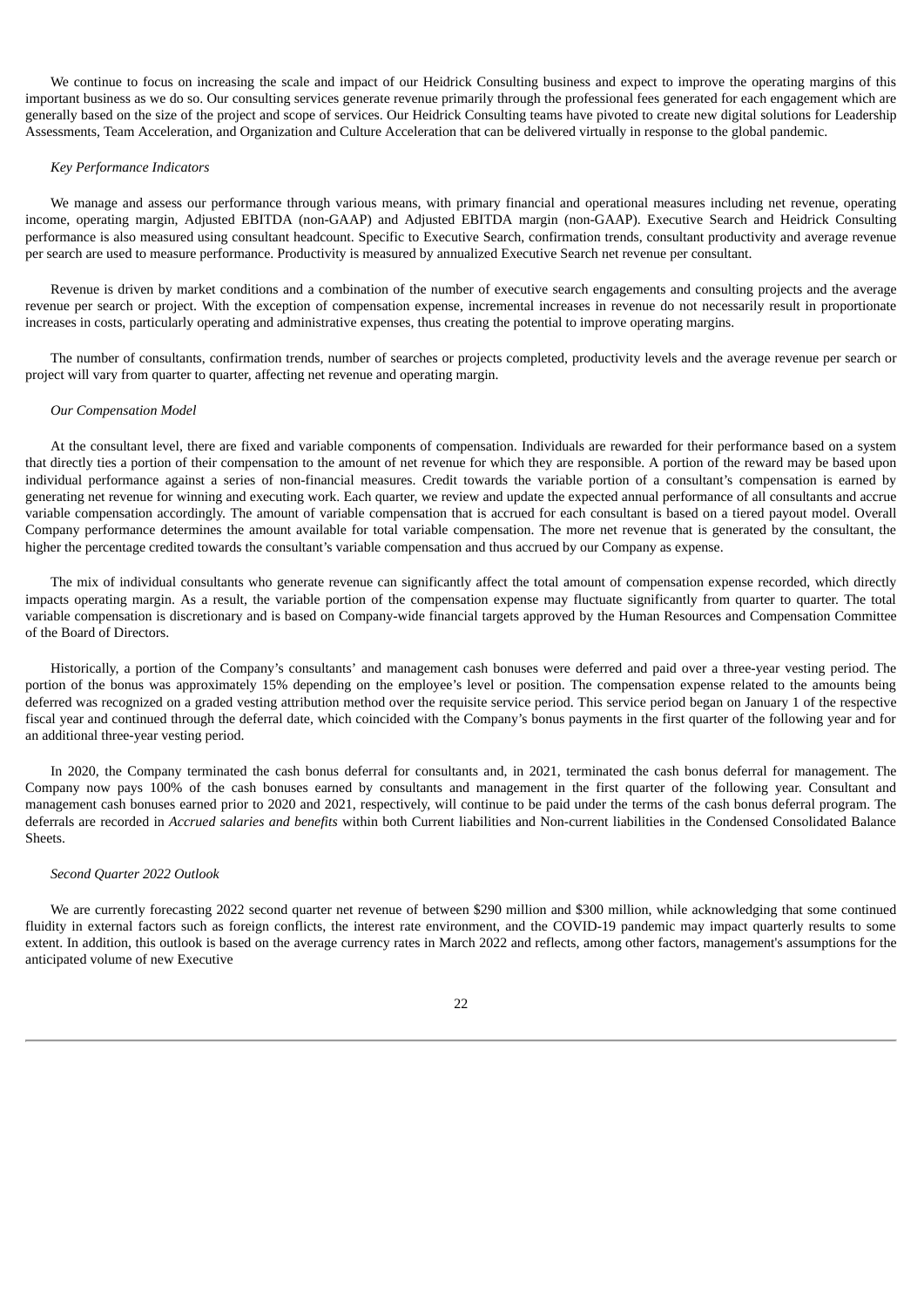Search confirmations, On-Demand Talent projects, Heidrick Consulting assignments, and the current backlog, consultant productivity, consultant retention, and the seasonality of the business.

Our 2022 second quarter guidance is subject to a number of risks and uncertainties, including those discussed under Item 1A - Risk Factors in our 2021 Annual Report on Form 10-K, as updated in our subsequent quarterly reports on Form 10-Q and in our other filings with the SEC. As such, actual results could vary from these projections.

### **Results of Operations**

The following table summarizes, for the periods indicated, our results of operations as a percentage of revenue before reimbursements (net revenue):

|                                             |        | Three Months Ended March 31, |  |  |  |
|---------------------------------------------|--------|------------------------------|--|--|--|
|                                             | 2022   | 2021                         |  |  |  |
| <b>Revenue</b>                              |        |                              |  |  |  |
| Revenue before reimbursements (net revenue) | 100.0% | 100.0%                       |  |  |  |
| Reimbursements                              | 0.6    | 0.6                          |  |  |  |
| Total revenue                               | 100.6  | 100.6                        |  |  |  |
|                                             |        |                              |  |  |  |
| <b>Operating expenses</b>                   |        |                              |  |  |  |
| Salaries and benefits                       | 71.0   | 73.0                         |  |  |  |
| General and administrative expenses         | 10.5   | 14.1                         |  |  |  |
| Cost of services                            | 6.3    | 0.8                          |  |  |  |
| Research and development                    | 1.6    |                              |  |  |  |
| Restructuring charges                       |        | 2.0                          |  |  |  |
| Reimbursed expenses                         | 0.6    | 0.6                          |  |  |  |
| Total operating expenses                    | 89.9   | 90.4                         |  |  |  |
| <b>Operating income</b>                     | 10.7   | 10.1                         |  |  |  |
| Non-operating income (expense)              |        |                              |  |  |  |
| Interest, net                               |        |                              |  |  |  |
| Other, net                                  | (0.9)  | 1.6                          |  |  |  |
| Net non-operating income                    | (0.8)  | 1.6                          |  |  |  |
| Income before income taxes                  | 9.8    | 11.8                         |  |  |  |
| Provision for income taxes                  | 3.3    | 4.1                          |  |  |  |
| <b>Net income</b>                           | 6.5%   | 7.7 %                        |  |  |  |

*Note: Totals and sub-totals may not equal the sum of individual line items due to rounding.*

23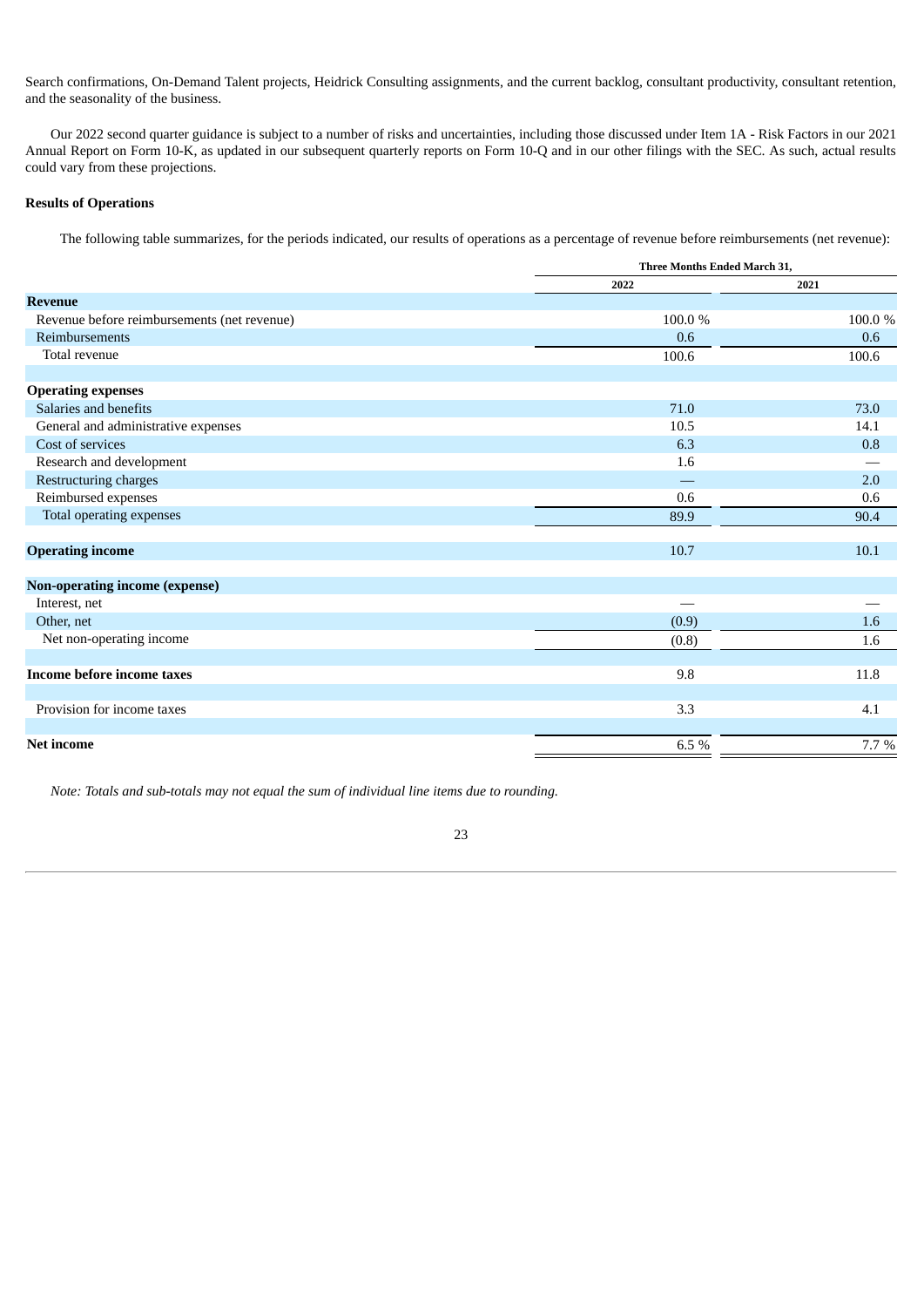The following tables set forth, for the periods indicated, our revenue and operating income by segment (in thousands):

|                                             | Three Months Ended March 31, |  |         |  |
|---------------------------------------------|------------------------------|--|---------|--|
|                                             | 2022                         |  | 2021    |  |
| <b>Revenue</b>                              |                              |  |         |  |
| <b>Executive Search</b>                     |                              |  |         |  |
| Americas                                    | \$<br>162,553 \$             |  | 116,506 |  |
| Europe                                      | 49.745                       |  | 37,643  |  |
| Asia Pacific                                | 30,251                       |  | 25,469  |  |
| <b>Total Executive Search</b>               | 242,549                      |  | 179,618 |  |
| <b>On-Demand Talent</b>                     | 23,381                       |  |         |  |
| <b>Heidrick Consulting</b>                  | 17,931                       |  | 14,038  |  |
| Revenue before reimbursements (net revenue) | 283,861                      |  | 193,656 |  |
| Reimbursements                              | 1,676                        |  | 1,075   |  |
| Total revenue                               | 285,537                      |  | 194,731 |  |

|                                | <b>Three Months Ended March 31,</b> |             |  |          |
|--------------------------------|-------------------------------------|-------------|--|----------|
|                                |                                     | 2022        |  | 2021     |
| <b>Operating income</b>        |                                     |             |  |          |
| <b>Executive Search</b>        |                                     |             |  |          |
| Americas (1)                   | \$                                  | $39,851$ \$ |  | 26,256   |
| Europe $(2)$                   |                                     | 5,403       |  | 4,540    |
| Asia Pacific (3)               |                                     | 5,054       |  | 4,144    |
| <b>Total Executive Search</b>  |                                     | 50,308      |  | 34,940   |
| <b>On-Demand Talent</b>        |                                     | (582)       |  |          |
| Heidrick Consulting (4)        |                                     | (2,084)     |  | (4,710)  |
| Total segment operating income |                                     | 47,642      |  | 30,230   |
| Research and Development       |                                     | (4, 402)    |  |          |
| Global Operations Support (5)  |                                     | (13,008)    |  | (10,622) |
| Total operating income         |                                     | 30,232      |  | 19,608   |

(1) Includes restructuring charges of \$3.7 million for the three months ended March 31, 2021.

(2) Includes restructuring reversals of \$0.1 million for the three months ended March 31, 2021.

(3) Includes restructuring reversals of \$0.1 million for the three months ended March 31, 2021.

(4) Includes restructuring charges of \$0.3 million for the three months ended March 31, 2021.

(5) Includes restructuring charges of less than \$0.1 million for the three months ended March 31, 2021.

### **Three Months Ended March 31, 2022 Compared to the Three Months Ended March 31, 2021**

*Total revenue.* Consolidated total revenue increased \$90.8 million, or 46.6%, to \$285.5 million for the three months ended March 31, 2022, from \$194.7 million for the three months ended March 31, 2021. The increase in total revenue was primarily due to the increase in revenue before reimbursements (net revenue).

*Revenue before reimbursements (net revenue).* Consolidated net revenue increased \$90.2 million, or 46.6%, to \$283.9 million for the three months ended March 31, 2022 from \$193.7 million for the three months ended March 31, 2021. Foreign exchange rate fluctuations negatively impacted results by \$3.8 million, or 2.0%. Executive Search net revenue was \$242.5 million for the three months ended March 31, 2022, an increase of \$62.9 million, or 35.0%, compared to the three months ended March 31, 2021. The increase in Executive Search net revenue was primarily due to a 23.1% increase in the number of confirmed searches compared to the prior year. Heidrick Consulting net revenue increased \$3.9 million, or 27.7%, to \$17.9 million for the three months ended March 31, 2022. The increase in Heidrick Consulting revenue was primarily due to a 56.2% increase in the number of consulting engagements compared to the prior year. The acquisition of On-Demand Talent, completed in the second quarter of 2021, contributed \$23.4 million to the increase in net revenue for the three months ended March 31, 2022.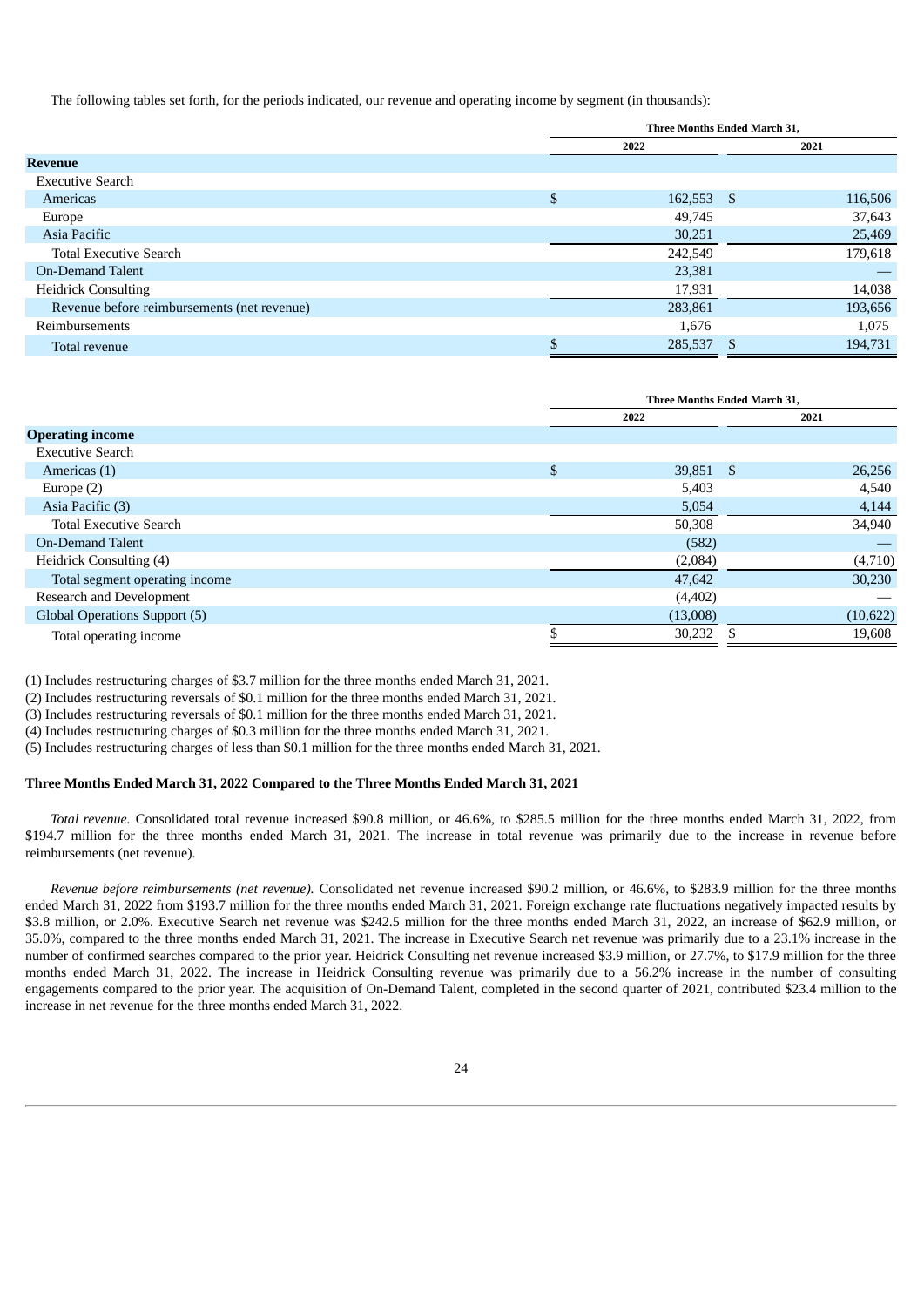The number of Executive Search and Heidrick Consulting consultants was 394 and 70, respectively, as of March 31, 2022, compared to 373 and 64, respectively, as of March 31, 2021. Executive Search productivity, as measured by annualized net Executive Search revenue per consultant, was \$2.5 million and \$1.9 million for the three months ended March 31, 2022 and 2021, respectively. The average revenue per executive search increased to approximately \$124,000 from \$113,000 in the prior year.

*Salaries and benefits.* Consolidated salaries and benefits expense increased \$60.1 million, or 42.5%, to \$201.4 million for the three months ended March 31, 2022, from \$141.4 million for the three months ended March 31, 2021. Fixed compensation increased \$3.6 million due to base salaries and payroll taxes, partially offset by decreases in the deferred compensation plan and stock compensation. Variable compensation increased \$56.5 million due to higher bonus accruals related to increased consultant productivity. Foreign exchange rate fluctuations positively impacted results by \$3.0 million, or 2.1%.

For the three months ended March 31, 2022, we had an average of 1,900 employees compared to an average of 1,583 employees for the three months ended March 31, 2021.

As a percentage of net revenue, salaries and benefits expense was 71.0% for the three months ended March 31, 2022, compared to 73.0% for the three months ended March 31, 2021.

*General and administrative expenses.* Consolidated general and administrative expenses increased \$2.4 million, or 8.9%, to \$29.8 million for the three months ended March 31, 2022, from \$27.4 million for the three months ended March 31, 2021. The increase in general and administrative expenses was due to business development travel, intangible amortization, earnout accretion, information technology, and bad debt, partially offset by decreases in office occupancy and the use of external third-party consultants. Foreign exchange rate fluctuations positively impacted results by \$0.4 million, or 1.5%.

As a percentage of net revenue, general and administrative expenses were 10.5% for the three months ended March 31, 2022, compared to 14.1% for the three months ended March 31, 2021.

*Cost of services.* Consolidated cost of services increased \$16.5 million to \$18.0 million for the three months ended March 31, 2022, from \$1.5 million for the three months ended March 31, 2021. The increase is primarily due to the acquisition of On-Demand Talent. As a percentage of net revenue, cost of services was 6.3% for the three months ended March 31, 2022, compared to 0.8% for the three months ended March 31, 2021.

*Research and development.* The Company incurred approximately \$4.4 million in research and development costs associated with the development of new products during the three months ended March 31, 2022. Research and development consists of payroll, employee benefits, stock-based compensation, other employee expenses and third-party professional fees associated with new product development.

*Restructuring charges*. The Company incurred approximately \$3.9 million in restructuring charges during the three months ended March 31, 2021. In 2020, the Company announced a restructuring plan including a workforce reduction, a reduction of the Company's real estate expenses and professional fees, and the future elimination of certain deferred compensation programs. The charges incurred during the three months ended March 31, 2021 primarily relate to a reduction in the Company's real estate footprint. The charges are recorded within *Restructuring charges* in the Condensed Consolidated Statements of Comprehensive Income for the three months ended March 31, 2021.

*Operating income.* Consolidated operating income was \$30.2 million for the three months ended March 31, 2022, compared to \$19.6 million, including restructuring charges of \$3.9 million, for the three months ended March 31, 2021. Foreign exchange rate fluctuations negatively impacted operating income by \$0.5 million, or 1.8%.

*Net non-operating income (expense)*. Net non-operating expense was \$2.4 million for the three months ended March 31, 2022, compared to net nonoperating income of \$3.2 million for the three months ended March 31, 2021.

Interest, net, was \$0.1 million of income for each of the three months ended March 31, 2022 and 2021.

Other, net, was \$2.5 million of expense for the three months ended March 31, 2022, compared to \$3.1 million of income for the three months ended March 31, 2021. The expense in the current year is primarily due to a \$2.2 million unrealized loss on the deferred compensation plan. The income in the prior year is due to a \$1.7 million gain on warrants received in exchange for executive search services performed in prior periods and a \$1.0 million gain on the Company's deferred compensation plan. The Company's investments, including those held in the Company's deferred compensation plan, are recorded at fair value.

25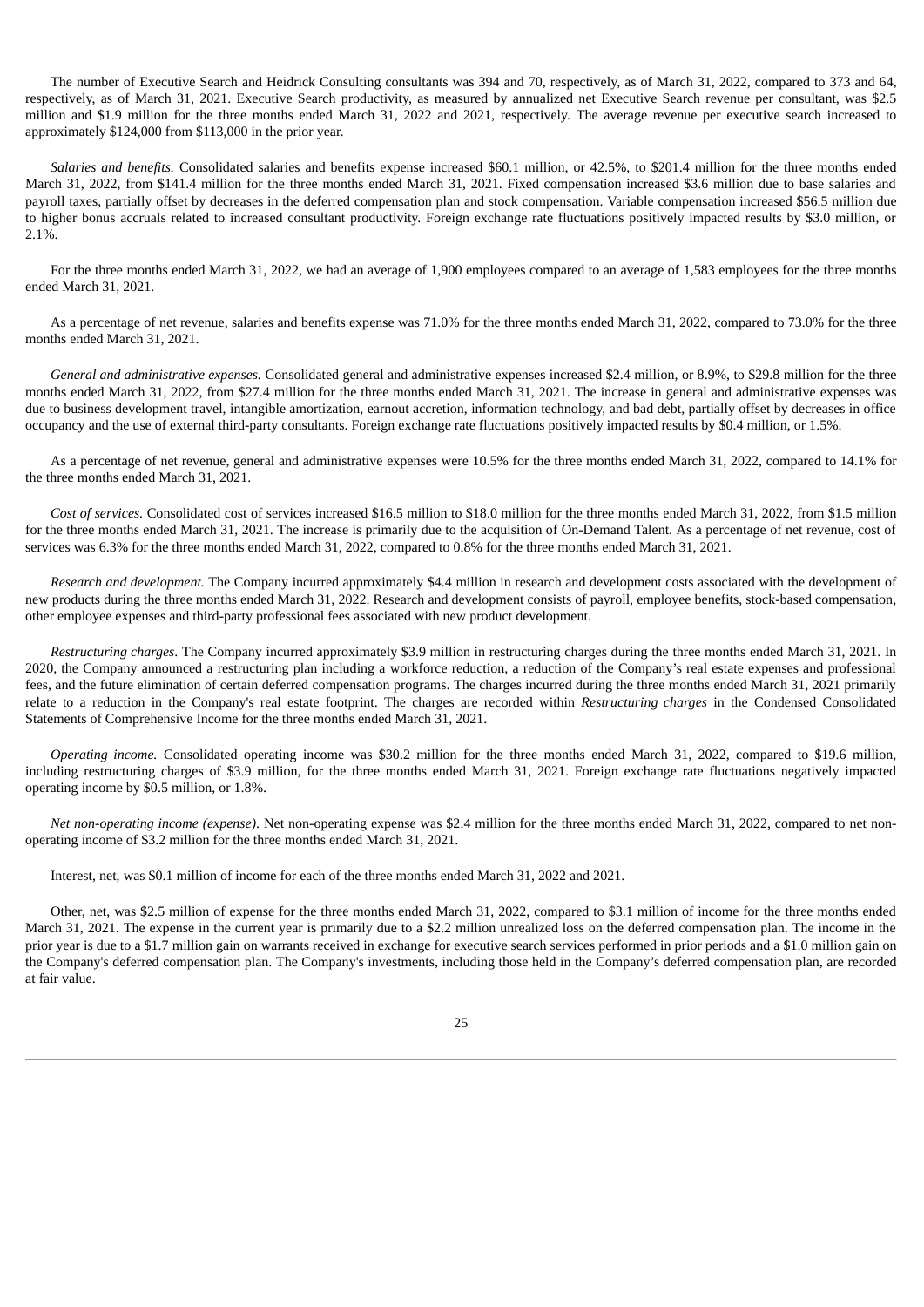#### *Income taxes.* See Note 13, *Income Taxes*.

### *Executive Search*

#### *Americas*

The Americas segment reported net revenue of \$162.6 million for the three months ended March 31, 2022, an increase of 39.5% from \$116.5 million for the three months ended March 31, 2021. The increase in net revenue was primarily due to a 22.8% increase in the number of executive search confirmations from the prior year and an increase in the average revenue per executive search. All practice groups exhibited growth over the prior year. Foreign exchange rate fluctuations positively impacted results by \$0.2 million, or 0.1%. There were 205 Executive Search consultants as of March 31, 2022, compared to 194 as of March 31, 2021.

Salaries and benefits expense increased \$35.8 million, or 46.7%, compared to the three months ended March 31, 2021. Fixed compensation decreased \$1.4 million due to the deferred compensation plan and stock compensation, partially offset by increases in base salaries and payroll taxes. Variable compensation increased \$37.2 million due to higher bonus accruals related to increased consultant productivity.

General and administrative expenses increased \$0.3 million, or 3.4%, compared to the three months ended March 31, 2021, due to business development travel, bad debt, and other operating expense, partially offset by decreases in office occupancy, the use of external third-party consultants, and market data analysis tools.

Restructuring charges for the three months ended March 31, 2021 were \$3.7 million. The charges are primarily related to a reduction in the Company's real estate footprint.

The Americas reported operating income of \$39.9 million for the three months ended March 31, 2022, an increase of \$13.6 million compared to \$26.3 million, including restructuring charges of \$3.7 million, for the three months ended March 31, 2021.

### *Europe*

Europe reported net revenue of \$49.7 million for the three months ended March 31, 2022, an increase of 32.1% from \$37.6 million for the three months ended March 31, 2021. The increase in net revenue was primarily due to a 30.1% increase in the number of executive search confirmations. All practice groups exhibited growth over the prior year with the exception of Healthcare and Life Sciences. Foreign exchange rate fluctuations negatively impacted results by \$2.7 million, or 7.1%. There were 116 Executive Search consultants as of March 31, 2022, compared to 104 as of March 31, 2021.

Salaries and benefits expense increased \$10.8 million, or 39.1%, compared to the three months ended March 31, 2021. Fixed compensation increased \$0.5 million due to retirement and benefits, base salaries and payroll taxes, and talent acquisition and retention costs, partially offset by a decrease in stock compensation. Variable compensation increased \$10.3 million due to higher bonus accruals related to increased consultant productivity.

General and administrative expense increased \$0.4 million, or 7.2%, compared to the three months ended March 31, 2021, due to business development travel, hiring fees, and bad debt, partially offset by a decrease in office occupancy.

Europe reported operating income of \$5.4 million for the three months ended March 31, 2022, an increase of \$0.9 million compared to \$4.5 million, including a restructuring credit of \$0.1 million, for the three months ended March 31, 2021.

### *Asia Pacific*

Asia Pacific reported net revenue of \$30.3 million for the three months ended March 31, 2022, an increase of 18.8% compared to \$25.5 million for the three months ended March 31, 2021. The increase in net revenue was primarily due to a 14.5% increase in the number of executive search confirmations. All practice groups exhibited growth over the prior year with the exception of Healthcare and Life Sciences, and Industrial. Foreign exchange rate fluctuations negatively impacted results by \$1.0 million, or 3.7%. There were 73 Executive Search consultants at March 31, 2022, compared to 75 at March 31, 2021.

Salaries and benefits expense increased \$4.0 million, or 22.9%, compared to the three months ended March 31, 2021. Fixed compensation decreased \$0.9 million due to base salaries and payroll taxes, and stock compensation, partially offset by

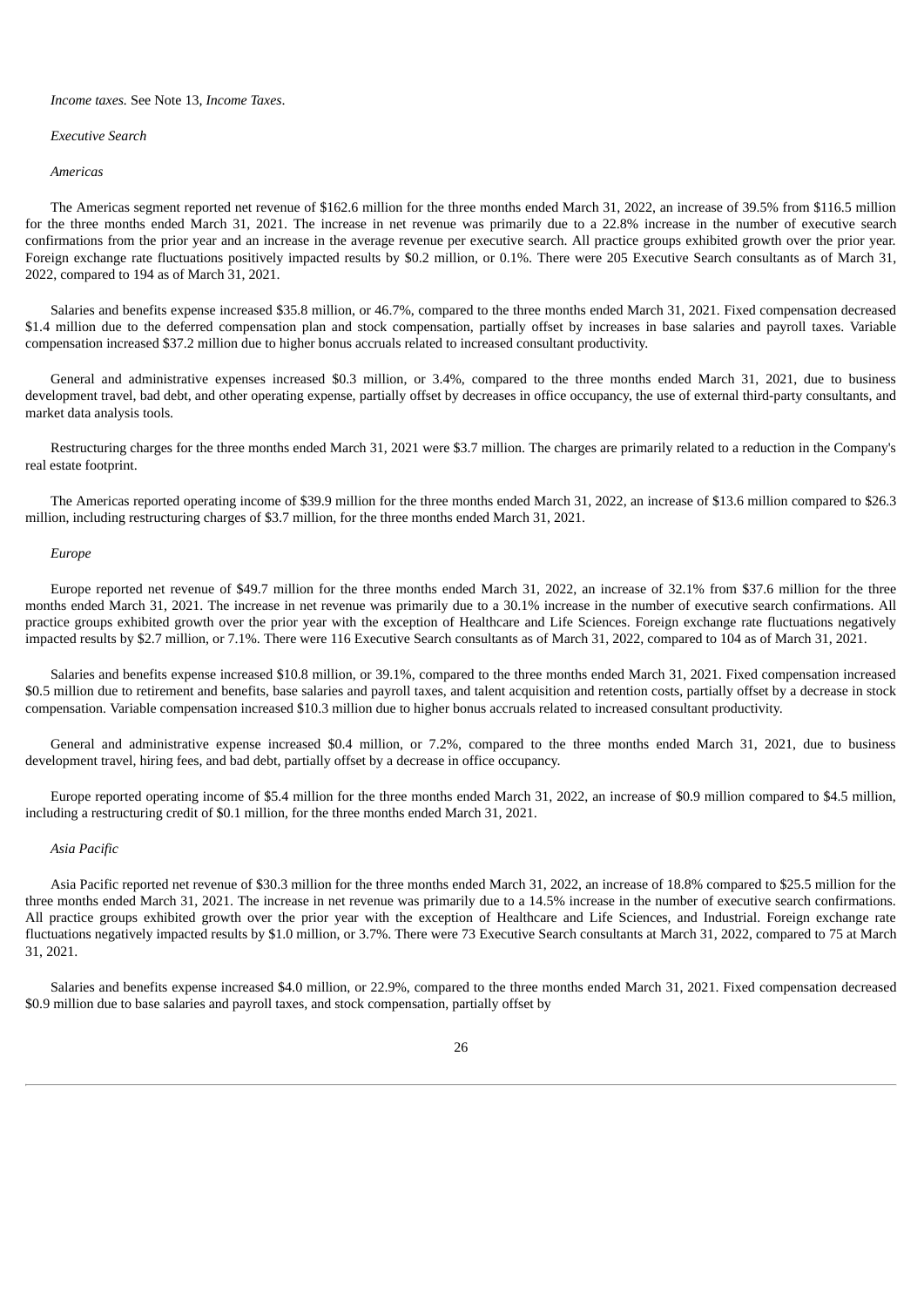increases in retirement and benefits. Variable compensation increased \$4.8 million due to higher bonus accruals related to increased consultant productivity.

General and administrative expenses decreased \$0.2 million, or 5.7%, compared to the three months ended March 31, 2021, primarily due to office occupancy, partially offset by increases in professional services and business development travel.

Asia Pacific reported operating income of \$5.1 million for the three months ended March 31, 2022, an increase of \$0.9 million compared to \$4.1 million, including a restructuring credit of \$0.1 million, for the three months ended March 31, 2021.

#### *On-Demand Talent*

On-Demand Talent reported net revenue of \$23.4 million for the three months ended March 31, 2022.

Salaries and benefits expense was \$5.3 million for the three months ended March 31, 2022, primarily due to base salaries and payroll taxes, and talent acquisition and retention costs.

General and administrative expense was \$2.3 million for the three months ended March 31, 2022, due to intangible amortization, earnout accretion, professional fees, and information technology.

Cost of services was \$16.4 million for the three months ended March 31, 2022, and consists of third-party contractor costs related to the delivery of various on-demand services.

On-Demand Talent reported operating loss of \$0.6 million for the three months ended March 31, 2022.

#### *Heidrick Consulting*

Heidrick Consulting reported net revenue of \$17.9 million for the three months ended March 31, 2022, an increase of 27.7% compared to \$14.0 million for the three months ended March 31, 2021. The increase in net revenue was primarily due to an 56.2% increase in the number of consulting engagements. Foreign exchange rate fluctuations negatively impacted results by \$0.3 million, or 2.4%. There were 70 Heidrick Consulting consultants at March 31, 2022 compared to 64 at March 31, 2021.

Salaries and benefits expense increased \$2.0 million, or 15.4%, compared to the three months ended March 31, 2021. Fixed compensation decreased \$0.5 million due to retirement and benefits, and talent acquisition and retention costs, partially offset by increases in base salaries and payroll taxes. Variable compensation increased \$2.5 million due to higher bonus accruals related to increased consultant productivity.

General and administrative expenses decreased \$0.5 million, or 13.8%, compared to the three months ended March 31, 2021, primarily due to professional fees and hiring fees, partially offset by increases in business development travel and market data analysis tools.

Cost of services increased \$0.1 million, or 7.1%, compared to the three months ended March 31, 2021, due to an increase in the number of consulting engagements.

Restructuring charges for the three months ended March 31, 2021 were \$0.3 million. The charges are primarily related to a reduction in the Company's real estate footprint.

Heidrick Consulting reported an operating loss of \$2.1 million for the three months ended March 31, 2022, an improvement of \$2.6 million compared to an operating loss of \$4.7 million, including restructuring charges of \$0.3 million, for the three months ended March 31, 2021.

#### *Global Operations Support*

Global Operations Support expenses for the three months ended March 31, 2022, increased \$2.4 million, or 22.5%, to \$13.0 million from \$10.6 million for the three months ended March 31, 2021.

Salaries and benefits expense increased \$2.2 million, or 33.7%, due to base salaries and payroll taxes, stock compensation, and variable compensation, partially offset by decreases in retirement and benefits.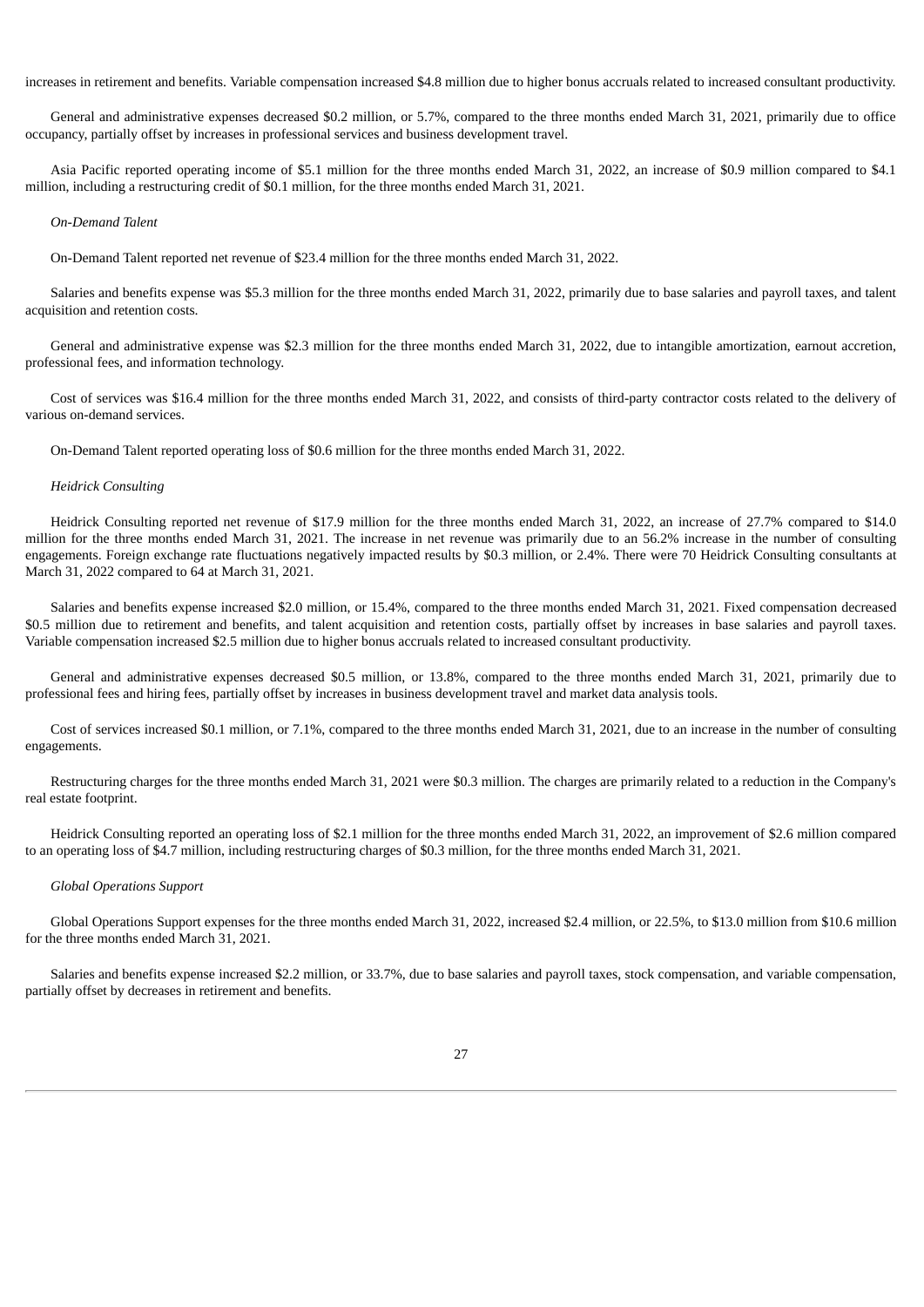General and administrative expenses increased \$0.2 million, or 4.4%, due to business development travel, information technology, and taxes and licenses, partially offset by decreases in professional services, office occupancy.

#### *Liquidity and Capital Resources*

*General*. We continually evaluate our liquidity requirements, capital needs and availability of capital resources based on our operating needs. We believe that our available cash balances, funds expected to be generated from operations and funds available under our committed revolving credit facility will be sufficient to finance our operations for at least the next 12 months and the foreseeable future, as well as to finance the cash payments associated with our cash dividends and stock repurchase program.

We pay the non-deferred portion of annual bonuses in the first quarter following the year in which they are earned. Employee bonuses are accrued throughout the year and are based on our performance and the performance of the individual employee.

*Lines of credit.* On July 13, 2021, the Company entered into a First Amendment to the 2018 Credit Agreement (the "Amendment"). The Amendment provides the Company with a committed unsecured revolving credit facility in an aggregate amount of \$200 million, increased from \$175 million as set forth in the 2018 Credit Agreement, which includes a sublimit of \$25 million for letters of credit and a sublimit of \$10 million for swingline loans, with a \$75 million expansion feature. The Amendment matures on July 13, 2026, extended from October 26, 2023 as set forth in the 2018 Credit Agreement.

Borrowings under the Amendment may be used for working capital, capital expenditures, permitted acquisitions, restricted payments and for other general corporate purposes of the Company and its subsidiaries. The obligations under the Amendment are guaranteed by certain of the Company's subsidiaries.

As of March 31, 2022 and December 31, 2021, the Company had no outstanding borrowings. The Company was in compliance with the financial and other covenants under the Amendment and no event of default existed.

*Cash, cash equivalents and marketable securities.* Cash, cash equivalents and marketable securities at March 31, 2022, December 31, 2021, and March 31, 2021 were \$268.0 million, \$545.2 million and \$184.1 million, respectively. The \$268.0 million of cash, cash equivalents and marketable securities at March 31, 2022, includes \$116.7 million held by our foreign subsidiaries. A portion of the \$116.7 million is considered permanently reinvested in these foreign subsidiaries. If these funds were required to satisfy obligations in the U.S., the repatriation of these funds could cause us to incur additional U.S. income taxes or foreign withholding taxes.

*Cash flows used in operating activities.* Cash used in operating activities was \$262.2 million for the three months ended March 31, 2022, primarily reflecting a decrease in accrued expenses of \$227.4 million and an increase in accounts receivable of \$53.1 million, partially offset by net income net of non-cash charges of \$24.7 million. The decrease in accrued expenses is primarily due to cash bonus payments related to 2021 and prior year cash bonus deferrals of \$383.1 million, partially offset by 2022 bonus accruals.

Cash used in operating activities was \$142.6 million for the three months ended March 31, 2021, primarily reflecting a decrease in accrued expenses of \$116.3 million and an increase in accounts receivable of \$41.2 million, partially offset by net income net of non-cash charges of \$23.4 million. The decrease in accrued expenses is primarily due to cash bonus payments related to 2020 and prior year cash bonus deferrals of \$200.3 million, partially offset by 2021 bonus accruals.

*Cash flows provided by (used in) investing activities.* Cash used in investing activities was \$6.1 million for the three months ended March 31, 2022, due to capital expenditures of \$1.8 million related to office build-outs, and the purchase of marketable securities and investments of \$5.0 million, partially offset by the proceeds from sales of marketable securities and investments of \$1.0 million.

Cash provided by investing activities was \$17.9 million for the three months ended March 31, 2021, due to proceeds from the sale of marketable securities and investments of \$20.1 million, partially offset by purchases of marketable securities and investments of \$1.4 million, and capital expenditures of \$0.9 million related to office build-outs.

*Cash flows used in financing activities.* Cash used in financing activities was \$6.3 million for the three months ended March 31, 2022, due to dividend payments of \$3.1 million and employee tax withholding payments on equity transactions of \$3.2 million.

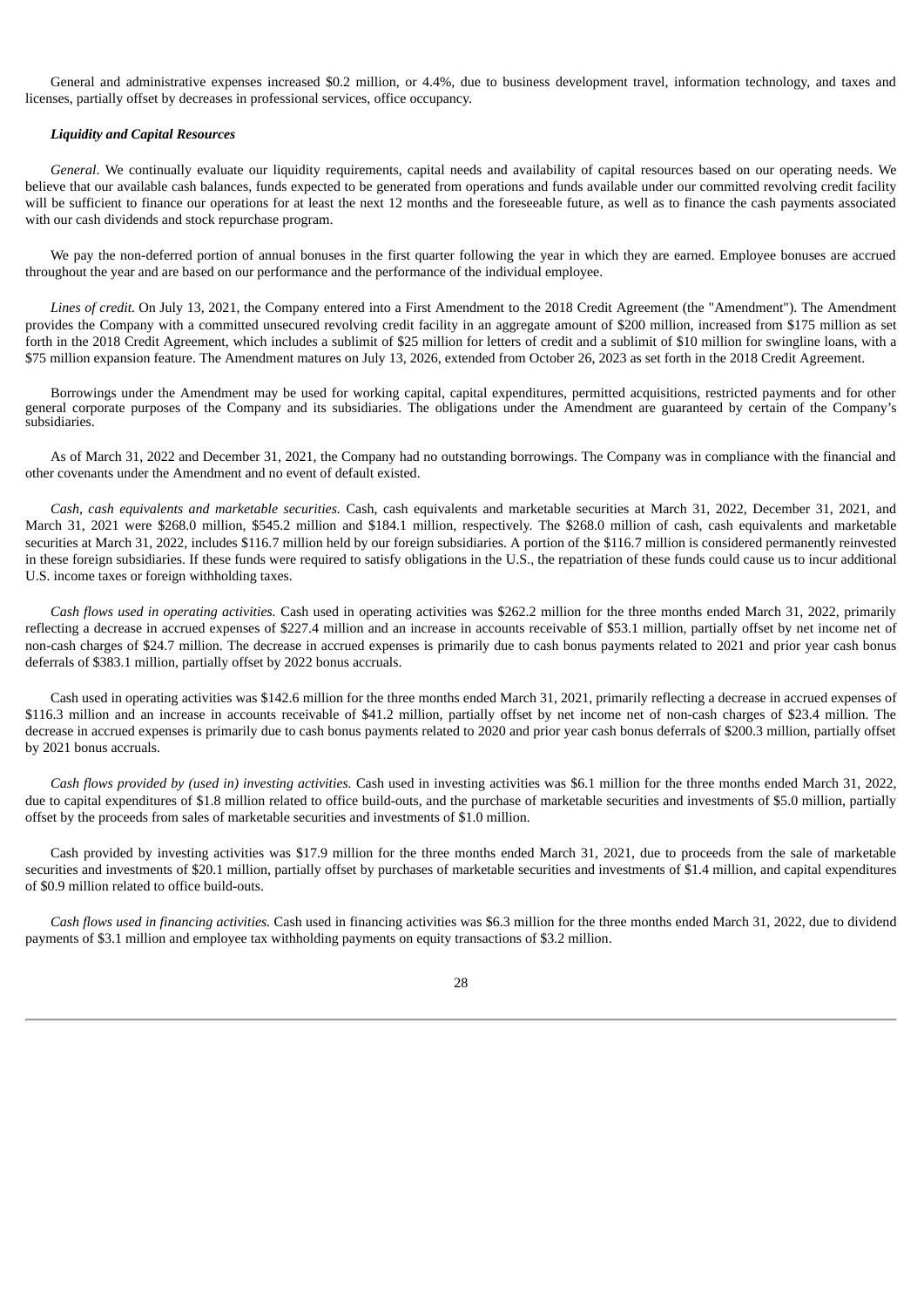Cash used in financing activities was \$6.2 million for the three months ended March 31, 2021, due to dividend payments of \$3.1 million and employee tax withholding payments on equity transactions of \$3.1 million.

*Off-Balance Sheet Arrangements.* We do not have material off-balance sheet arrangements, special purpose entities, trading activities of non-exchange traded contracts or transactions with related parties.

### **Application of Critical Accounting Policies and Estimates**

Management's Discussion and Analysis of Financial Condition and Results of Operations is based upon our Condensed Consolidated Financial Statements, which have been prepared using accounting principles generally accepted in the United States of America. Our significant accounting policies are discussed in Note 2, *Summary of Significant Accounting Policies*, in the Notes to Consolidated Financial Statements included in our Annual Report on Form 10-K for the year ended December 31, 2021 as filed with the U.S. Securities and Exchange Commission ("SEC") on February 28, 2022, and in Note 2, *Summary of Significant Accounting Policies*, in the Notes to Condensed Consolidated Financial Statements included in Item 1. The preparation of these financial statements requires management to make estimates and assumptions that affect the reported amounts of assets, liabilities, revenue and expenses, and related disclosure of contingent assets and liabilities. Management bases its estimates on historical experience and on various other assumptions that are believed to be reasonable under the circumstances, the results of which form the basis for making judgments about the carrying values of assets and liabilities that are not readily apparent from other sources. Actual results may differ from these estimates under different assumptions or conditions. If actual amounts are ultimately different from previous estimates, the revisions are included in our results of operations for the period in which the actual amounts become known.

An accounting policy is deemed to be critical if it requires an accounting estimate to be made based on assumptions about matters that are highly uncertain at the time the estimate is made, and if different estimates that reasonably could have been used, or if changes in the accounting estimates that are reasonably likely to occur periodically, could materially impact the financial statements. Management believes its critical accounting policies that reflect its more significant estimates and assumptions relate to revenue recognition, income taxes, interim effective tax rate and assessment of goodwill and other intangible assets for impairment. See *Application of Critical Accounting Policies and Estimates* in Item 7, Management's Discussion and Analysis of Financial Condition and Results of Operations included in our Annual Report on Form 10-K for the year ended December 31, 2021, as filed with the SEC on February 28, 2022.

### **Recently Issued and Adopted Financial Accounting Standards**

The information presented in Note 2, *Summary of Significant Accounting Policies*, to our Condensed Consolidated Financial Statements within this Quarterly Report on Form 10-Q is incorporated herein by reference.

### <span id="page-31-0"></span>**ITEM 3. QUANTITATIVE AND QUALITATIVE DISCLOSURES ABOUT MARKET RISK**

*Currency market risk.* With our operations in the Americas, Europe and Asia Pacific, we conduct business using various currencies. Revenue earned in each country is generally matched with the associated expenses incurred, thereby reducing currency risk to earnings. However, because certain assets and liabilities are denominated in currencies other than the U.S. dollar, changes in currency rates may cause fluctuations in the valuation of such assets and liabilities. As the local currency of our subsidiaries has generally been designated as the functional currency, we are affected by the translation of foreign currency financial statements into U.S. dollars. A 10% change in the average exchange rate for currencies of all foreign countries in which we operate would have increased or decreased our net income by approximately \$0.8 million for the three months ended March 31, 2022. For financial information by segment, see Note 15, *Segment Information*, in the Notes to Condensed Consolidated Financial Statements.

### <span id="page-31-1"></span>**ITEM 4. CONTROLS AND PROCEDURES**

### *(a) Evaluation of Disclosure Controls and Procedures*

The Company maintains disclosure controls and procedures as defined in the Securities Exchange Act of 1934, as amended, (the "Exchange Act") Rules 13a-15(e) and 15d-15(e), that are designed to ensure that information required to be disclosed in the Company's reports filed or submitted under the Exchange Act is recorded, processed, summarized and reported within the time periods specified in the Securities and Exchange Commission rules and forms, and that such information is accumulated and communicated to the Company's management, including its principal executive officer and principal financial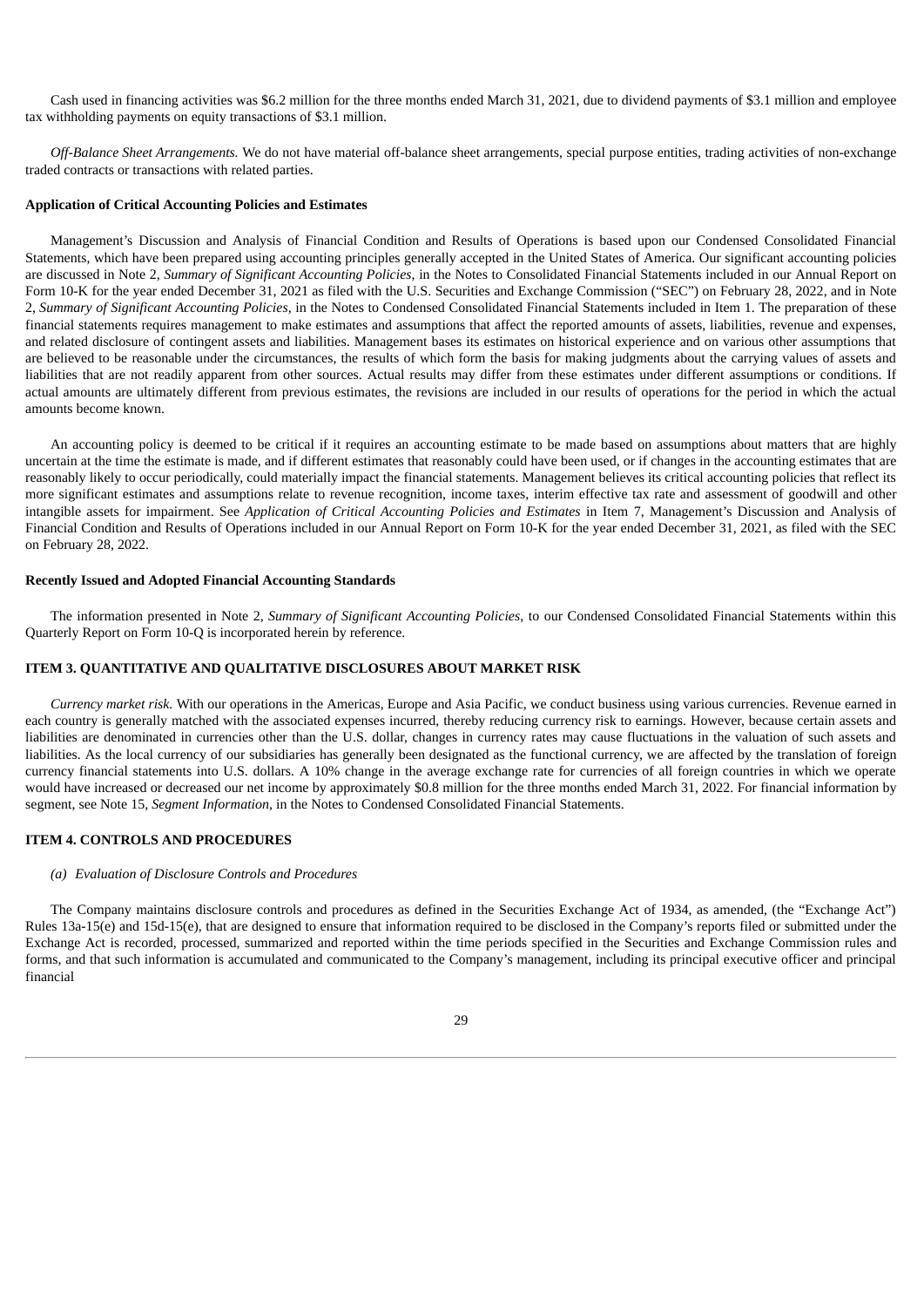officer, as appropriate, to allow timely decisions regarding required disclosure. Any system of controls and procedures, no matter how well designed and operated, can provide only reasonable assurance of achieving the desired control objectives.

Management of the Company, with the participation of the principal executive officer and the principal financial officer, evaluated the effectiveness of the design and operation of the Company's disclosure controls and procedures as of March 31, 2022. Based on the evaluation, the Company's principal executive officer and principal financial officer concluded that the Company's disclosure controls and procedures were effective as of March 31, 2022.

#### *(b) Changes in Internal Control Over Financial Reporting*

There were no changes to our internal control over financial reporting as defined in the Exchange Act Rules 13a-15(f) and 15d-15(f) that occurred during the three months ended March 31, 2022 that materially affected, or are reasonably likely to materially affect, our internal control over financial reporting.

#### <span id="page-32-0"></span>**PART II. OTHER INFORMATION**

#### <span id="page-32-1"></span>**Item 1. Legal Proceedings**

The information presented in Note 17, *Commitments and Contingencies*, to our Condensed Consolidated Financial Statements within this Quarterly Report on Form 10-Q is incorporated herein by reference.

### <span id="page-32-2"></span>**Item 1A. Risk Factors**

<span id="page-32-3"></span>The business, financial condition and operating results of the Company can be affected by a number of factors, whether currently known or unknown, including but not limited to those described in Part I, Item 1A of the Company's 2021 Annual Report on Form 10-K under the heading "Risk Factors," any one or more of which could, directly or indirectly, cause the Company's actual financial condition and operating results to vary materially from past, or from anticipated future, financial condition and operating results. Any of these factors, in whole or in part, could materially and adversely affect the Company's business, financial condition, operating results and stock price. There have been no material changes to the Company's risk factors from those set forth in the Company's Annual Report on Form 10-K for the year ended December 31, 2021 as filed with the SEC on February 28, 2022.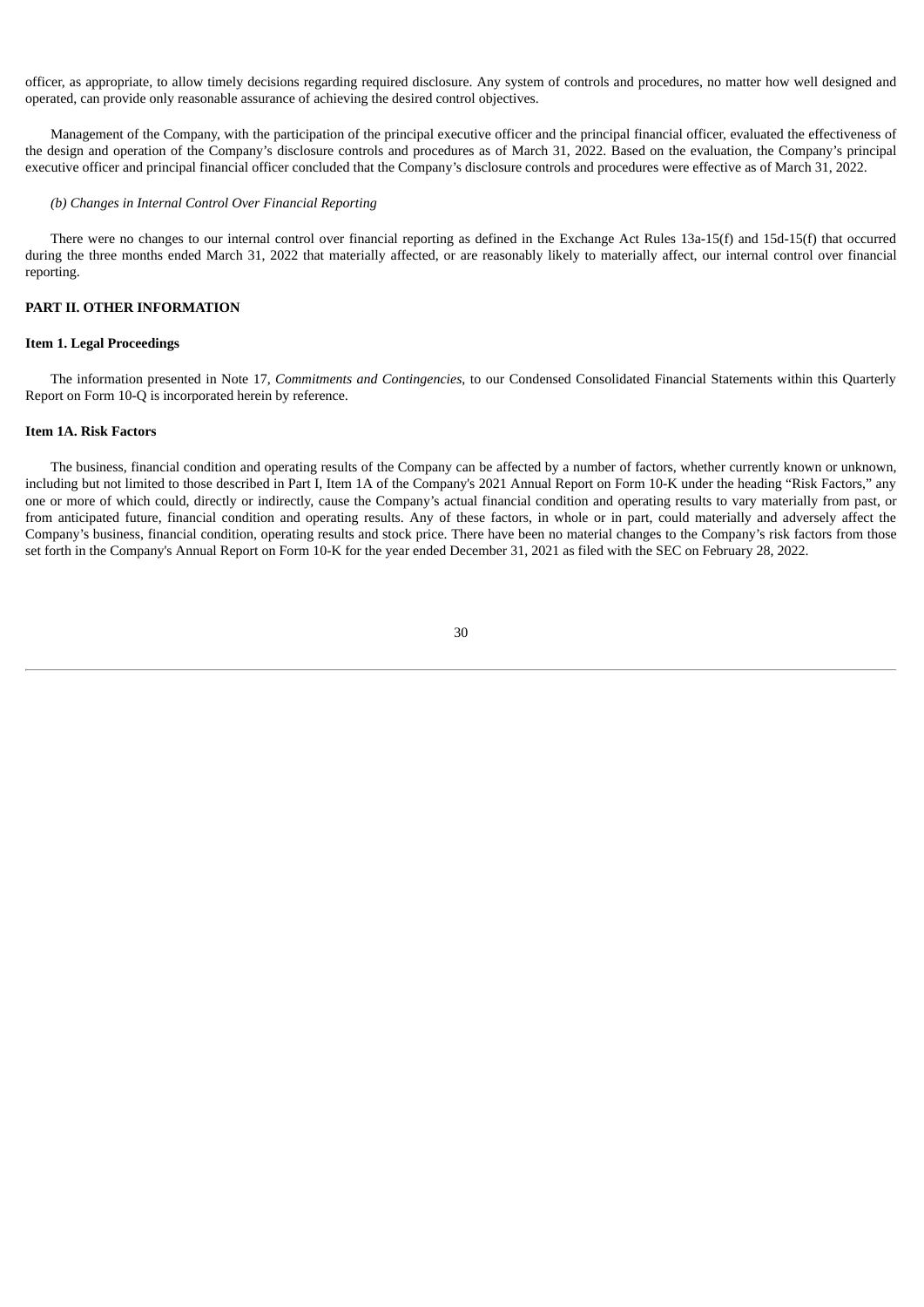## **Item 6. Exhibits**

|                       |                                                                                                                                                                                                     | <b>Incorporated by Reference</b> |                |                                              |  |  |
|-----------------------|-----------------------------------------------------------------------------------------------------------------------------------------------------------------------------------------------------|----------------------------------|----------------|----------------------------------------------|--|--|
| <b>Exhibit</b><br>No. | <b>Exhibit Description</b>                                                                                                                                                                          | Form                             | <b>Exhibit</b> | <b>Filing Date/Period</b><br><b>End Date</b> |  |  |
| $*10.1$               | <u>Employment Agreement between Heidrick &amp; Struggles International, Inc. and Tracey</u><br>Heaton dated October 31, 2021 <sup>**</sup>                                                          |                                  |                |                                              |  |  |
| 10.2                  | Heidrick & Struggles International, Inc. Management Severance Pay Plan and Summary<br>Plan Description, As Amended and Restated April 12, 2022 <sup>**</sup>                                        | $8-K$                            | 10.1           | April 15, 2022                               |  |  |
| $*31.1$               | <u>Certification of the Company's Chief Executive Officer pursuant to Section 302 of the</u><br>Sarbanes-Oxley Act of 2002                                                                          |                                  |                |                                              |  |  |
| $*31.2$               | Certification of the Company's Executive Vice President and Chief Financial Officer<br>pursuant to Section 302 of the Sarbanes-Oxley Act of 2002                                                    |                                  |                |                                              |  |  |
| $*32.1$               | Certification of the Company's Chief Executive Officer pursuant to 18 U.S.C. Section 1350,<br>as adopted pursuant to Section 906 of the Sarbanes-Oxley Act of 2002                                  |                                  |                |                                              |  |  |
| $*32.2$               | Certification of the Company's Executive Vice President and Chief Financial Officer<br>pursuant to 18 U.S.C. Section 1350, as adopted pursuant to Section 906 of the Sarbanes-<br>Oxley Act of 2002 |                                  |                |                                              |  |  |
| $*101$ . INS          | Inline XBRL Instance Document - the instance document does not appear in the Interactive<br>Data Files because its XBRL tags are embedded within the Inline XBRL document                           |                                  |                |                                              |  |  |
| $*101$ .SCH           | Inline XBRL Taxonomy Extension Schema Document                                                                                                                                                      |                                  |                |                                              |  |  |
| $*101.CAL$            | Inline XBRL Taxonomy Calculation Linkbase Document                                                                                                                                                  |                                  |                |                                              |  |  |
| $*101.$ DEF           | Inline XBRL Taxonomy Extension Definition Linkbase Document                                                                                                                                         |                                  |                |                                              |  |  |
| $*101.LAB$            | Inline XBRL Taxonomy Extension Label Linkbase Document                                                                                                                                              |                                  |                |                                              |  |  |
| $*101.PRE$            | Inline XBRL Taxonomy Extension Presentation Linkbase Document                                                                                                                                       |                                  |                |                                              |  |  |
| $*104$                | Cover Page Interactive Data File (formatted as Inline XBRL and contained in Exhibit 101)                                                                                                            |                                  |                |                                              |  |  |

\* Filed herewith.

<span id="page-33-0"></span>\*\* Denotes a management contract or compensatory plan or arrangement.

31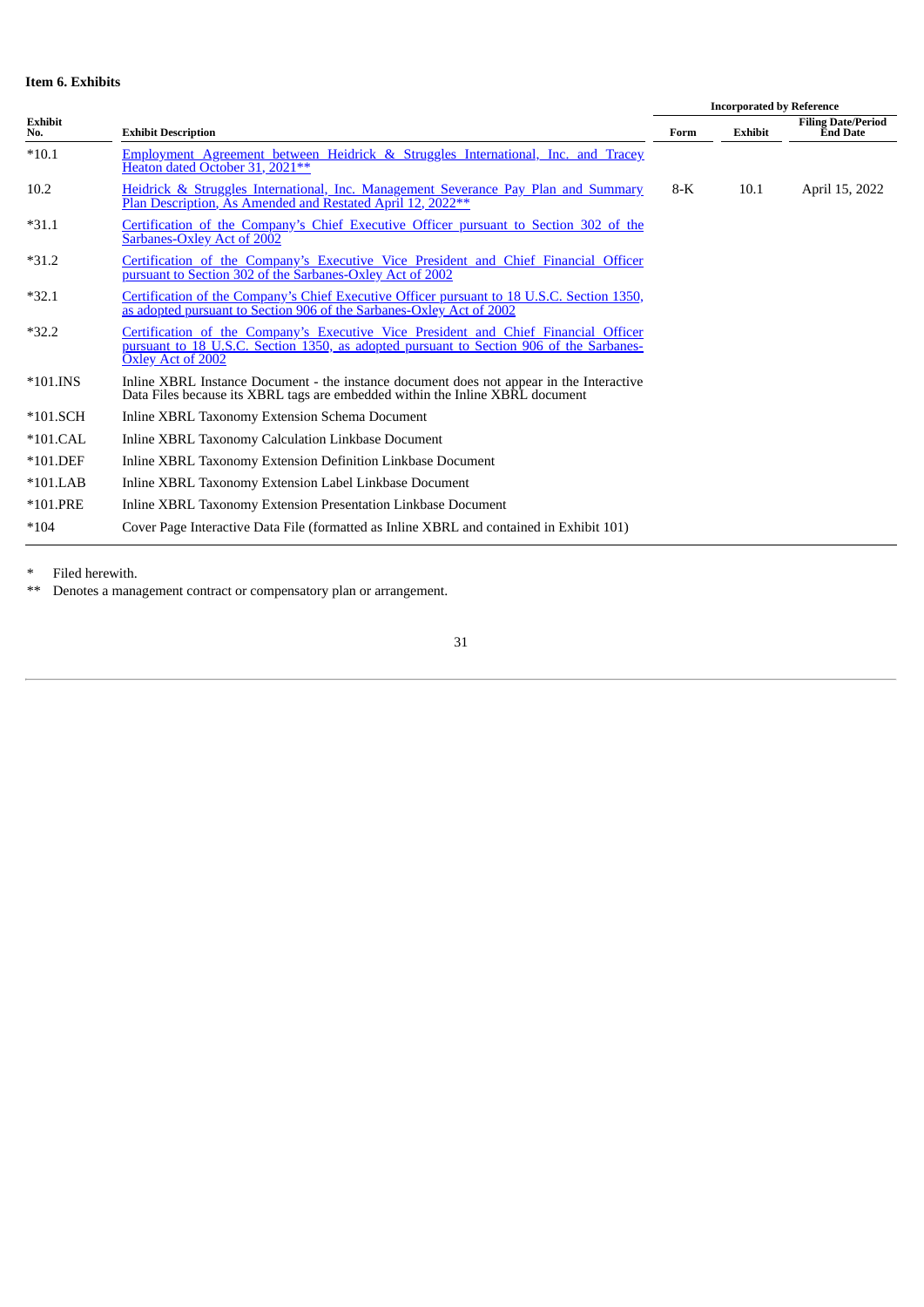## **SIGNATURE**

Pursuant to the requirements of the Securities Exchange Act of 1934, the registrant has duly caused this report to be signed on its behalf by the undersigned thereunto duly authorized.

Date: April 25, 2022

Heidrick & Struggles International, Inc. (Registrant)

/s/ Stephen A. Bondi

Stephen A. Bondi Vice President, Controller (On behalf of the registrant and in his capacity as Chief Accounting Officer)

32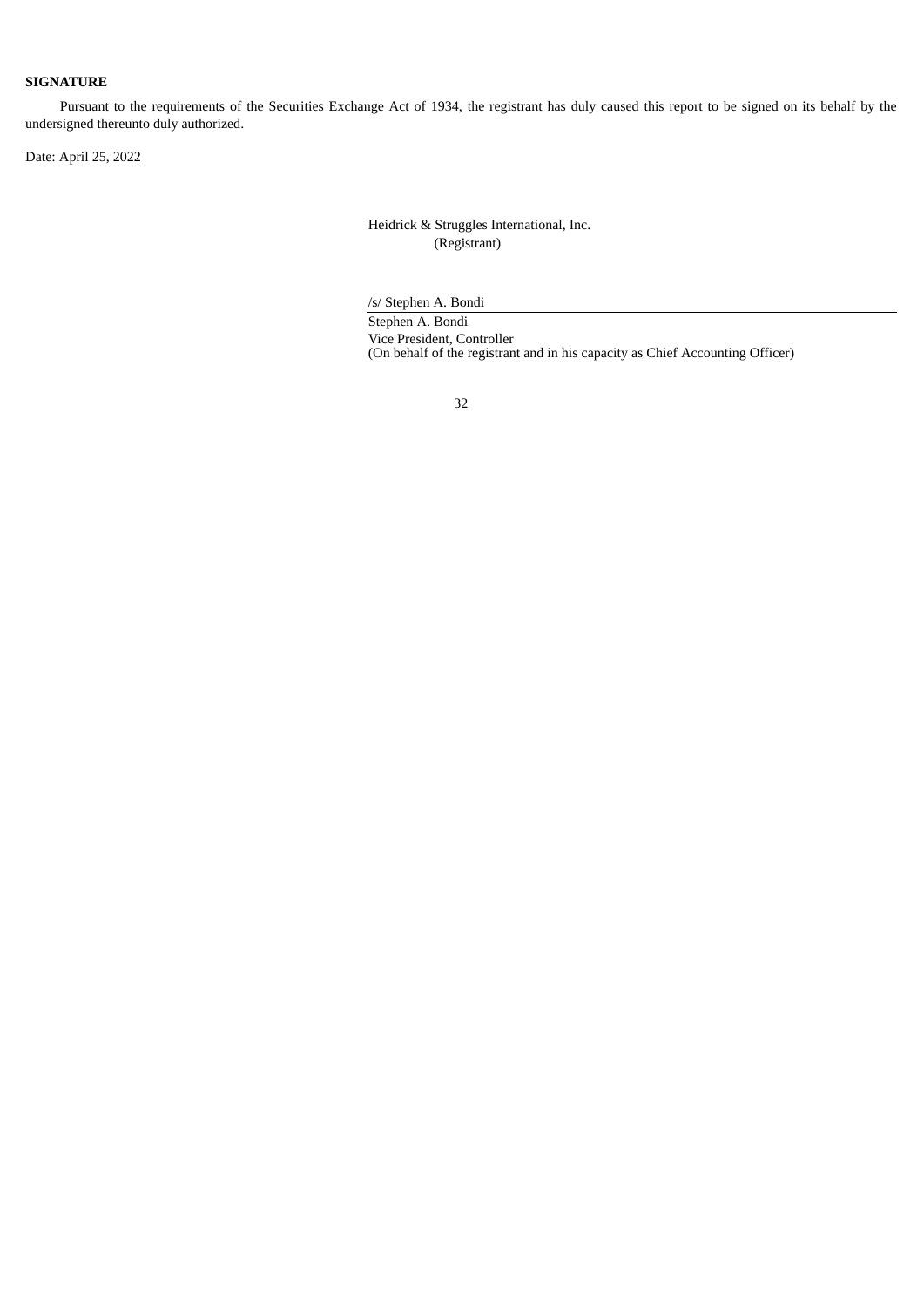233 S. Wacker Drive Suite 4900 Chicago, Illinois 60610 telephone +1 (312) 496-1200 facsimile +1(312) 496-1297 www.heidrick.com

<span id="page-35-0"></span>October 31, 2021

Tracey Heaton Address on File with the Company

Dear Tracey:

On behalf of Heidrick & Struggles, Inc. ("HSII" or the "Company"), I am pleased to confirm the terms of your employment arrangement in this letter agreement (the "Agreement"). All amounts in this Agreement are denominated in U.S. dollars. This offer of employment is subject to the satisfactory completion of references and a background check.

- 1. Effective Date: The new terms of your employment are effective as of November 15, 2021 (the "Effective Date").
- 2. Title: You will serve as Chief Legal Officer & Corporate Secretary and you will report to the Chief Executive Officer. You agree that you will devote your full time, energy, and skill to the business of the Company and to the promotion of the Company's best interest, and shall not work or perform services for any other employer as an employee, consultant or otherwise during the term of your employment.
- 3. Location: You will be based in the Company's New York office.
- 4. Base Salary: You will receive a monthly salary of \$33,333.33 (which is equivalent to \$400,000 annually) payable at the end of each month.
- 5. Management Incentive Plan (MIP) Participation. You will be eligible to participate in the MIP (the Company's annual bonus program operated pursuant to the Company's shareholder approved Incentive Plan) at the Tier 1 level. You will be eligible for a target annual incentive award under the MIP equal to 75% of your base salary (the **"Target Bonus Amount"),** subject to your continued employment with the Company and pursuant to the terms of the MIP and the Company's Incentive Plan, as amended from time to time. Performance goals under the MIP will be established annually by the Human Resources and Compensation Committee of the Board (the **"HRCC").** The bonus is discretionary and is not earned until approved by HRCC. Bonuses are only payable If you are employed by the Company on the date such bonus is paid, except at the sole discretion of management.
- 6. Incentive Compensation and Other Plans: You will be eligible to participate in other management compensation plans, including the Company's 2012 GlobalShare Program (the "GlobalShare Program"). In addition, you will be eligible to participate in the Change in Control Severance Plan and the Management Severance Pay Plan, as such plans may be amended from time to time (the "CIC Severance Plan" and the "Base Severance Plan", respectively, and together the "Severance Plans"),
- 7. Annual Long-Term Incentive Awards: You will receive consideration for annual long-term incentive grants as part of your performance and compensation review under the Company's long-term incentive plan for senior executives of the Company. Annual long-term incentive awards are subject to the approval of the HRCC. Based on the Company's current program design, your first annual grant, which is March 2022, will have a grant date target value equal to \$350,000 (88% of base salary) and are made up of 50% of restricted stock units (time vesting only) and 50% of performance stock units. Performance conditions for the performance stock units under the annual long-term incentive program will be established annually by the HRCC.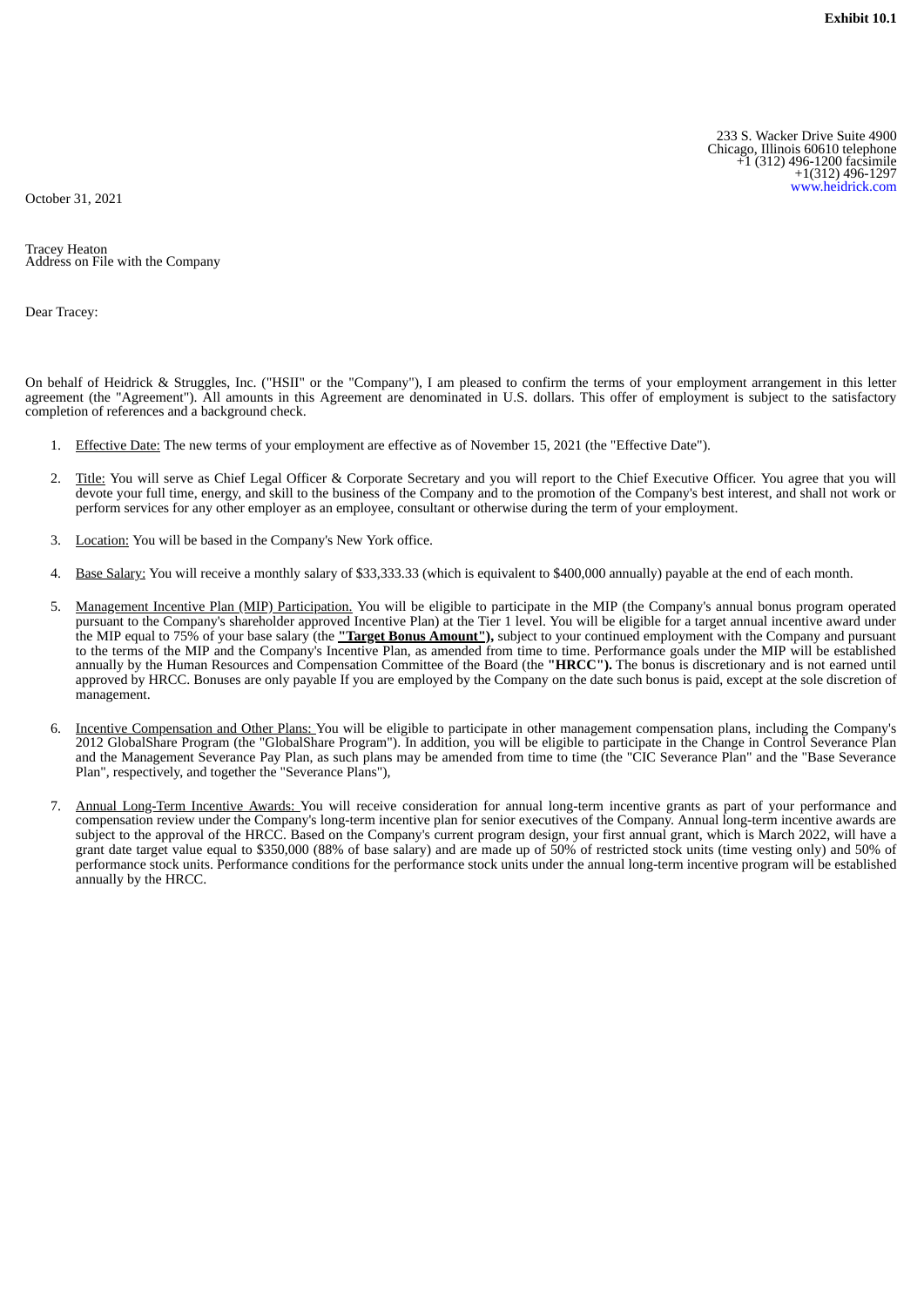- 8. Benefits: You will be eligible to participate in the Company's benefits program to the same extent as other executives at your level. Our benefits program includes group health, dental, vision, life/AD&D, long-term disability, short-term disability salary continuation, flexible spending accounts, the Heidrick & Struggles, Inc. 401(k) Profit Sharing and Retirement Plan, and the Deferred Compensation Plan. You will also be eligible to participate in the Company's Physical Examination and Financial Planning Program. Your eligibility for all such programs and plans is determined under the terms of those programs/plans. Any discrepancy between this summary and the company's plan documents will be resolved in favor of the plan documents. Our benefits program, compensation programs and policies are reviewed from time to time by Company management and may be modified, amended, or terminated at any time.
- 9. Additional Compensation. In addition to your eligibility to participate in the incentive and bonus programs outlined above, the Company will provide you with the following:
	- Sign-On Payment. A Sign-on Payment in the amount of \$250,000 gross which will be comprised of (1) \$125,000 cash payment, less deductions required by law, within thirty (30) days following your first day of employment, on the next applicable payroll period. This award may be subject to certain repayment obligations based upon your decision to leave Heidrick, or improper conduct during your employment as described in Paragraph 10 below; (2) An equity award with a grant date fair value of \$125,000, with an anticipated grant date in December 2021. The equity award shall be granted as Restricted Stock Units and subject to 3-year ratable vesting and in accordance with the terms of the GlobalShare Program
- 10. Repayment Obligations: As mentioned above, the payment detailed in 9.1. of this agreement may be subject to certain repayment obligations. Should you resign from Heidrick for any reason or be terminated for Cause within two years of the date this payment is made to you, you agree to reimburse Heidrick the amount of any such payment, reduced on a pro-rated basis by one twenty fourth (1/24th) per full month from the date of payment, within thirty (30) business days following your termination date. For purposes of this Paragraph, the term "Cause" is defined in section 13.d. of this agreement.
- 11. Business Expenses: The Company will reimburse you for your business expenses in accordance with its policies.
- 12. Compliance with Policies: Subject to the terms of this Agreement, you agree that you will comply in all material respects with all policies and procedures applicable to similarly situated employees of the Company, generally and specifically and as modified and amended from time to time following notice to you.
- 13. Termination of Employment:
	- Employment at Will: You will be an "employee at will" of the Company, meaning that either party may terminate the employment relationship at any time for any reason (with or without Cause or reason) upon written notice to the other party. A period of notice shall only be required if it is expressly provided in writing under written Company employment policies in effect at the time of such termination, and the Company reserves the right to pay you severance in the form of salary continuation payments in lieu of any such required notice.
	- b. No Notice Period in Case of Termination for Cause: Notwithstanding any period of notice under written Company employment policies in effect at the time of termination, the Company shall have the right to terminate your employment for Cause immediately upon written notice.
	- c. Compensation Upon Termination: Upon the termination of your employment, you will be paid your Base Salary up through your last day of work (the "Termination Date"), any amounts due under the Company's benefit plans and programs in accordance with their respective terms (including but not limited to the GlobalShare Program, the Change in Control Severance Plan, and the Management Severance Pay Plan, as applicable), reimbursement of all business expenses in accordance with the Company's policies, and any other amounts required by law.
	- d. Definition of Cause: For purposes of this Agreement, "Cause" shall mean any of the following: (i) your engagement, during the performance of your duties hereunder, in acts or omissions constituting dishonesty, gross negligence, fraud, intentional breach of fiduciary obligation or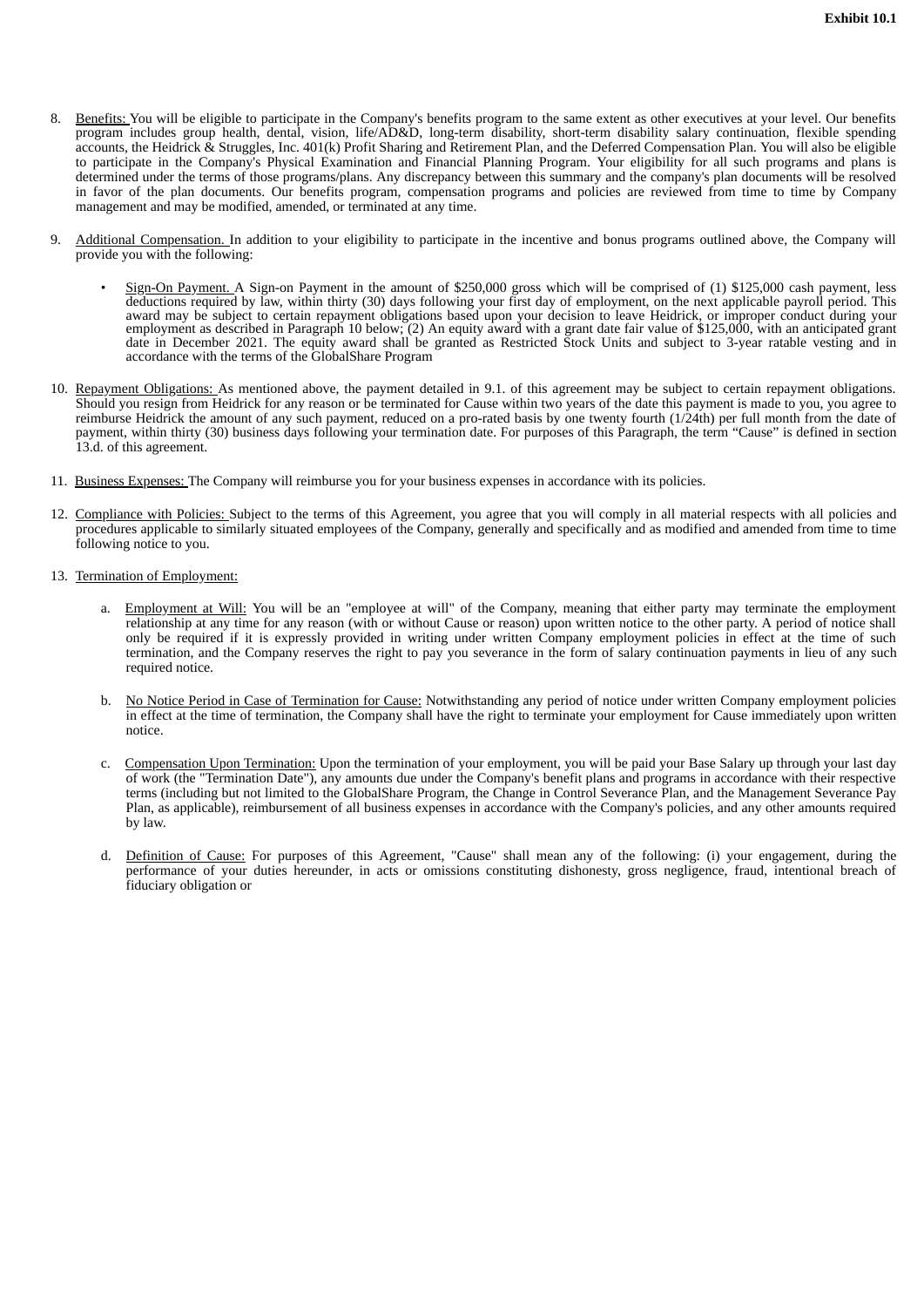intentional wrongdoing or malfeasance; (ii) your indictment of, or plea of nolo contendere to, a crime constituting a (x) a felony under the laws of the United States or any state thereof or (y) misdemeanor involving moral turpitude; (iii) your material violation or breach of any provision of this Agreement and failure to cure within thirty (30) days of receipt of notice of the violation/breach (where such cure is possible); (iv) your unauthorized use or disclosure of confidential information pertaining to the Company's business in violation of this Agreement or Company policy; (v) any knowing or negligent act or omission by you or at your direction which results in the restatement of the financial statements of HSII or a subsidiary of 1-1SII; (vi) your engagement in conduct causing demonstrable injury to the Company or its reputation; (vii) your unreasonable failure or refusal to perform your duties as the Company reasonably requires, to meet goals reasonably established by the Company or its affiliates, or to abide by the Company's policies for the operation of its business, and the continuation thereof after the receipt by you of written notice from the Company and failure to cure within thirty (30) days of receipt of the notice (where such cure is possible); (viii) your habitual or gross use of alcohol or controlled substances which interferes with the performance of your duties and obligations on behalf of the Company; or (ix) your death or Disability, as hereinafter defined. For purposes of this Agreement, "Disability" shall mean that you have been unable, for six (6) consecutive months, to perform your duties under this Agreement even with accommodation, because of physical or mental illness or injury. The determination of whether you have been terminated for "Cause" will be made at the sole discretion of the HRCC.

- e. Return of Materials: Upon the termination of your employment, you agree to return to the Company, all Company property, including all materials furnished to you during your employment (including but not limited to keys, computers, automobiles, electronic communication devices, files and identification cards) and all materials created by you during your employment. In addition, you agree that upon the termination of your employment you will provide the Company with all passwords and similar information for Companyprovided systems and programs that will be necessary for the Company to access materials on which you worked or to continue in its **business**
- 14. Confidentiality: In the course of your employment with the Company, you will be given access to and otherwise obtain knowledge of certain trade secrets and confidential and proprietary information pertaining to the business of the Company and its affiliates. During the term of your employment with the Company and thereafter, you will not, directly or indirectly, without the prior written consent of the Company, disclose or use for the benefit of any person, corporation or other entity, or for yourself, any trade secrets or other confidential or proprietary information concerning the Company or its affiliates, including, but not limited to, information pertaining to their clients, services, products, earnings, finances, operations, marketing, methods or other activities; provided, however, that the foregoing shall not apply to information which is of public record or is generally known, disclosed or available to the general public or the industry generally (other than as a result of your breach of this covenant or the breach by another employee of his or her confidentiality obligations). Notwithstanding the foregoing, you may disclose such information as is required by law during any legal proceeding or to your personal representatives and professional advisers as is required for purposes of rendering tax or legal advice, and, with respect to such personal representatives and professional advisers, you shall inform them of your obligations hereunder and take all reasonable steps to ensure that such professional advisers do not disclose the existence or substance thereof. Further, you shall not, directly or indirectly, remove or retain, and upon termination of employment for any reason you shall return to the Company, any records, computer disks or files, computer printouts, business plans or any copies or reproductions thereof, or any information or instruments derived therefrom, arising out of or relating to the business of the Company and its affiliates or obtained as a result of your employment by the Company.
- 15. Non-Solicitation/Non-Competition. Without the prior written consent of the Company, during the term of your employment with the Company and for a period of twelve (12) months after the termination of your employment with the Company, either unilaterally by you or by the Company, you shall not (i) engage in any business activity which may require or inevitable require disclosure or use of Confidential Information; (ii) directly or Indirectly solicit, or assist any other person in soliciting, any employee of the Company or its affiliates (as your termination of employment with the Company) or any person who, as of such date, was in the process of being recruited by the Company or its affiliates, or induce any such employee to terminate his or her employment with the Company or its affiliates or (iii) hire or assist another in hiring any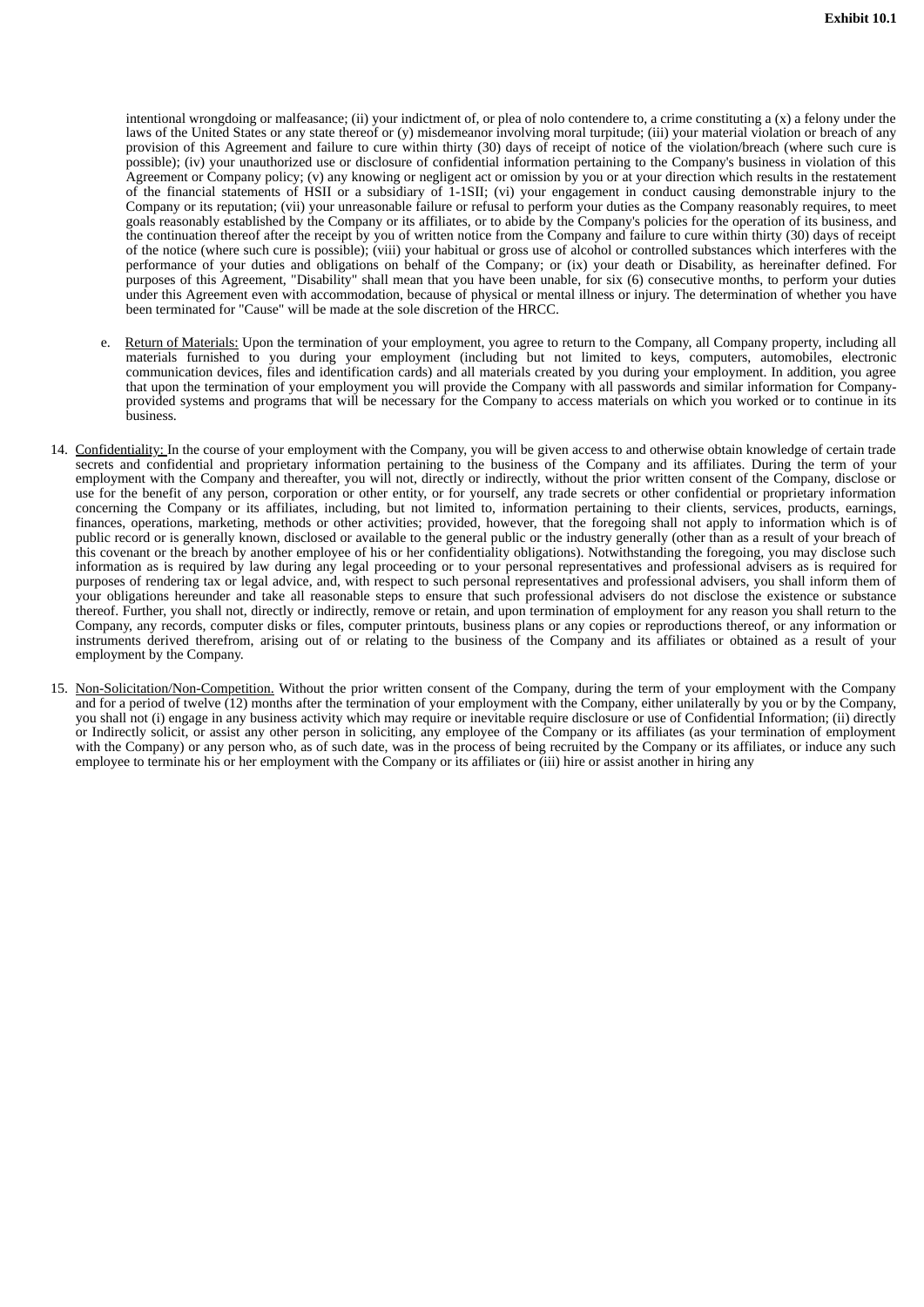employee of the Company or its affiliate who potentially possesses the Company's or its Affiliate's Confidential Information for a position where the employee's knowledge of such information might be relevant. The provisions of this Section shall be in addition to any restrictive covenants that are set forth in or otherwise required by Company benefit plans. In the case of a discrepancy between this Section and any such restrictive covenant, the more restrictive language will apply.

- 16. Each of the restrictions contained in Section 15 constitutes an entirely separate and independent restriction on you and shall be read and construed independently of the other undertakings and agreements herein contained. You and the Company agree that the restrictions contained in Section 15 are reasonable in scope and duration and are necessary to protect the Company's confidential information and other business interests. If any provision of Section 15 as applied to any party or to any circumstance is adjudged by an arbitrator or court of competent jurisdiction to be invalid or unenforceable, the same will in no way affect any other circumstance or the validity or enforceability of this Agreement. If any such provision, or any part thereof, is held to be unenforceable because of the scope, duration or geographic area covered thereby, the parties agree that the court or arbitrator making such determination will have the power to reduce the scope and/or duration and/or geographic area of such provision, and/or to delete or revise specific words or phrases, and in its modified form, such provision will then be enforceable and will be enforced.
- 17. The parties agree and acknowledge that the breach of Section 15 will cause irreparable damage to the Company, and upon actual or threatened breach of any provision of either Section the Company will be entitled to seek from a court of competent jurisdiction immediate injunctive relief, specific performance or other equitable relief without the necessity of posting a bond or other security and that this will in no way limit any other remedies which the Company may have (including, without limitation, the right to seek monetary damages).
- 18. Other Legal Matters:
	- a. No Other Agreements/Obligations: You have advised the Company that your execution and performance of the terms of this Agreement do not and will not violate any other agreement binding on you or the rights of any third parties and you understand that in the event this advice is not accurate the Company will not have any obligation to you under this Agreement.
	- b. Negotiation of Agreement: You acknowledge that you negotiated the terms of this Agreement with the Company and that you enter into this Agreement voluntarily.
	- c. Applicable Legal Standards: You will be an employee of the Company's United States operations and agree that the laws of the United States of America and the State of New York shall govern your employment with the Company.
	- d. Notice: All notices and other communications under this Agreement shall be in writing to you at the above-referenced address or to the Company at Its Chicago Headquarters, directed to the attention of the General Counsel.
	- e. Full and Complete Agreement: This letter Agreement contains our entire understanding with respect to your employment and can be amended only in writing and signed by the Chief Executive Officer or General Counsel. This Agreement supersedes all prior agreements, whether written or oral, between you and the Company that are not specifically incorporated by reference herein. You and the Company specifically acknowledge that no promises or commitments have been made that are not set forth in this letter.
	- f. Severability: If any provision of this Agreement or the application thereof is held invalid, such invalidity shall not affect other provisions or applications of this Agreement that can be given effect without the invalid provision or application and, to such end, the provisions of this Agreement are declared to be severable.
	- g. Survival of Provisions: The provisions of Sections 11 (b) and (c) and 12 through 15 of this Agreement shall survive the termination of your employment with the Company and the expiration or termination of this Agreement.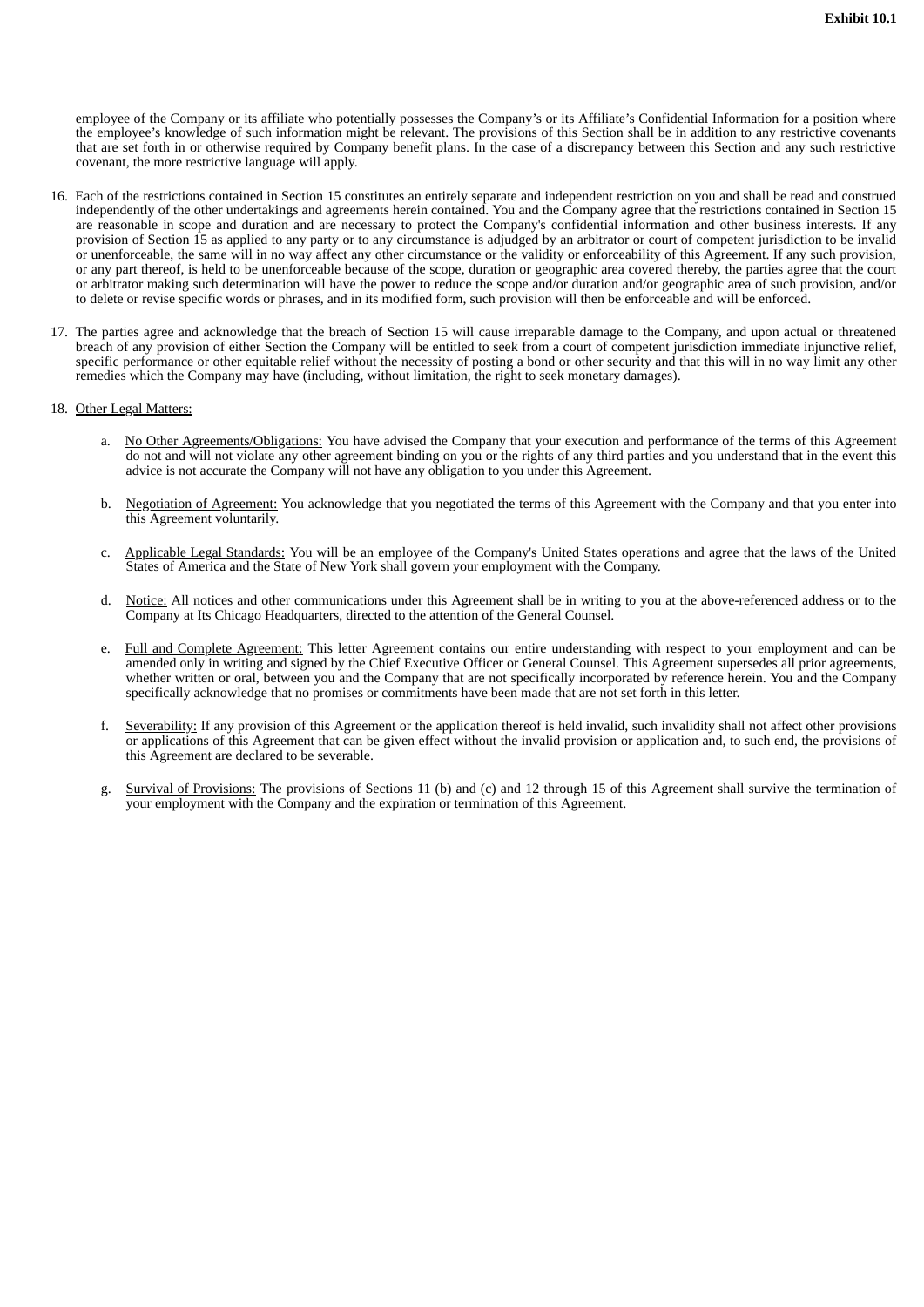h. Protected Rights. Notwithstanding any other provision of this Agreement, nothing contained in this Agreement prohibits you from reporting possible violations of federal law or regulation to any governmental agency or entity, including but not limited to the Department of Justice, the Securities and Exchange Commission, the Congress, and any agency Inspector General, or making other disclosures that are protected under the whistleblower provisions of federal law or regulation, or providing truthful testimony in response to a lawfully-issued subpoena or court order. Further, this Agreement does not limit your ability to communicate with any governmental agency or entity or otherwise participate in any investigation or proceeding that may be conducted by any governmental agency or entity, including providing non-privileged documents or other information, without notice to the Company.

Sincerely,

/s/ Krishnan Rajagopalan Krishnan Rajagopalan President and Chief Executive Office

> I hereby accept the terms and conditions of employment outlined in this Agreement.

/s/ Tracey Heaton Tracey Heaton

October 31, 2021 Date

Copy: Sarah Payne, Chief Human Resources Officer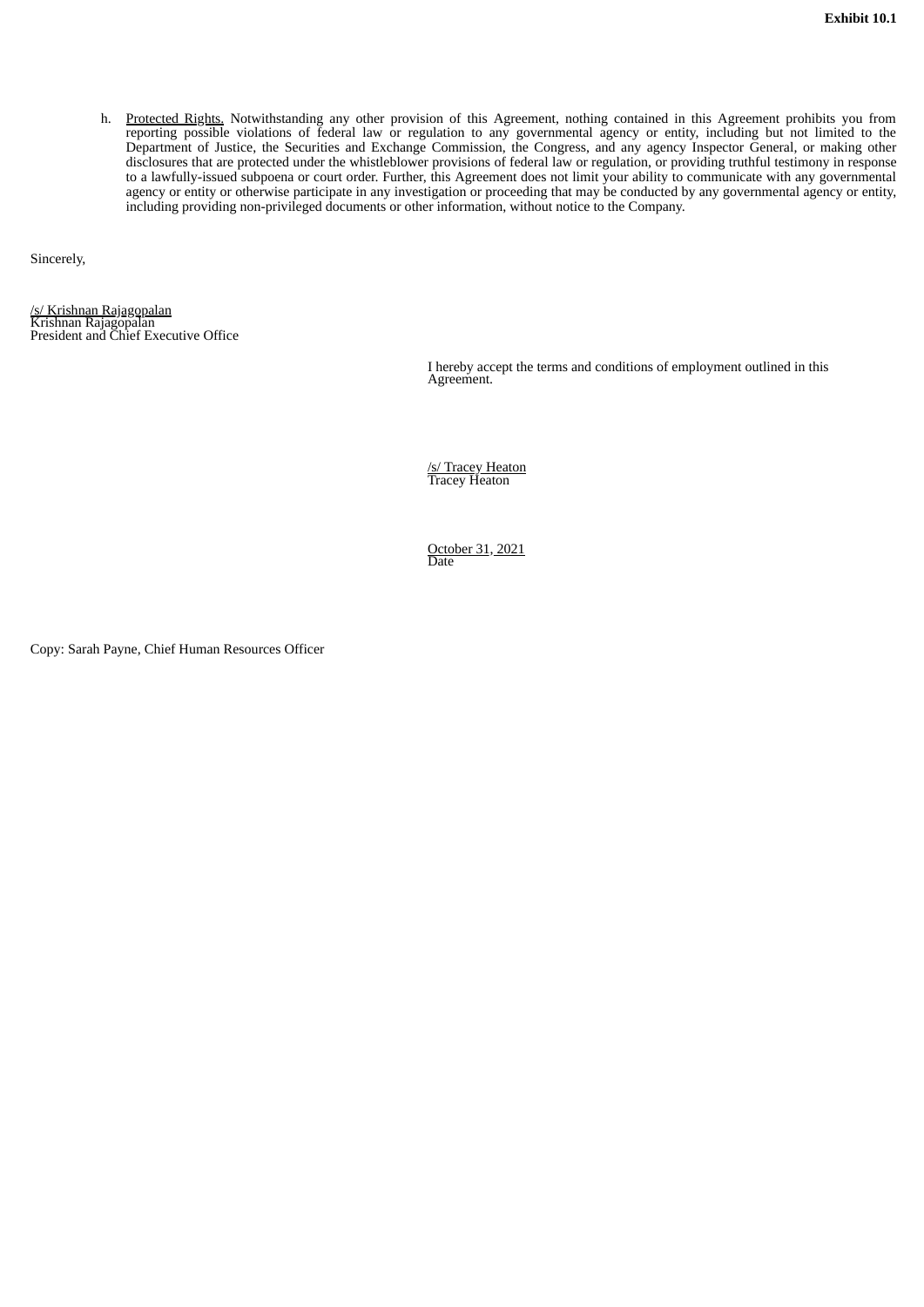<span id="page-40-0"></span>I, Krishnan Rajagopalan, certify that:

- 1. I have reviewed this quarterly report on Form 10-Q of Heidrick & Struggles International, Inc.;
- 2. Based on my knowledge, this report does not contain any untrue statement of a material fact or omit to state a material fact necessary to make the statements made, in light of the circumstances under which such statements were made, not misleading with respect to the period covered by this report;
- 3. Based on my knowledge, the financial statements, and other financial information included in this report, fairly present in all material respects the financial condition, results of operations and cash flows of the registrant as of, and for, the periods presented in this report;
- 4. The registrant's other certifying officer and I are responsible for establishing and maintaining disclosure controls and procedures (as defined in Exchange Act Rules 13a-15(e) and 15d-15(e)) and internal control over financial reporting (as defined in Exchange Act Rules 13a-15(f) and 15d- $15(f)$ ) for the registrant and have:
	- (a) Designed such disclosure controls and procedures, or caused such disclosure controls and procedures to be designed under our supervision, to ensure that material information relating to the registrant, including its consolidated subsidiaries, is made known to us by others within those entities, particularly during the period in which this report is being prepared;
	- (b) Designed such internal control over financial reporting, or caused such internal control over financial reporting to be designed under our supervision, to provide reasonable assurance regarding the reliability of financial reporting and the preparation of financial statements for external purposes in accordance with generally accepted accounting principles;
	- (c) Evaluated the effectiveness of the registrant's disclosure controls and procedures and presented in this report our conclusions about the effectiveness of the disclosure controls and procedures, as of the end of the period covered by this report based on such evaluation; and
	- (d) Disclosed in this report any change in the registrant's internal control over financial reporting that occurred during the registrant's most recent fiscal quarter (the registrant's fourth fiscal quarter in the case of an annual report) that has materially affected, or is reasonably likely to materially affect, the registrant's internal control over financial reporting; and
- 5. The registrant's other certifying officer and I have disclosed, based on our most recent evaluation of internal control over financial reporting, to the registrant's auditors and the audit committee of the registrant's board of directors (or persons performing the equivalent functions):
	- (a) All significant deficiencies and material weaknesses in the design or operation of internal control over financial reporting which are reasonably likely to adversely affect the registrant's ability to record, process, summarize and report financial information; and
	- (b) Any fraud, whether or not material, that involves management or other employees who have a significant role in the registrant's internal control over financial reporting.

Dated: April 25, 2022 */s/ Krishnan Rajagopalan* 

Krishnan Rajagopalan

President and Chief Executive Officer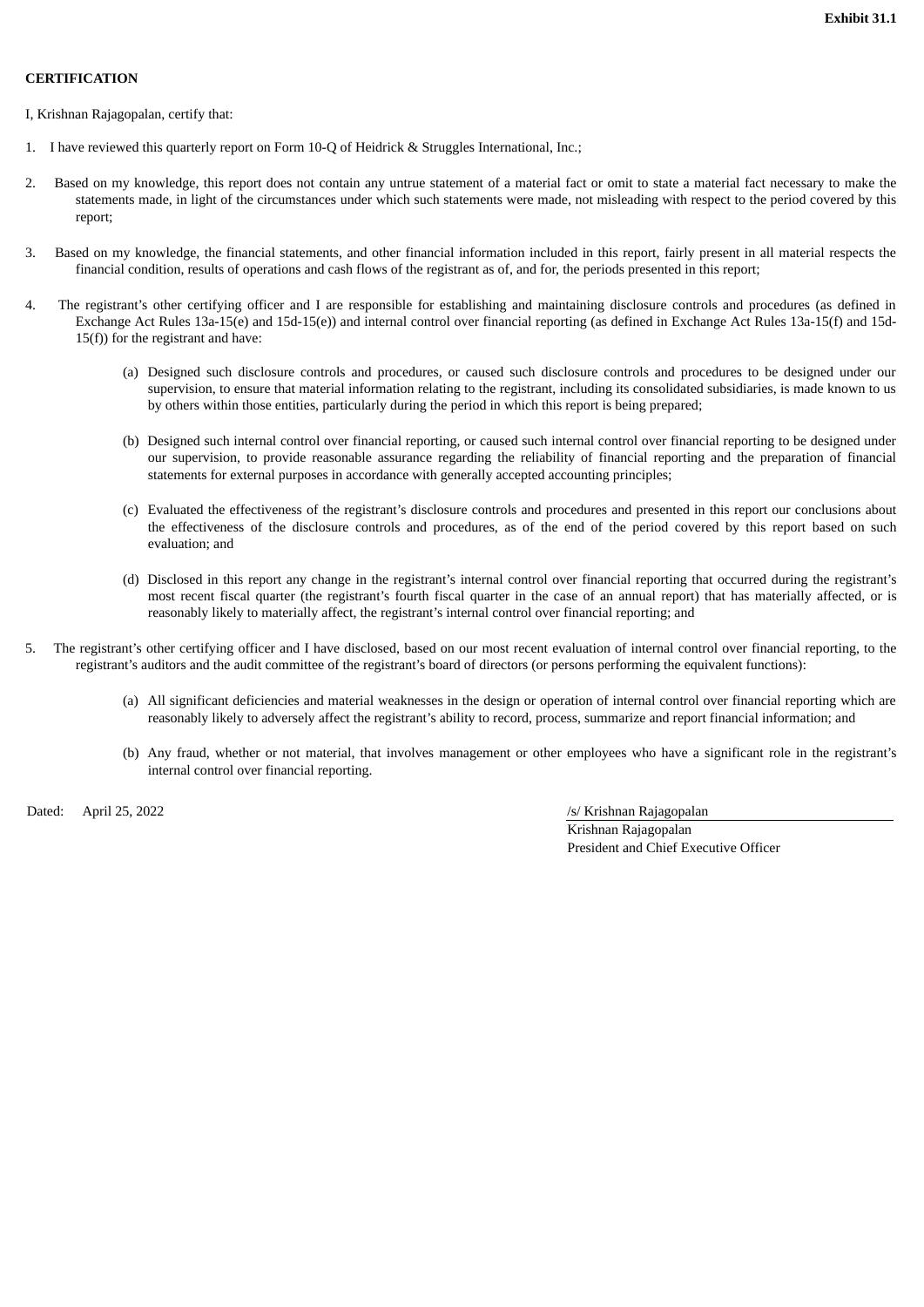<span id="page-41-0"></span>I, Mark R. Harris, certify that:

- 1. I have reviewed this quarterly report on Form 10-Q of Heidrick & Struggles International, Inc.;
- 2. Based on my knowledge, this report does not contain any untrue statement of a material fact or omit to state a material fact necessary to make the statements made, in light of the circumstances under which such statements were made, not misleading with respect to the period covered by this report;
- 3. Based on my knowledge, the financial statements, and other financial information included in this report, fairly present in all material respects the financial condition, results of operations and cash flows of the registrant as of, and for, the periods presented in this report;
- 4. The registrant's other certifying officer and I are responsible for establishing and maintaining disclosure controls and procedures (as defined in Exchange Act Rules 13a-15(e) and 15d-15(e)) and internal control over financial reporting (as defined in Exchange Act Rules 13a-15(f) and 15d-15(f)) for the registrant and have:
	- (a) Designed such disclosure controls and procedures, or caused such disclosure controls and procedures to be designed under our supervision, to ensure that material information relating to the registrant, including its consolidated subsidiaries, is made known to us by others within those entities, particularly during the period in which this report is being prepared;
	- (b) Designed such internal control over financial reporting, or caused such internal control over financial reporting to be designed under our supervision, to provide reasonable assurance regarding the reliability of financial reporting and the preparation of financial statements for external purposes in accordance with generally accepted accounting principles;
	- (c) Evaluated the effectiveness of the registrant's disclosure controls and procedures and presented in this report our conclusions about the effectiveness of the disclosure controls and procedures, as of the end of the period covered by this report based on such evaluation; and
	- (d) Disclosed in this report any change in the registrant's internal control over financial reporting that occurred during the registrant's most recent fiscal quarter (the registrant's fourth fiscal quarter in the case of an annual report) that has materially affected, or is reasonably likely to materially affect, the registrant's internal control over financial reporting; and
- 5. The registrant's other certifying officer and I have disclosed, based on our most recent evaluation of internal control over financial reporting, to the registrant's auditors and the audit committee of the registrant's board of directors (or persons performing the equivalent functions):
	- (a) All significant deficiencies and material weaknesses in the design or operation of internal control over financial reporting which are reasonably likely to adversely affect the registrant's ability to record, process, summarize and report financial information; and
	- (b) Any fraud, whether or not material, that involves management or other employees who have a significant role in the registrant's internal control over financial reporting.

Dated: April 25, 2022 /s/ Mark R. Harris

Mark R. Harris Executive Vice President and Chief Financial Officer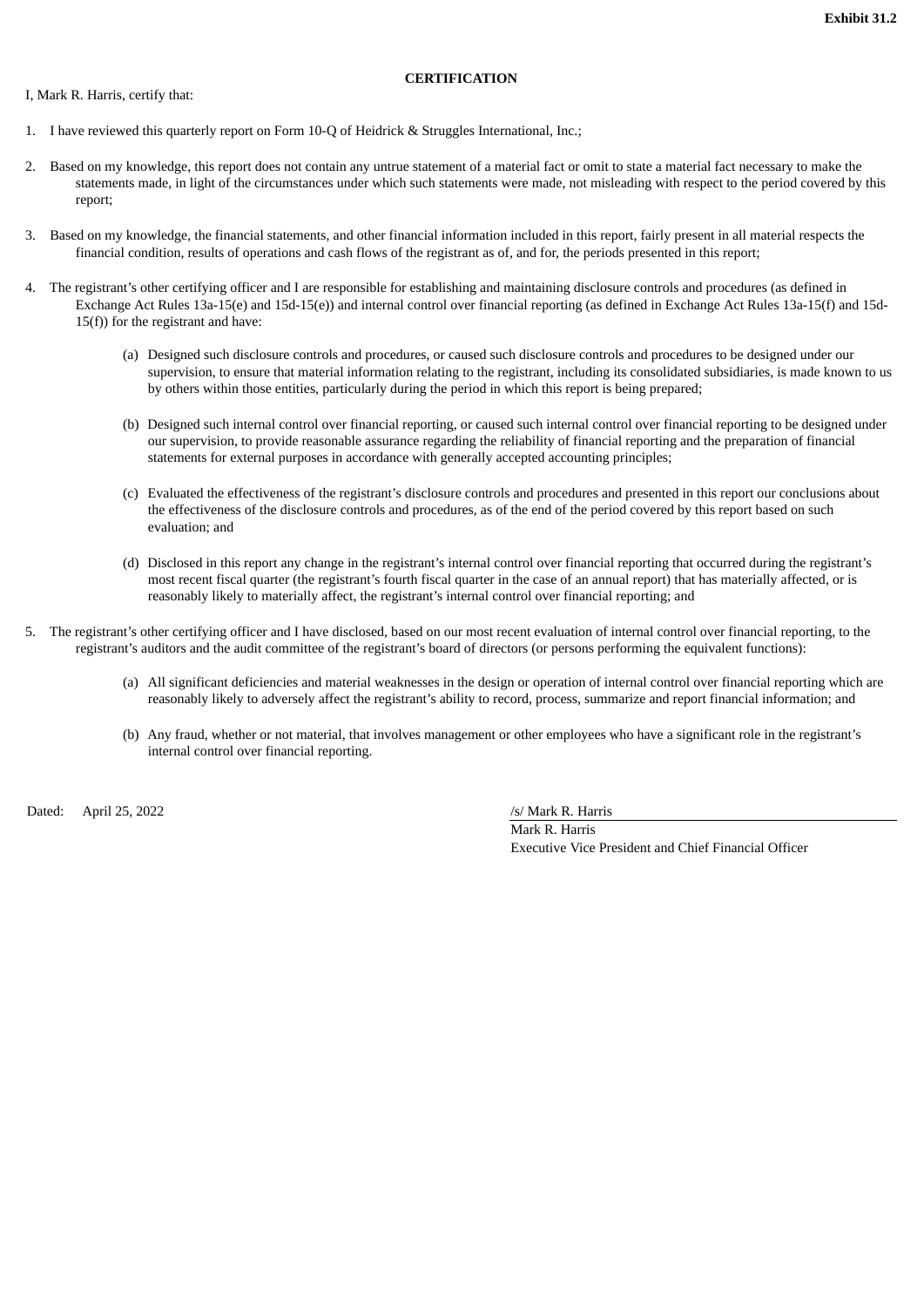Pursuant to Section 906 of the Sarbanes-Oxley Act of 2002 (Subsections (a) and (b) of Section 1350, Chapter 63 of Title 18, United States Code)

<span id="page-42-0"></span>Pursuant to Section 906 of the Sarbanes-Oxley Act of 2002 (subsections (a) and (b) of Section 1350, Chapter 63 of Title 18, United States Code), the undersigned officer of Heidrick & Struggles International, Inc., a Delaware corporation (the "Company"), does hereby certify that:

The Quarterly Report on Form 10-Q for the quarter ended March 31, 2022 (the "Form 10-Q") of the Company fully complies with the requirements of section 13 (a) or 15 (d) of the Securities Exchange Act of 1934 and the information contained in the Form 10-Q fairly presents, in all material respects, the financial condition and results of operations of the Company.

Dated: April 25, 2022 */s/ Krishnan Rajagopalan* Krishnan Rajagopalan President and Chief Executive Officer